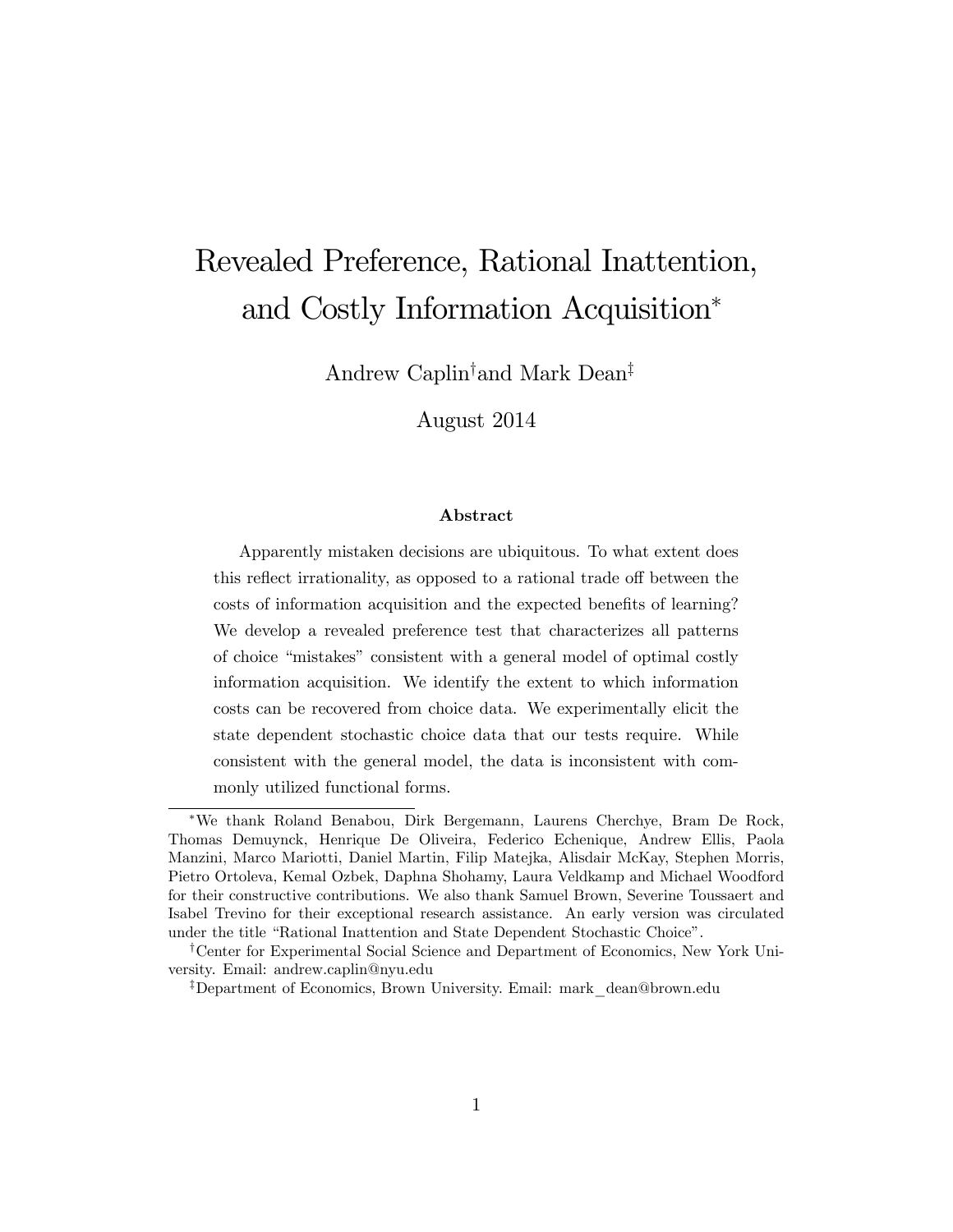### 1 Introduction

Limits on attention impact choice. Shoppers may buy unnecessarily expensive products due to their failure to notice whether or not sales tax is included in stated prices (Chetty *et al.* [2009]). Buyers of second-hand cars focus their attention on the leftmost digit of the odometer (Lacetera *et al.* [2012]). Purchasers limit their attention to a relatively small number of websites when buying over the internet (Santos et al. [2012]).

While apparently mistaken decisions are ubiquitous, this does not imply that decision makers are irrational. The standard theory of choice asserts only that individuals act optimally, given what they know. At least since the work of Hayek [1945] and Stigler [1961], there has been a focus on optimization of knowledge itself, with decision makers trading off the cost of learning against improved decision quality. As the universality of knowledge constraints has been increasingly recognized, so the range of information cost functions used to model them has expanded. Verrecchia [1982] models choice of variance of a normal signal; Sims [2003] an unrestricted choice of information structure with costs based on Shannon entropy; and Reis [2006] the binary choice on whether or not to become fully informed.<sup>1</sup>

An important open question is how to test a model of optimal behavior in the face of costly information. Information costs imply that many patterns of apparently mistaken choices can be rationalized. Are there any patterns of choice error that cannot be explained by some underlying information cost function, or is such a general theory vacuous? We answer this question by characterizing all patterns of stochastic choice consistent with rational decision making in the face of information costs. Since we make no specific assumptions about the costs and constraints that the decision maker faces when gathering information, our tests encompass all existing models of optimal information acquisition.

Our non-parametric approach is motivated by the unobservability of costs

<sup>1</sup>See for example van Nieuwerburgh and Veldkamp [2009] and Woodford [2012] for other informational cost functions.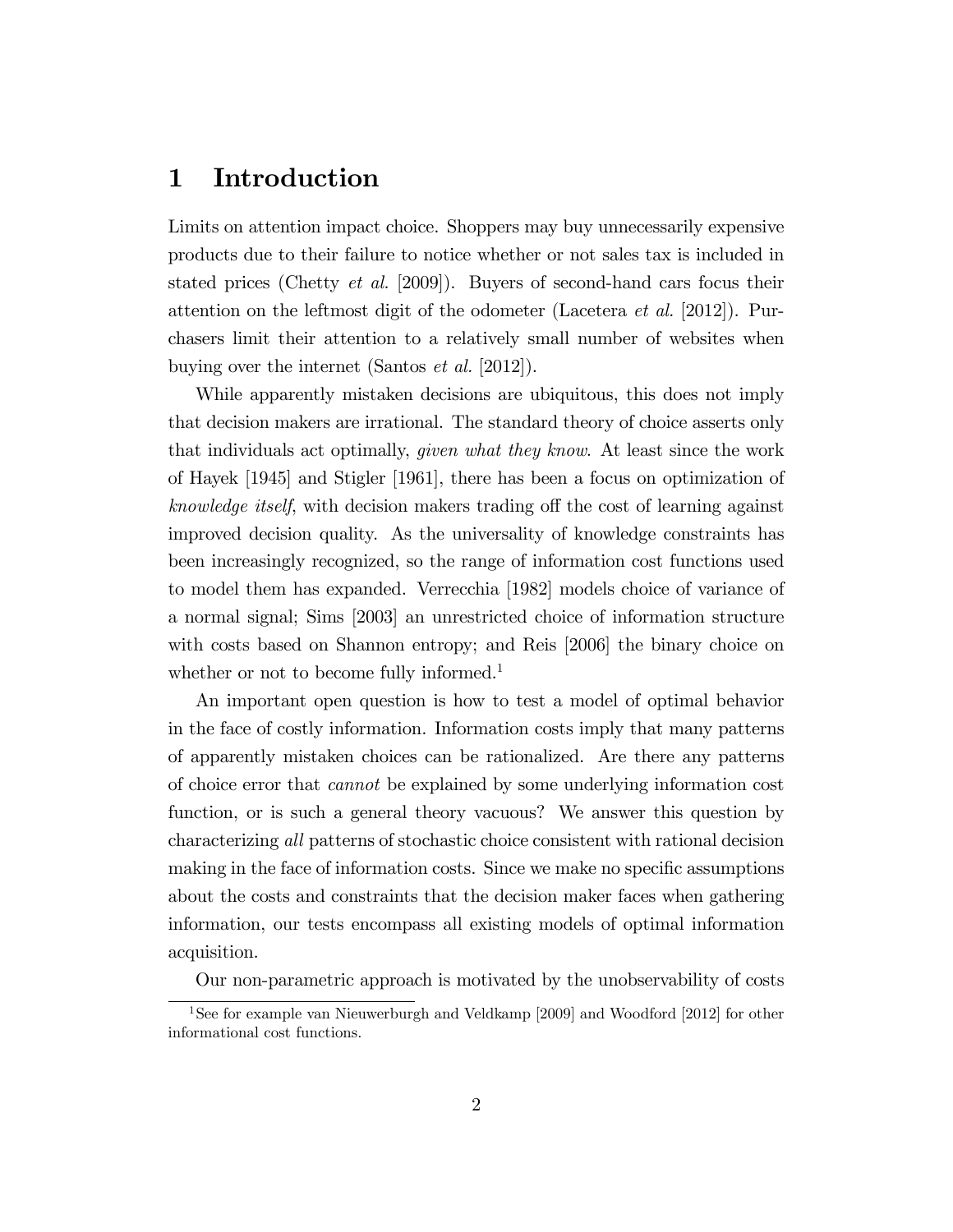of information acquisition and acquired knowledge, just as revealed preference theory was motivated by the unobservability of preferences (Samuelson [1938]). To overcome the resulting observational constraint requires rich choice data. The tests that we develop apply to "state dependent" stochastic choice data, which identifies the probability of choosing each available action in each state of the world. Such data allows us to directly observe choice "mistakes", in which a sub-optimal alternative is chosen given the true state. While only recently introduced into revealed preference analysis (see Caplin and Martin [2014], henceforth CM14), this data set is standard in psychometric research on perceptual errors.<sup>2</sup> It is also common in the econometric analysis of discrete choice. For example, it is in just such data that Chetty *et al.* [2009] find evidence of incomplete state awareness among buyers.

We identify two intuitive conditions that render such data consistent with optimal acquisition of costly information. A "no improving action switches" (NIAS) condition ensures that choices are optimal given what was learned about the state of the world, as in CM14. A "no improving attention cycles" (NIAC) condition ensures that total utility cannot be raised by reassigning information structures across decision problems. Our main result is that these conditions are both necessary and sufficient for any arbitrary finite data set to be consistent with a model of costly information acquisition.

In section 4 we show how observed choice data bounds the relative costs of chosen information structures. We also show that adding the assumptions that more information is more costly, that mixed strategies are feasible, and that inattention is costless put no additional restrictions on the data.<sup>3</sup> In contrast, commonly used parametric cost functions have significant additional implications for behavior. We consider the case of information costs based on the expected reduction in Shannon entropy between prior and posterior (Sims  $[2003]$ , which has been heavily used in the applied literature.<sup>4</sup> We outline

 $2 \text{In the mid-19th century, Ernst Weber pioneered its use in the experimental assessment}$ of how accurately individuals could differentiate between objectively different stimuli (see Murray [1993]).

<sup>3</sup>This result is in the spirit of Afriat [1967].

<sup>4</sup> e.g. Sims [2006], Woodford [2008], van Nieuwerburgh and Veldkamp [2009] Mackowiak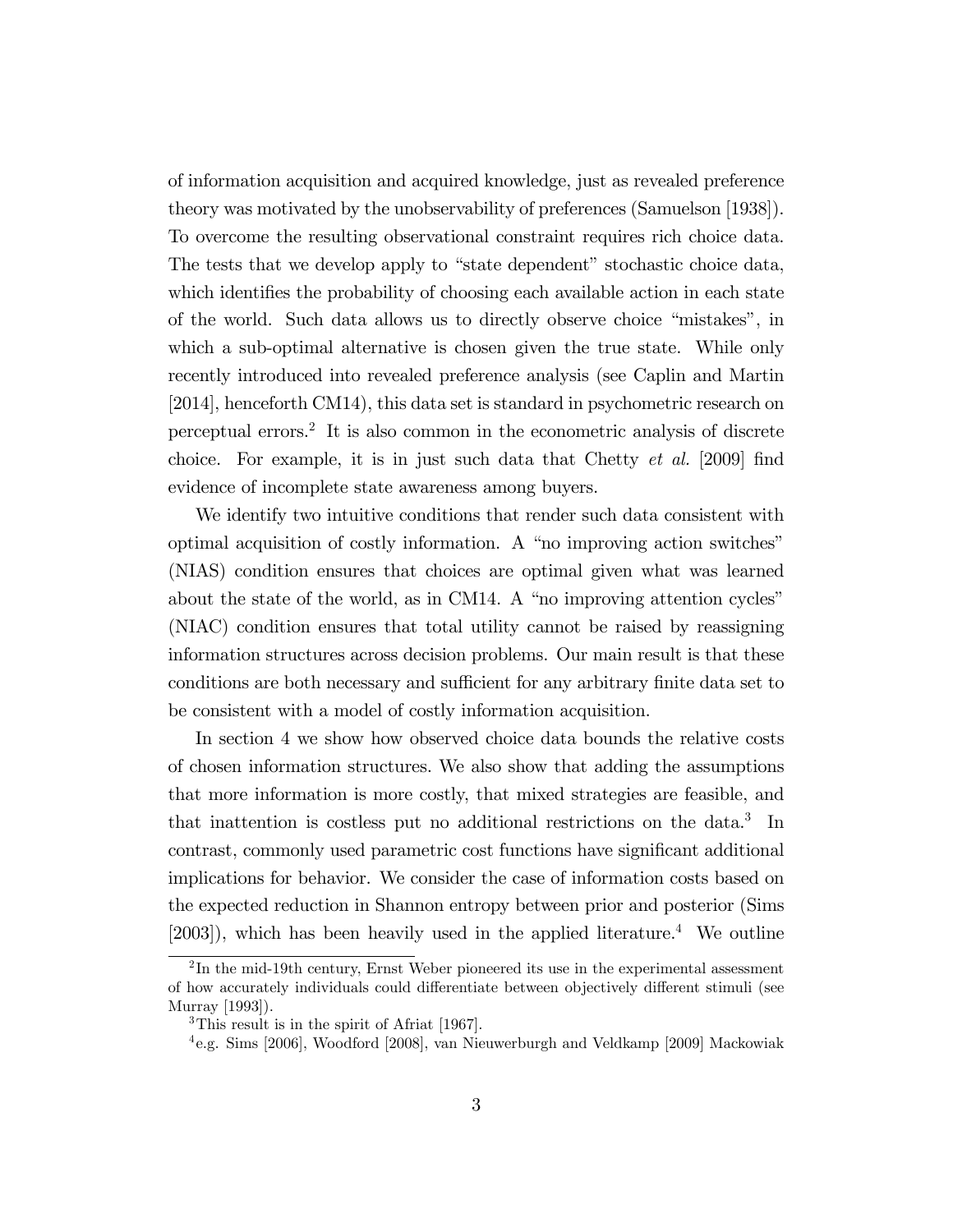key behavioral properties implied by this cost function, which are significantly more restrictive than NIAS and NIAC alone (see also Caplin and Dean [2013]).

In section 5 we provided an application of our theory to experimentally generated data. We first specialize the NIAS and NIAC conditions to two act, two state decision problems. We then introduce an experimental design for generating state dependent stochastic choice data and present results from a prototypical experiment in which we vary the rewards for making the correct decision. We show that the aggregate state dependent stochastic choice data satisfies the NIAS and NIAC conditions, while rejecting more restrictive models: Our data is inconsistent both with signal detection theory (SDT - Green and Swets [1966]), which fixes the information structure independent of the decision problem, and with the Shannon model, which predicts a specific elasticity of knowledge to with respect to reward. A generalization of the Shannon model introduced by Caplin and Dean [2013] provides a better match for the observed behavior.

As detailed in section 6, our paper is most closely related to that of de Oliveira et al. [2013], which derives similar results in the setting of choice over menus. Other authors have considered the implications of more specific models of costly information acquisition (Caplin and Dean [2011], Ellis [2012], Matejka and McKay [2013]). Our work also fits into a growing literature aimed at identifying the behavioral implications of boundedly rational models in which the information state of the decision maker is unknown (Manzini and Mariotti [2012], Masatlioglu et al. [2012], Dillenberger et al. [2012], Bergemann and Morris [2013b]). Analogous revealed preference approaches have recently been applied to various behavioral models of individual and group decision making (Crawford [2010], Cherchye et al. [2011], de Clippel and Rozen [2012]).

Section 2 introduces the costly information representation. Section 3 provides our key characterization theorem. Section 4 establishes limits on the identifiability of information costs. Section 5 details our experimental results. Section 6 reviews related literature.

and Wiederholt [2010], Matejka [2010], Martin [2013].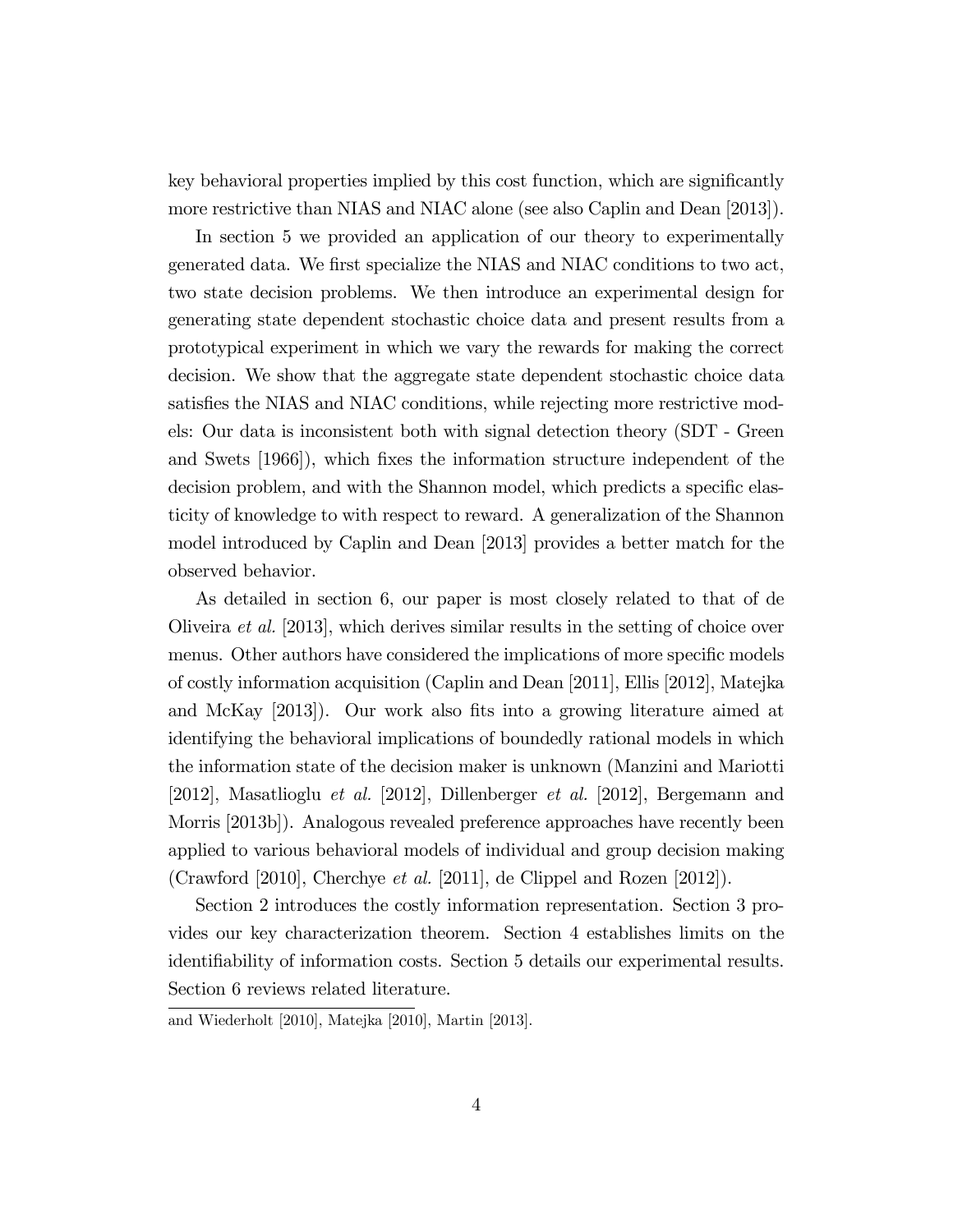### 2 A Costly Information Representation

#### 2.1 Data

We consider a decision maker (DM) who chooses among actions, the outcomes of which depend on which of a finite number of states of the world  $\omega \in \Omega$ eventuates. Each action a is a mapping from  $\Omega$  to a prize space X. We let  $F = X^{\Omega}$  denote the grand set of actions and  $\mathcal{F} \equiv \{A \subset F | |A| < \infty\}$  the set of decision problems (i.e. available alternatives from which the DM must choose).

The behavior of the DM is observed in a finite set of such decision problems. In each decision problem we observe *state dependent stochastic choice* data, which describes the probability of choosing each available action in each state of the world. Such data is richer than standard stochastic choice data (e.g. Gul and Pesendorfer [2006]), as it conditions choice probabilities on the state.

**Definition 1** A state dependent stochastic choice data set is a collection of decision problems  $D \subset \mathcal{F}$  and related set of state dependent stochastic choice functions  $P = \{P_A\}_{A \in D}$  where  $P_A : \Omega \to \Delta(A)$ . We denote as  $P_A(a|\omega)$  the probability of choosing action a conditional on state  $\omega$  in decision problem A.

In addition to the pair  $(D, P)$ , the DM's prior beliefs  $\mu \in \Gamma = \Delta(\Omega)$  are treated as known. Note that, in our data set, the empirical frequency of each state is observable. Hence an alternative interpretation of the observability of prior beliefs is that we assume  $\mu$  to be equal to this empirical frequency, in which case our theory incorporates the hypothesis that the DM's prior matches the objective likelihood of each state.<sup>5</sup>

For simplicity we assume that the expected utility function  $u: X \longrightarrow \mathbb{R}$  is known, with  $u(a(\omega))$  denoting the utility of action a in state  $\omega$ . This allows us to focus exclusively on the implications of unobserved information costs. We address the case in which beliefs and preferences are unobservable in section 3.5.

 $5$ Although in principle our model allows for the DM's prior beliefs to be different from the true probability of each state.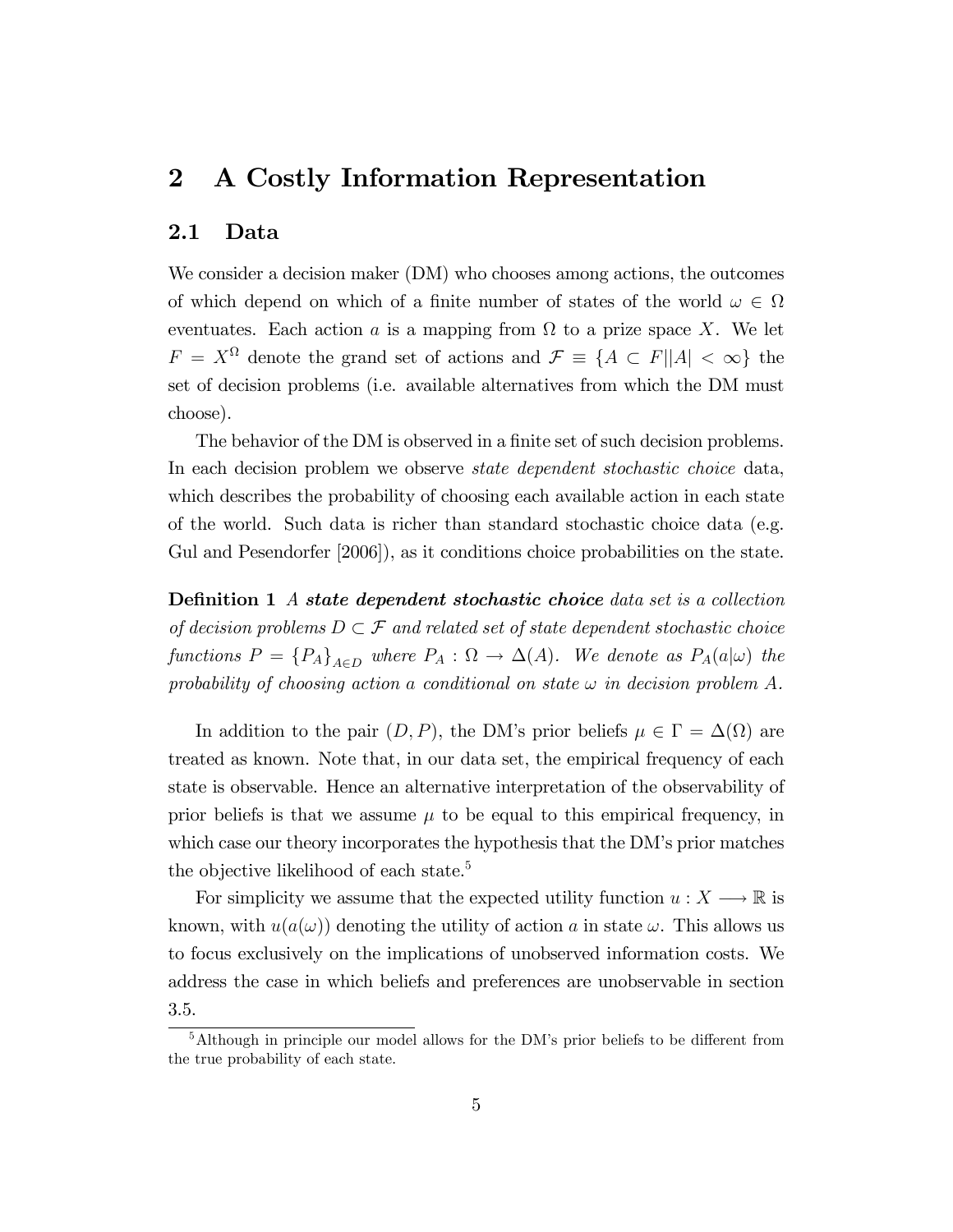Our data set allows us to observe the pattern of choice "errors" made by a decision maker - i.e. cases when they chose one option when another had a higher payoff given the state. Our goal is to characterize what form such errors must take if they are to be consistent with rationality of attentional choice.

We show in section 5 that state dependent stochastic choice data can be readily gathered in the laboratory. By aggregating across individuals, such data can also be extracted from field settings in which fluctuations in an underlying state (for example prices or tax rates) may or may not be fully understood by the DM.

#### 2.1.1 Example

We illustrate the concept of state dependent stochastic choice data with an example which we will use throughout the paper, culminating in the experimental tests described in section 5. Risk neutral<sup>6</sup> subjects are faced with a screen on which there are 100 balls, each of which may be either red or blue.<sup>7</sup> Ex ante, subjects are informed that there is an equal chance that there will be either 49 or 51 red balls on the screen. They choose between action  $a$ , which pays \$10 if there are 49 red balls and \$0 otherwise, and action b, which pays \$10 if there are 51 red balls on the screen and \$0 otherwise. In our framework, this setting can be described as a decision problem with two states  $\{\omega_1, \omega_2\}$ , prior probabilities  $\mu(\omega_1) = \mu(\omega_2) = 0.5$ , choice set  $A = \{a, b\}$ , and utility function  $u(a(\omega_1)) = u(b(\omega_2)) = 10$  and  $u(b(\omega_1)) = u(a(\omega_2)) = 0.$ 

Subjects make repeated choices in this environment, with a new state and realized array of balls drawn each time. On each trial, the experimenter observes both the true state, and the choice made by the subject. This reveals  $\bar{P}_A(i|\omega_j)$ , the empirical frequency of the subject choosing action  $i \in \{a, b\}$  in state  $\omega_j$ ,  $j = 1, 2$ . These frequencies provide an estimate of  $P_A$ , the state dependent stochastic choice data for set  $A$ . We discuss how this estimation can be carried out in practice in section 5.2.1.

 $6$ An alternative to the assumption of risk neutrality would be to estimate a subject's utility function for money using choices over objective lotteries and use the estimated utility function instead. See Caplin and Dean [2013] for an example of this approach.

<sup>&</sup>lt;sup>7</sup>An example of such a screen is included in the experimental instructions in the appendix.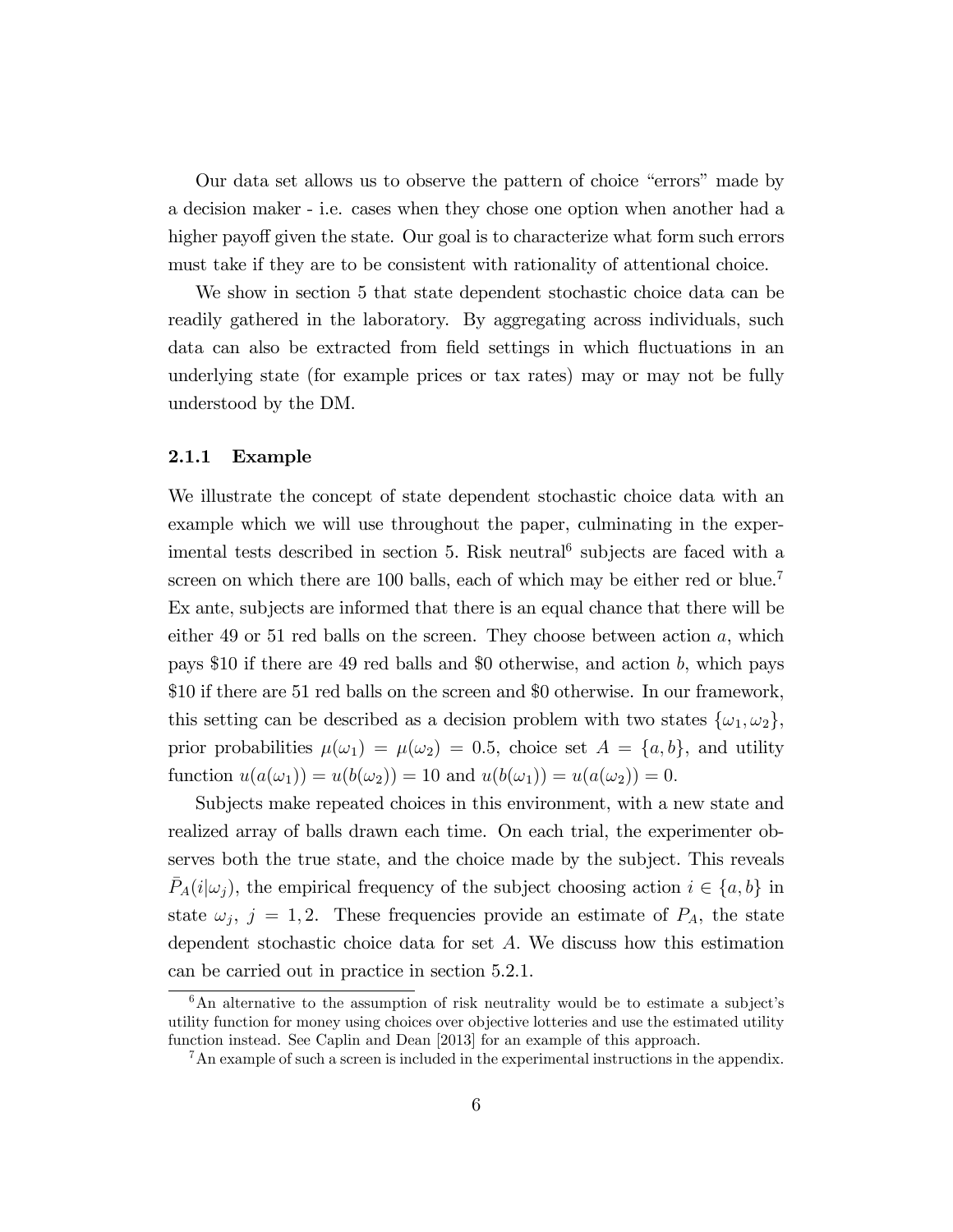#### 2.2 Model

We model the behavior of a DM who can gather information about the state of the world prior to choosing an action. Importantly, the DM can choose what information to gather conditional on the decision problem they are facing. In the example above, the DM observes the contingent payoffs of the two actions they must choose between before deciding how much effort to exert in estimating the number of red balls on the screen. We assume that there are costs associated with gathering information: in our running example, these costs might represent the cognitive effort of counting red balls, or the opportunity cost of the time spent doing so. The DM must therefore trade off these costs against the benefit of better information, and therefore better subsequent choices. We assume that the DM solves this trade off optimally.

We take an abstract approach to modelling the DM's choice of information. In each decision problem, the DM chooses an information structure: a stochastic mapping from objective states of the world to a set of subjective signals. Having selected an information structure, the DM can condition choice of action only on these signals. Since we are characterizing expected utility maximizers, we identify each subjective signal with its associated posterior beliefs  $\gamma \in \Gamma$ , which is equivalent to the subjective information state of the DM following the receipt of that signal. As in Kamenica and Gentzkow [2011], feasible information structures satisfy Bayes' rule.

**Definition 2** The set of information structures  $\Pi$  comprises all mappings  $\pi : \Omega \to \Delta(\Gamma)$  that have finite support  $\Gamma(\pi) \subset \Gamma$  and that satisfy Bayes' law, so that for all  $\omega \in \Omega$  and  $\gamma \in \Gamma(\pi)$ ,

$$
\gamma(\omega) = \Pr(\omega|\gamma) = \frac{\Pr(\omega \cap \gamma)}{\Pr(\gamma)} = \frac{\mu(\omega)\pi(\gamma|\omega)}{\sum_{v \in \Omega} \mu(v)\pi(\gamma|v)},
$$

where  $\pi(\gamma|\omega)$  is the probability of signal  $\gamma$  given state  $\omega$ .

We assume that there is a cost associated with the use of each information structure.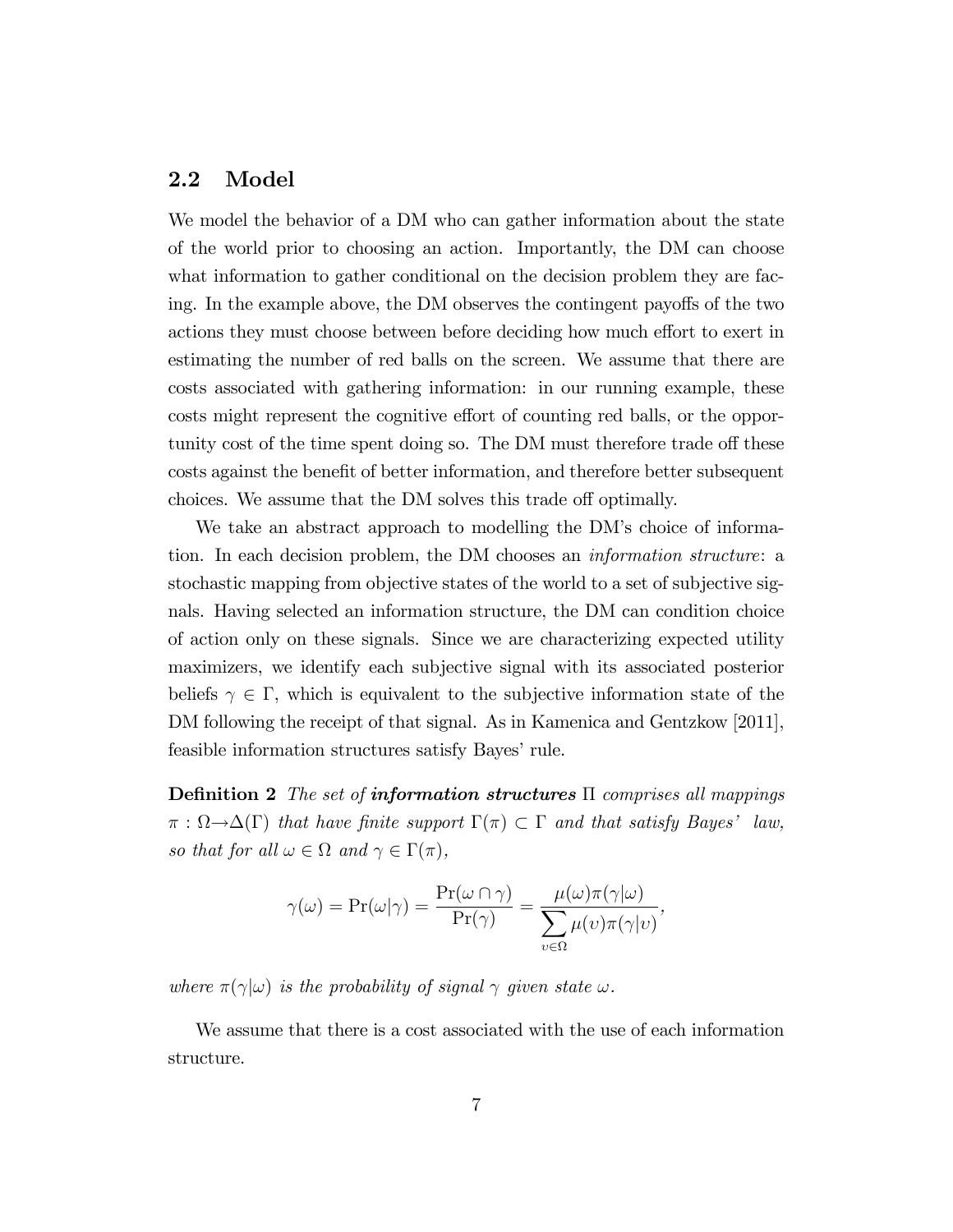**Definition 3** An information cost function is a mapping  $K : \Pi \to \overline{\mathbb{R}}$  with  $K(\pi) \in \mathbb{R}$  for some  $\pi \in \Pi$ . We let K denote the class of such functions.

We put no restrictions on the cost function, meaning that our model nests all standard models of information acquisition. This includes the rational inattention model in which  $K$  is proportional to the Shannon mutual information between prior and posterior information states (e.g. Sims [2003]).<sup>8</sup> We allow costs to be infinite to cover hard constraints on information acquisition - as when a bound is imposed on the mutual information between prior and posteriors (Sims [2003]), or when the DM can choose only certain partitional information structures (Ellis  $[2012]$ ) or specific types of signal (for example Verrecchia [1982], in which the DM can choose only normal signals).

We define  $G : \mathcal{F} \times \Pi \to \mathbb{R}$  as the gross payoff of using a particular information structure in a particular decision problem. This is calculated assuming that actions are chosen optimally following each signal,

$$
G(A,\pi) \equiv \sum_{\gamma \in \Gamma(\pi)} \left[ \sum_{\omega \in \Omega} \mu(\omega) \pi(\gamma | \omega) \right] \left[ \max_{a \in A} \sum_{\omega \in \Omega} \gamma(\omega) u(a(\omega)) \right].
$$

Here the first bracketed term is the probability of each signal, and the second is the maximum achievable expected utility from A given the resulting beliefs.

We model a DM who, for any given decision problem, chooses an information structure to maximize gross payoffs net of information costs. We use  $\Pi(K, A)$  to refer to the set of optimal information structures in decision problem  $A$  given cost function  $K$ :

$$
\widehat{\Pi}(K, A) = \arg \max_{\pi \in \Pi} \left\{ G(A, \pi) - K(\pi) \right\}.
$$

While we focus on the case of a static, once-off choice of information structure, we show in Caplin and Dean [2014] that our results extend directly to the case of sequential choice of information.

 ${}^{8}$ In section 4.3 below we illustrate specific behavioral features associated with this cost function.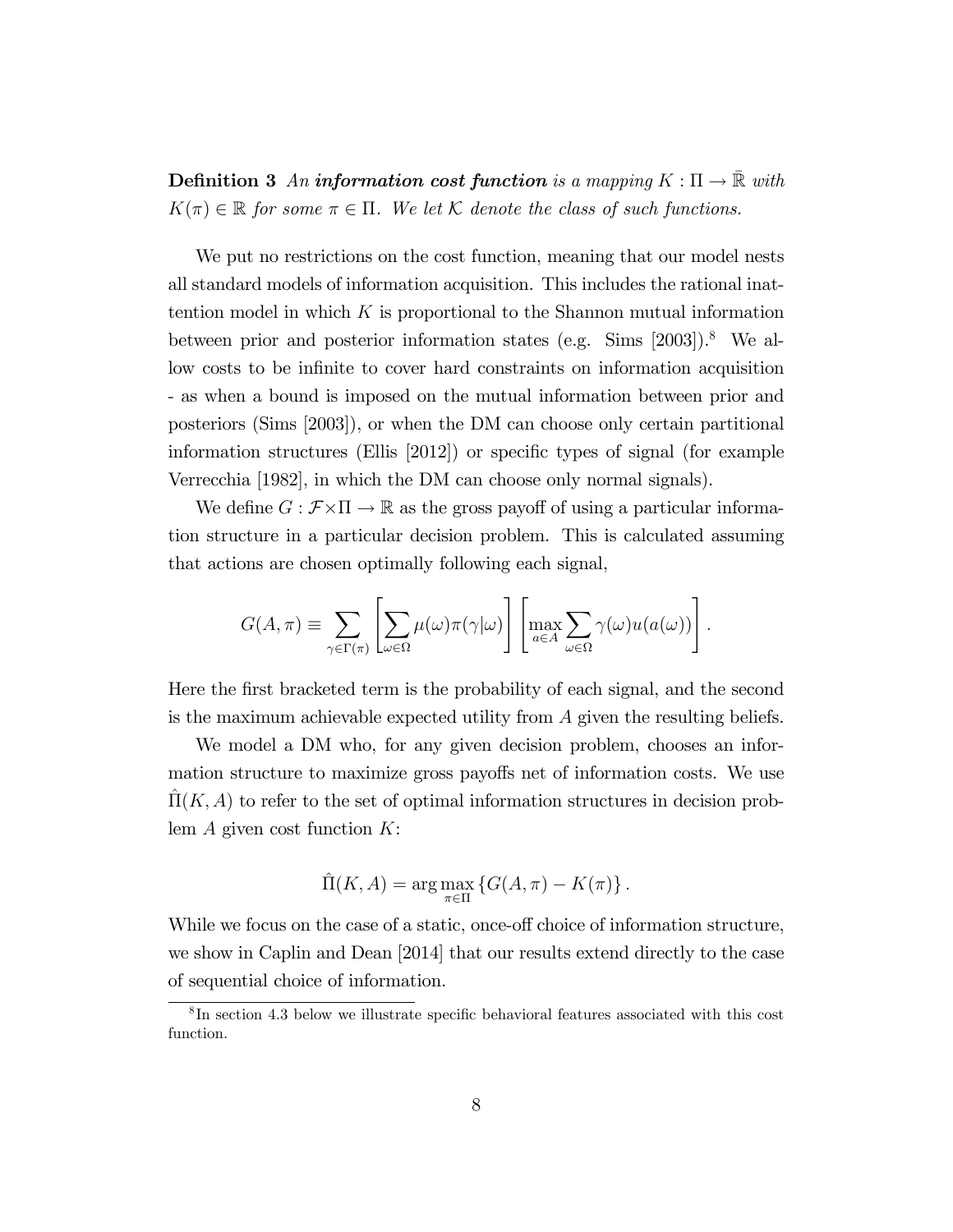#### 2.3 Representation

Our aim is to understand the conditions under which state dependent stochastic choice data can be represented as resulting from costly information acquisition. Such a representation consists of three unobserved elements: (i) an **information cost function** which captures the subjective cost of different types of information; (ii) an **attention function** which captures the DM's choice of information structure in each decision problem; (iii) a choice function which captures the DM's choice of action following the receipt of each signal.<sup>9</sup>

Because we wish to model the behavior of a DM who behaves rationally given their information costs, both the attention function and the choice function must be optimal in order to form part of a costly information acquisition representation. This means that the choice of information structure in each decision problem must be optimal given information costs, and an action can only be chosen with positive probability after the receipt of a signal if it maximizes expected utility given the resulting beliefs. Furthermore, in order to represent a given data set, the information structure and choice function for each decision problem must give rise to the observed pattern of state dependent stochastic choice.

**Definition 4** Given  $\mu \in \Gamma$  and  $u : X \longrightarrow \mathbb{R}$ , a state dependent stochastic choice data set  $(D, P)$  has a **costly information representation** if there exists information cost function  $K \in \mathcal{K}$ , attention function  $\{\pi_A\}_{A \in D}$  and choice function  ${C_A}_{A \in D}$  such that, for all  $A \in D$ :

- 1. Information is optimal:  $\pi_A \in \hat{\Pi}(K, A) \equiv \arg \max_{\pi \in \Pi} \{G(A, \pi) K(\pi)\}.$
- 2. Choices are optimal: the choice function  $C_A : \Gamma(\pi_A) \to \Delta(A)$  is such that, given  $a \in A$  and  $\gamma \in \Gamma(\pi_A)$  with  $C_A(a|\gamma) \equiv \Pr(a|\gamma) > 0$ ,

$$
\sum_{\omega \in \Omega} \gamma(\omega) u(a(\omega)) \ge \sum_{\omega \in \Omega} \gamma(\omega) u(b(\omega)) \quad \text{all } b \in A.
$$

<sup>&</sup>lt;sup>9</sup>We allow the DM to randomize their choices of actions conditional on each signal.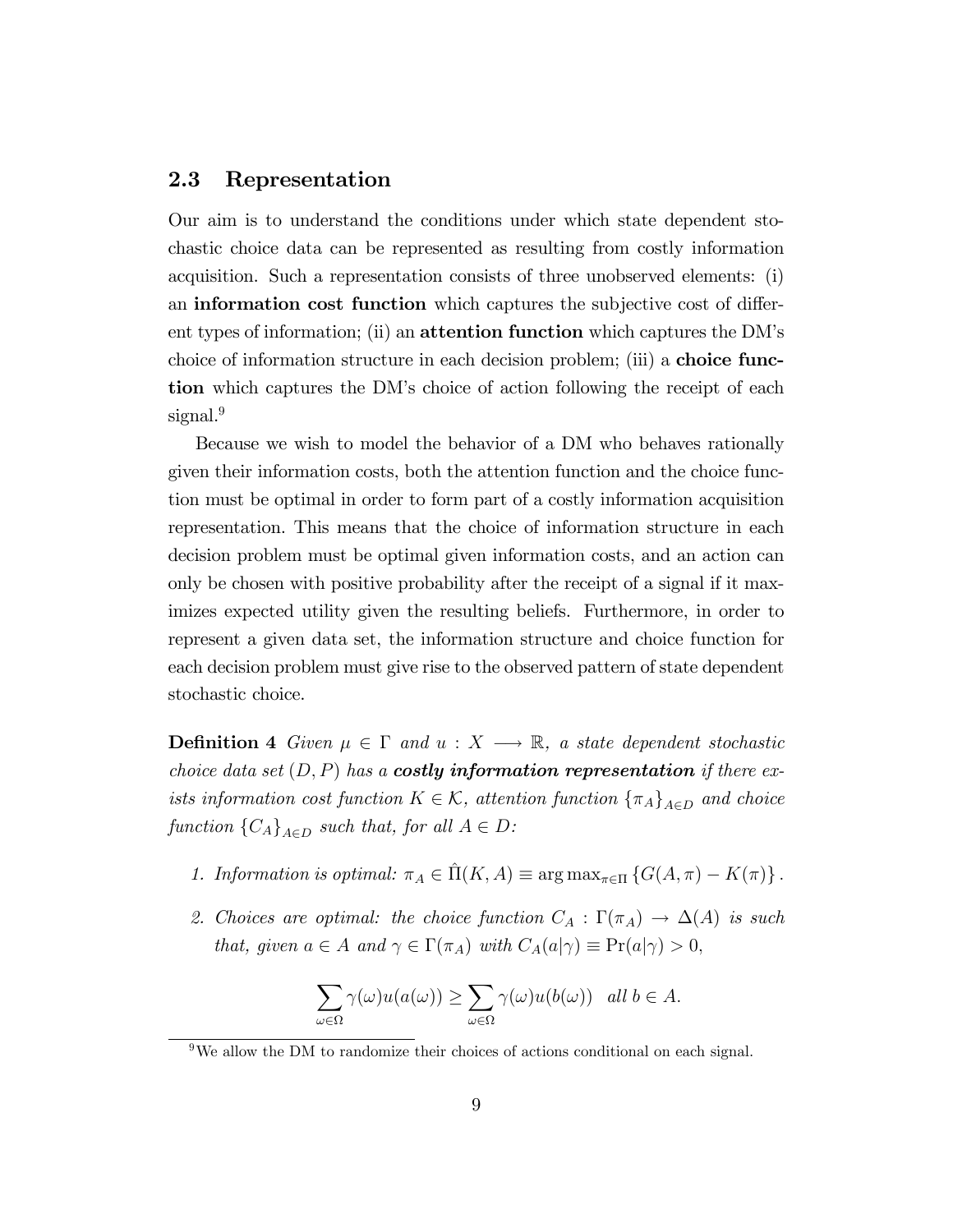3. The data is matched: given  $\omega \in \Omega$  and  $a \in A$ ,

$$
P_A(a|\omega) = \sum_{\gamma \in \Gamma(\pi_A)} \pi_A(\gamma|\omega) C_A(a|\gamma).
$$

### 3 Characterization

We establish two conditions as necessary and sufficient for a state dependent stochastic choice data set to have a costly information representation. The first ensures optimality of the information structure with regard to some cost function and applies to the collection of decision problems. The second ensures optimality of Önal choice given an information structure and applies to each decision problem separately.

#### 3.1 The Revealed Information Structure

The key to our approach is the observation that one can learn much about a DMís attention strategy from state dependent stochastic choice data. For each decision problem, we construct a "revealed information structure", which replaces the actual information structure the DM used in a decision problem with an information structure that can be inferred directly from the data. We do this by imagining that each action is chosen in at most one subjective information state. If this assumption holds then the revealed information structure will be identical to the true information structure used by the DM. If not, then the revealed information structure is still related to the true information structure, as we discuss below.

We begin by identifying the revealed posterior beliefs  $\bar{\gamma}_A^a$  associated with each chosen act. This specifies probabilities over states of the world conditional on action a being chosen in data set  $P_A$ . If the DM chooses each action in at most one subjective information state then the revealed posteriors are the same as their true posterior belief when each act is chosen.<sup>10</sup> If they choose

<sup>&</sup>lt;sup>10</sup>Note that here we are here assuming that  $\mu$  specifies both the DM's beliefs and the true probability of each state. If not, the revealed posterior refers to the DMís subjective belief of the likelihood of each state after the choice of each act, which may be different from the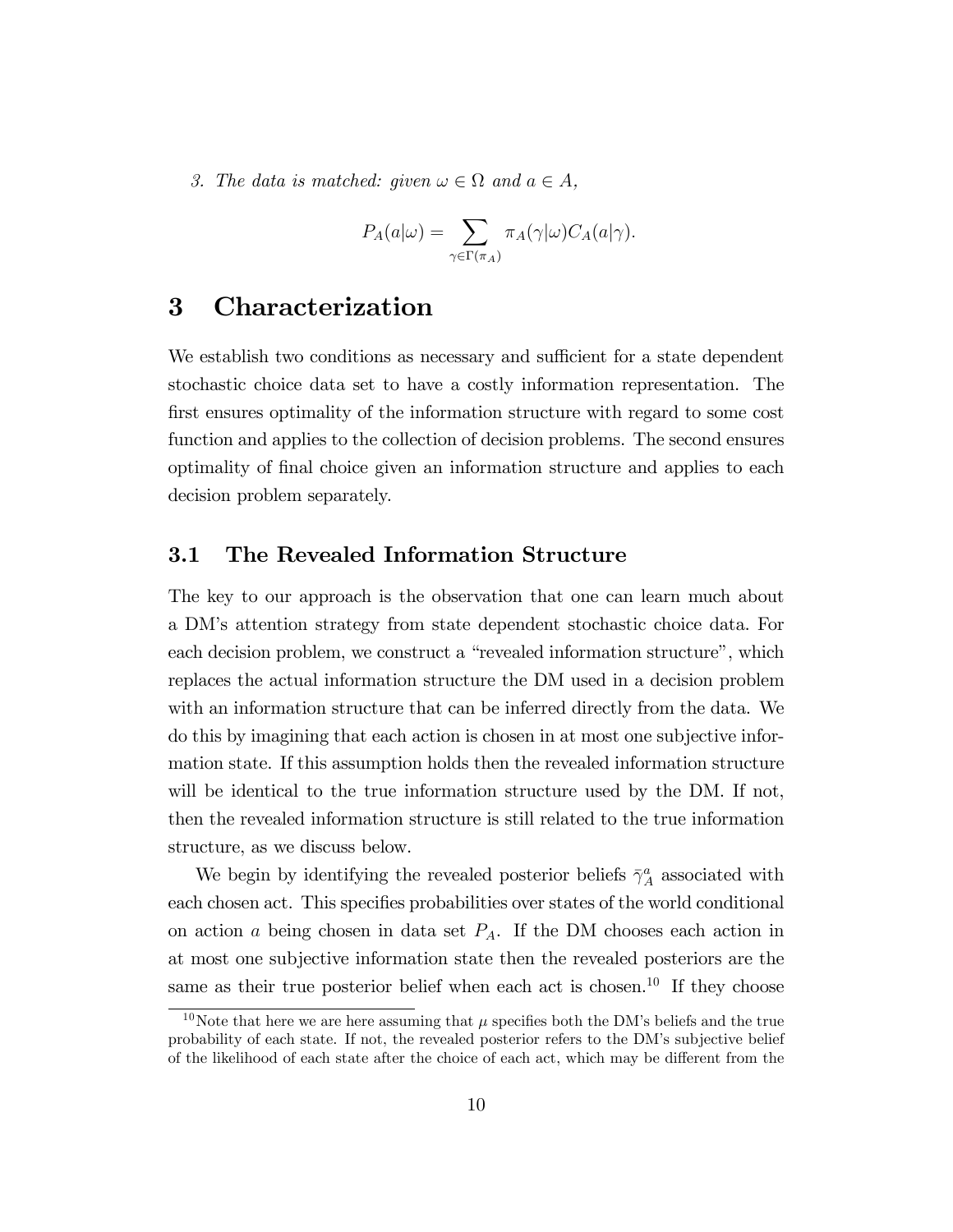the same action in more than one subjective state then the revealed posterior is the appropriate weighted average of the corresponding beliefs.

**Definition 5** Given  $\mu \in \Gamma$ ,  $A \in D$ ,  $P_A \in P$ , and  $a \in Supp(P_A)$ , the **revealed** posterior  $\bar{\gamma}_A^a \in \Gamma$  is defined by,

$$
\bar{\gamma}_A^a(\omega) \equiv \Pr(\omega|a \text{ chosen from } A) \n= \frac{\mu(\omega) P_A(a|\omega)}{\sum_{v \in \Omega} \mu(v) P_A(a|v)}.
$$

In order to construct the revealed information structure, we use the set of revealed posteriors as the set of signals. The probability of signal  $\gamma$  in state of the world  $\omega$  is then calculated by adding up the choice probabilities in state  $\omega$ of all actions that have  $\gamma$  as their revealed posterior.

**Definition 6** Given  $\mu \in \Gamma$ ,  $A \in D$ , and  $P_A \in P$ , the **revealed information** structure  $\bar{\pi}_A \in \Pi$  satisfies,

$$
\bar{\pi}_A(\gamma|\omega) = \sum_{\{a \in Supp(P_A) | \bar{\gamma}_A^a = \gamma\}} P_A(a|\omega).
$$

Even if the DM is behaving according to the model described in section 2.2, their revealed information structure may not be the same as their true information structure if they choose the same act following two different signals.<sup>11</sup> However, it must be the case that the revealed information structure is weakly less informative (in the sense of statistical sufficiency) than the true information structure, and in fact any information structure consistent with the data. Intuitively, this means that the revealed information structure can be obtained by "adding noise" to the true information structure. This notion is formalized in the following definition, adapted from Blackwell [1953].

true probability.

 $11$ An optimal DM would never choose to do this if more informative signals (in the sense described below) are more expensive, but might do so if, for example, they are restricted to using normal signals.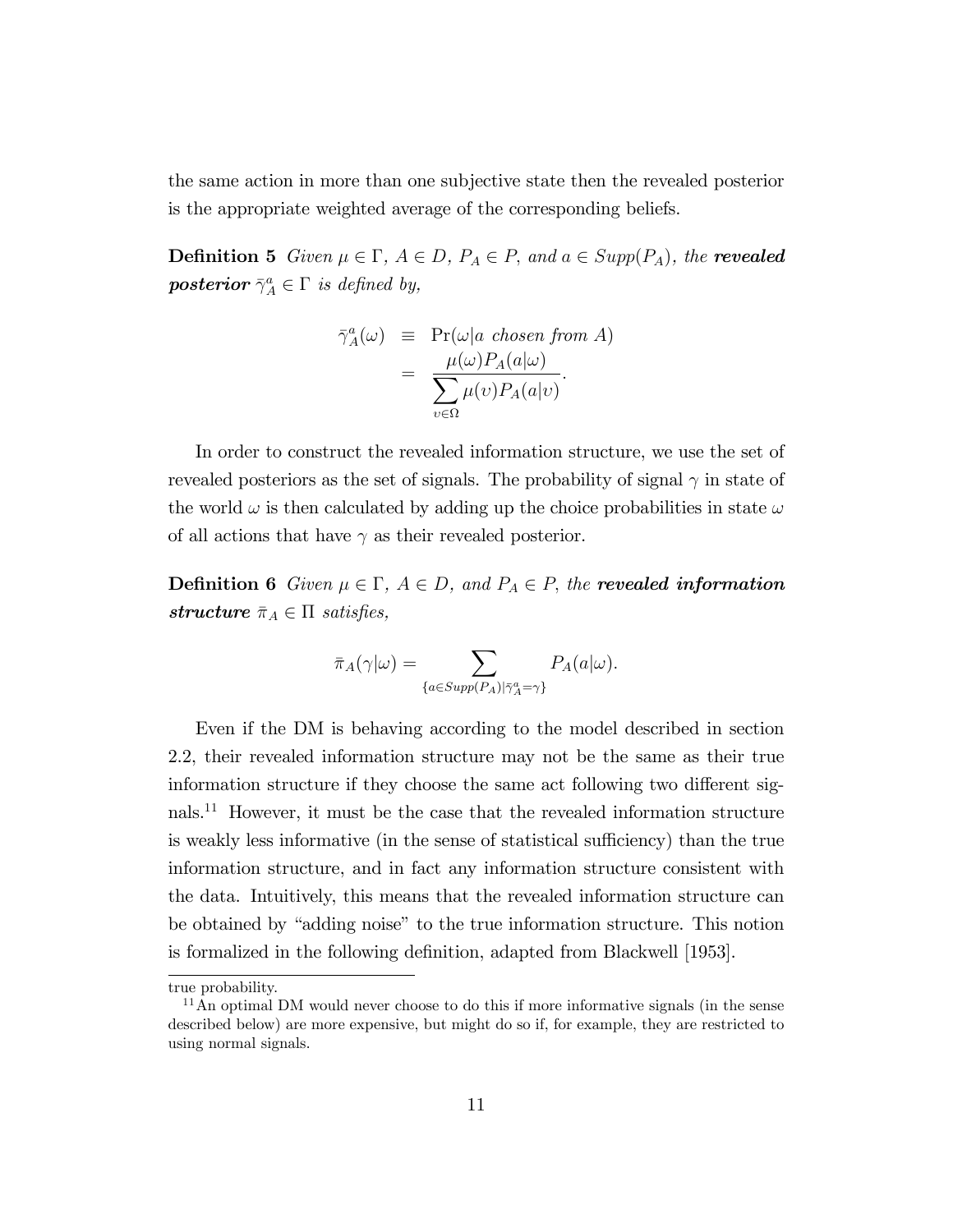**Definition 7** Information structure  $\rho \in \Pi$  is **sufficient** for information structure  $\pi \in \Pi$  (equivalently  $\pi$  is a **garbling** of  $\rho$ ) if there exists a  $|\Gamma(\rho)| \times |\Gamma(\pi)|$ matrix  $B \ge 0$  with  $\sum_{\gamma^j \in \Gamma(\pi)} b^{ij} = 1$  all i and such that, for all  $\gamma^j \in \Gamma(\pi)$  and  $\omega \in \Omega$ ,

$$
\pi(\gamma^{j}|\omega) = \sum_{\eta^{i} \in \Gamma(\rho)} b^{ij} \rho(\eta^{i}|\omega).
$$

This definition states that an information structure  $\rho$  is sufficient for information structure  $\pi$  if  $\pi$  can be obtained by applying a stochastic matrix B to  $\rho$ . One way to interpret the concept of garbling is by considering a procedure by which  $\pi$  is constructed by first applying  $\rho$ , then adding noise by combining the resulting information states together using the weights  $b^{ij}$ . Example 1 below includes an application of the concept of sufficiency.

Lemma 1 establishes that any information structure which is consistent with the state dependent stochastic choice data in a given decision problem must be sufficient for the revealed information structure.

**Lemma 1** If  $\pi \in \Pi$  is consistent with  $P_A \in P$ , <sup>12</sup> then it is sufficient for  $\bar{\pi}_A$ . **Proof.** All proofs can be found in appendix 1.  $\blacksquare$ 

Thus, while we cannot guarantee that the revealed information structure is the same as the true information structure, we do know that it must be more informative than the true information structure. The following section makes use of this observation to identify a necessary condition for the costly information representation.

The following example demonstrates the construction of the revealed information structure and its relationship with the true information structure.

<sup>12</sup> i.e. there exists a  $C: \Gamma(\pi) \to \Delta(A)$  such that, for each  $\gamma \in \Gamma(\pi)$ ,

$$
C(a|\gamma) > 0 \Longrightarrow \sum_{\omega \in \Omega} \gamma(\omega) u(a(\omega)) \ge \sum_{\omega \in \Omega} \gamma(\omega) u(b(\omega)) \text{ all } b \in A
$$

and for each  $\omega \in \Omega$  and  $a \in A$ ,

$$
P_A(a|\omega) = \sum_{\gamma \in \Gamma(\pi)} \pi(\gamma|\omega) C(a|\gamma).
$$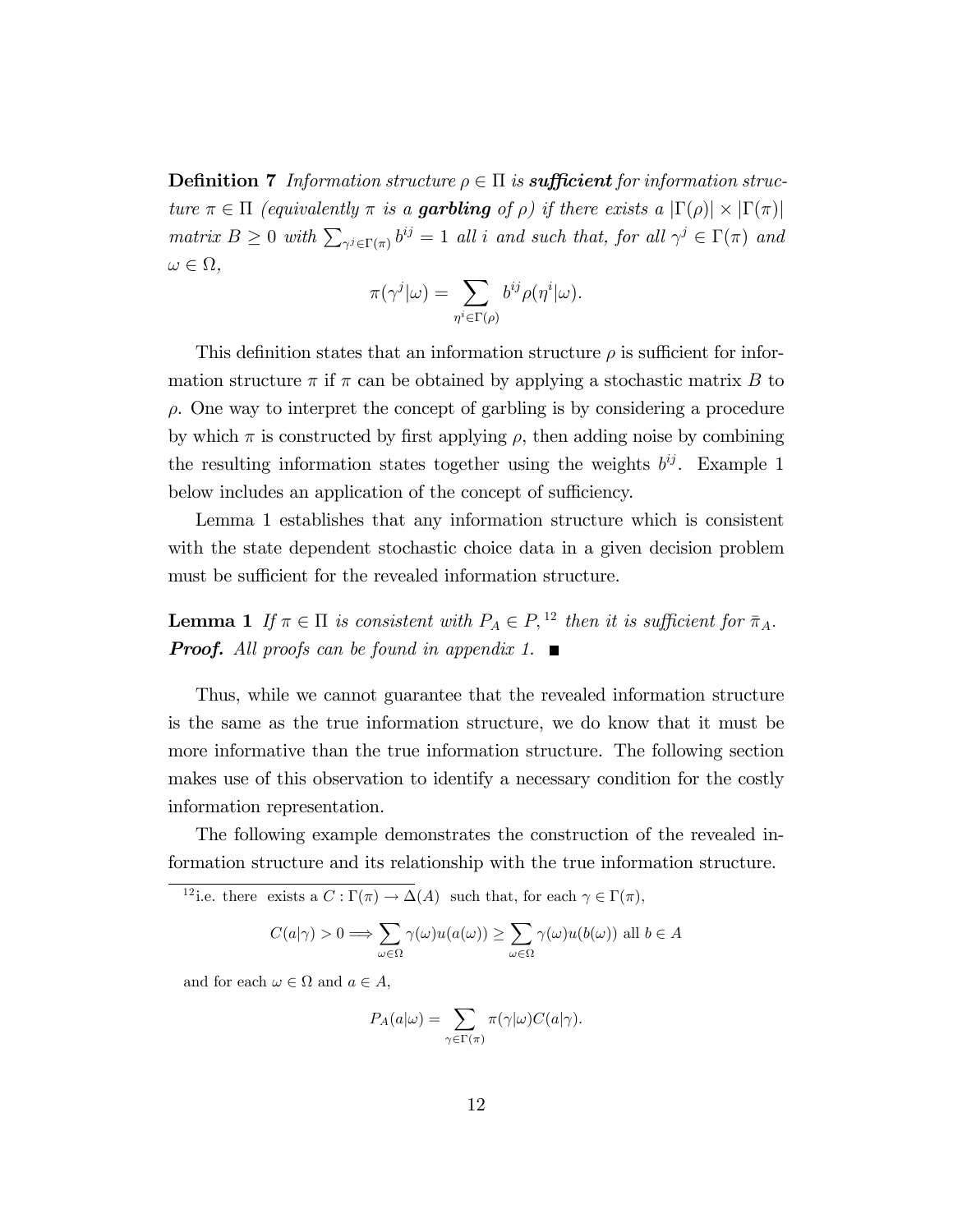**Example 1** Consider a DM who, when faced with the decision problem defined in section 2.1.1 employs an information structure with three signals,  $\alpha, \beta, \gamma \in \Gamma$ such that the resulting posterior beliefs are:

$$
\alpha = (\alpha(\omega_1), \alpha(\omega_2)) = \left(\frac{3}{4}, \frac{1}{4}\right); \ \beta = \left(\frac{1}{4}, \frac{3}{4}\right); \ \gamma = \left(\frac{1}{2}, \frac{1}{2}\right).
$$

and with conditional probabilities of receiving each signal:

$$
\pi(\alpha|\omega_1) = \frac{1}{2}; \ \pi(\beta|\omega_1) = \frac{1}{6}; \ \pi(\gamma|\omega_1) = \frac{1}{3}; \n\pi(\alpha|\omega_2) = \frac{1}{6}; \ \pi(\beta|\omega_2) = \frac{1}{2}; \ \pi(\gamma|\omega_2) = \frac{1}{3}.
$$

Suppose that after the receipt of signal  $\alpha$  the DM chooses act a for sure and after the receipt of  $\beta$  they choose act b for sure. After the receipt of signal  $\gamma$ they randomize between the two acts, so

$$
C(a|\alpha) = C(b|\beta) = 1;
$$
  

$$
C(a|\gamma) = C(b|\gamma) = \frac{1}{2}.
$$

This behavior would give rise to state dependent stochastic choice data,

$$
P(a|\omega_1) = \pi(\alpha|\omega_1) + \frac{1}{2}\pi(\gamma|\omega_1) = \frac{2}{3};
$$
  

$$
P(a|\omega_2) = \pi(\alpha|\omega_2) + \frac{1}{2}\pi(\gamma|\omega_2) = \frac{1}{3};
$$

The resulting revealed information structure would have two revealed posteriors, one associated with the choice of a and the other with the choice of b. Application of definition 5 gives,

$$
\bar{\gamma}^a = \left(\frac{2}{3}, \frac{1}{3}\right) \text{ and } \bar{\gamma}^b = \left(\frac{1}{3}, \frac{2}{3}\right).
$$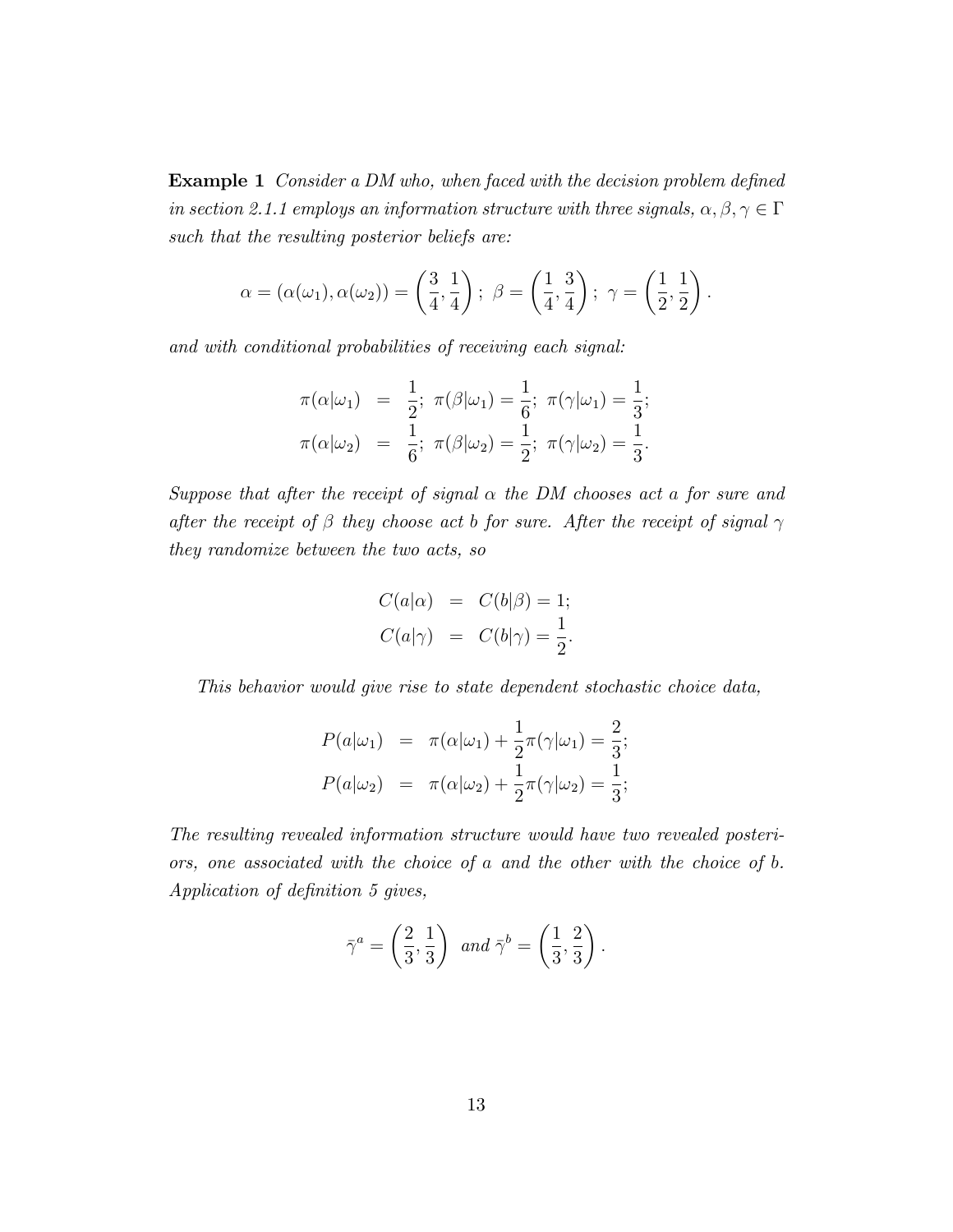The corresponding revealed information structure is then given by

$$
\overline{\pi}(\overline{\gamma}^a|\omega_1) = P(a|\omega_1) = \frac{2}{3};
$$
  

$$
\overline{\pi}(\overline{\gamma}^a|\omega_2) = P(a|\omega_2) = \frac{1}{3}.
$$

Clearly, the revealed information structure is not the same as the true information structure, but the true information structure is sufficient for the revealed information structure. This can be seen by applying the stochastic matrix B to to  $\pi_A$ , in order to obtain  $\bar{\pi}_A$ , where

$$
B = \left\{ \begin{array}{c} 1 & 0 \\ 0 & 1 \\ \frac{1}{2} & \frac{1}{2} \end{array} \right\}.
$$

The rows relate to signals  $\alpha$ ,  $\beta$  and  $\gamma$  respectively, while the columns relate to signals  $\bar{\gamma}^a$  and  $\bar{\gamma}^b$  respectively. Thus, for example

$$
\bar{\pi}(\bar{\gamma}^a|\omega_1) = b^{1,1}\pi(\alpha|\omega_1) + b^{2,1}\pi(\beta|\omega_1) + b^{3,1}\pi(\gamma|\omega_1) = 1 * \frac{1}{2} + \frac{1}{2} * \frac{1}{3} = \frac{2}{3},
$$

as required. Note that the stochastic matrix  $B$  is closely related to the choice function  $C: b^{ij}$  is the probability of choosing the act associated with the revealed posterior in column j following the receipt of the signal associated with row i.

### 3.2 No Improving Attention Cycles

Our first condition restricts choice of information structure across decision problems to ensure consistency with a fixed underlying information cost function. Essentially, total gross utility cannot be increased by reassigning information structures across decision problems. To illustrate, consider again the decision problem of section 2.1.1 and suppose, as in the example above, that the observed choice behavior is,

$$
P_A(a|\omega_1) = \frac{2}{3} = P_A(b|\omega_2).
$$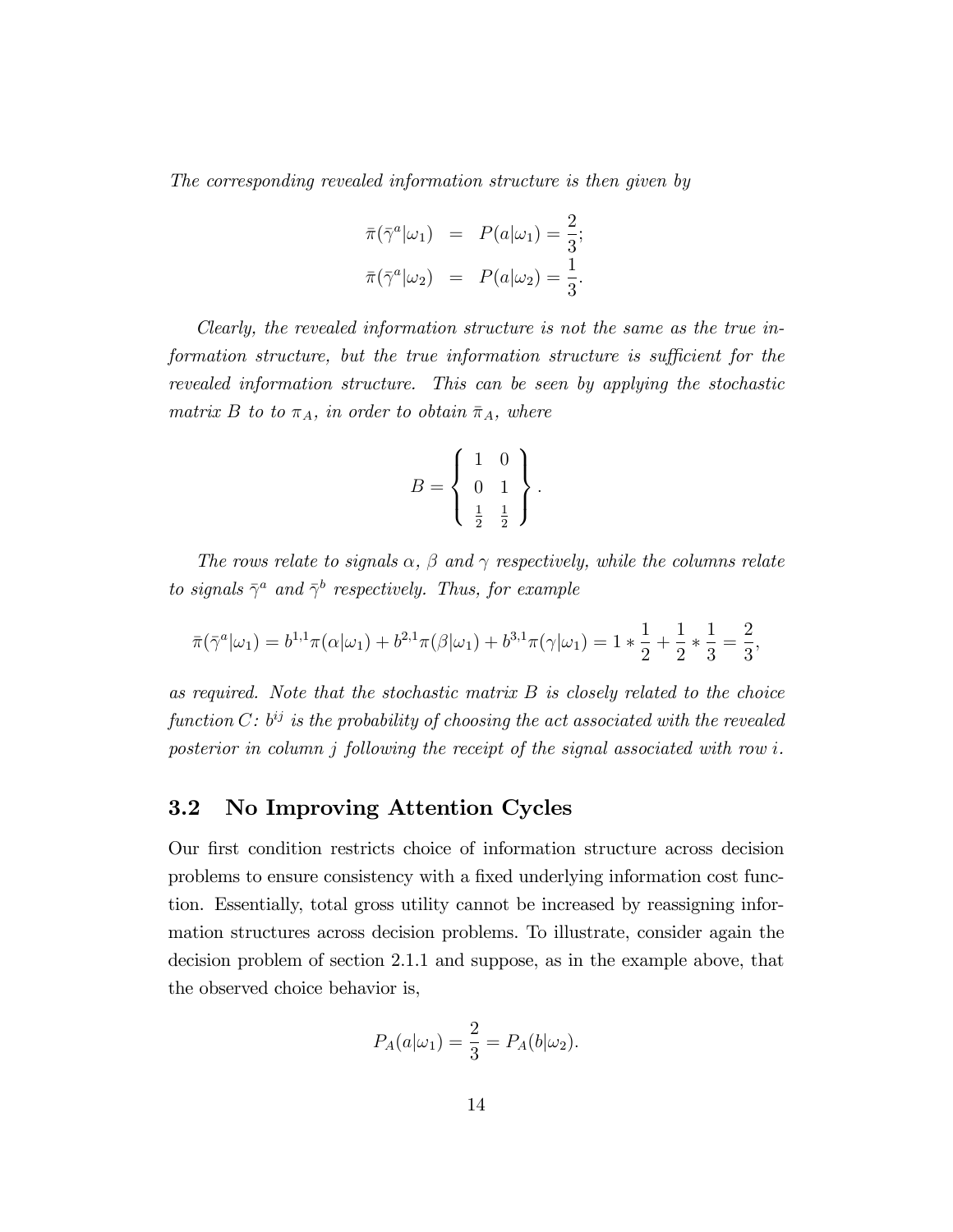Now consider a second decision problem  $A' = \{a', b'\}$  such that  $u(a'(\omega_1)) =$  $u(b'(\omega_2)) = 2$  and  $u(b'(\omega_1)) = u(a'(\omega_2)) = 0$ , with corresponding data,

$$
P_{A'}(a'|\omega_1) = \frac{3}{4} = P_{A'}(b'|\omega_2).
$$

Intuitively, these data should not have an optimal information representation. Action set A provides greater reward for discriminating between states, yet the DM is more discerning under action set  $A'$ . To crystallize the resulting problem, note that, for behavior to be consistent with costly information acquisition for some cost function K it must be the case that DM's true choice of information structures satisfies,

$$
G(A, \pi_A) - K(\pi_A) \geq G(A, \pi_{A'}) - K(\pi_{A'});
$$
  

$$
G(A', \pi_{A'}) - K(\pi_{A'}) \geq G(A', \pi_A) - K(\pi_A).
$$

Hence,

$$
G(A, \pi_A) - G(A, \pi_{A'}) \ge K(\pi_A) - K(\pi_{A'}) \ge G(A', \pi_A) - G(A', \pi_{A'}),
$$

implying finally that,

$$
G(A, \pi_A) + G(A', \pi_{A'}) \ge G(A, \pi_{A'}) + G(A', \pi_A). \tag{1}
$$

We conclude that, for this data to be rationalizable, gross benefit must be maximized by the assignment of the chosen information structure to the corresponding decision problem. We translate this into a testable condition by noting that the corresponding inequality remains valid when we replace the true with the revealed information structure. To do so, we make use of Blackwell's theorem (Blackwell [1953]), which establishes the equivalence of the statistical notion of sufficiency and the economic notion "more valuable than". If information structure  $\pi$  is sufficient for strategy  $\rho$ , then it yields (weakly) higher gross payoffs in any decision problem.

**Remark 1** Given decision problem  $A \in \mathcal{F}$  and  $\pi, \rho \in \Pi$  with  $\rho$  sufficient for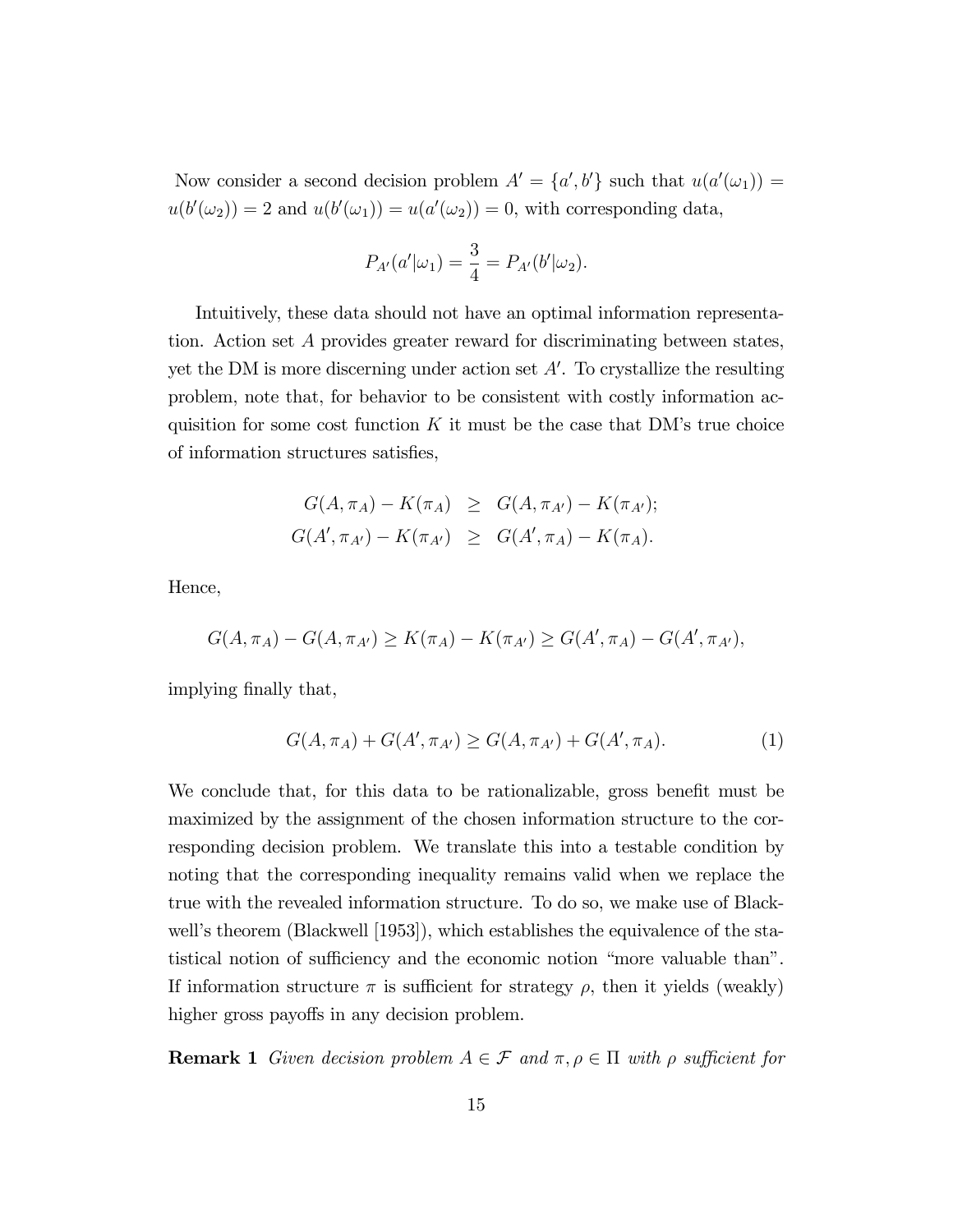$$
G(A, \rho) \ge G(A, \pi).
$$

Combined with observation that the true information structure must be sufficient for the revealed information structure, this implies that  $G(i, \pi_i) \geq$  $G(i, \bar{\pi}_j)$  for  $i. j \in \{A, A'\}$ . Furthermore, it is clear that  $G(i, \pi_i) = G(i, \bar{\pi}_i)$  for  $i \in \{A, A'\}$  since the resulting state dependent choices are identical. As a result, we can replace equation 1 with a testable condition,

$$
G(A, \bar{\pi}_A) + G(A', \bar{\pi}_{A'}) \ge G(A, \bar{\pi}_{A'}) + G(A', \bar{\pi}_A). \tag{2}
$$

In the above example  $G(A, \bar{\pi}_A) + G(A, \bar{\pi}_{A'}) = 8\frac{1}{6}$ , while  $G(A, \bar{\pi}_{A'}) + G(A', \bar{\pi}_A) =$  $8\frac{5}{6}$  $\frac{5}{6}$ . Thus, there is no cost function that can be used to rationalize this data.

Our explanation so far has considered only bilateral reassignments of information structures. The NIAC condition ensures that gross utility cannot be increased by reassigning information structures along any cycle of decision problems. It is analogous to the cyclical monotonicity condition discussed in Rockafellar [1970], and has been used in other recent work examining the revealed preference implications of behavioral models (see for example Crawford [2010]).

Condition D1 (No Improving Attention Cycles) Given  $\mu \in \Gamma$  and  $u$ :  $X \rightarrow \mathbb{R}$ ,  $(D, P)$  satisfies NIAC if, for any set of decision problems  $A^1, A^2, \dots, A^J \in D$  with  $A^J = A^1$ ,

$$
\sum_{j=1}^{J-1} G(A^j, \bar{\pi}_j) \ge \sum_{j=1}^{J-1} G(A^j, \bar{\pi}_{j+1}),
$$

where  $\bar{\pi}_j = \bar{\pi}_{A^j}$ .

In section 5 we demonstrate the application of the NIAC condition to the simple case of two acts and two states.

 $\pi,$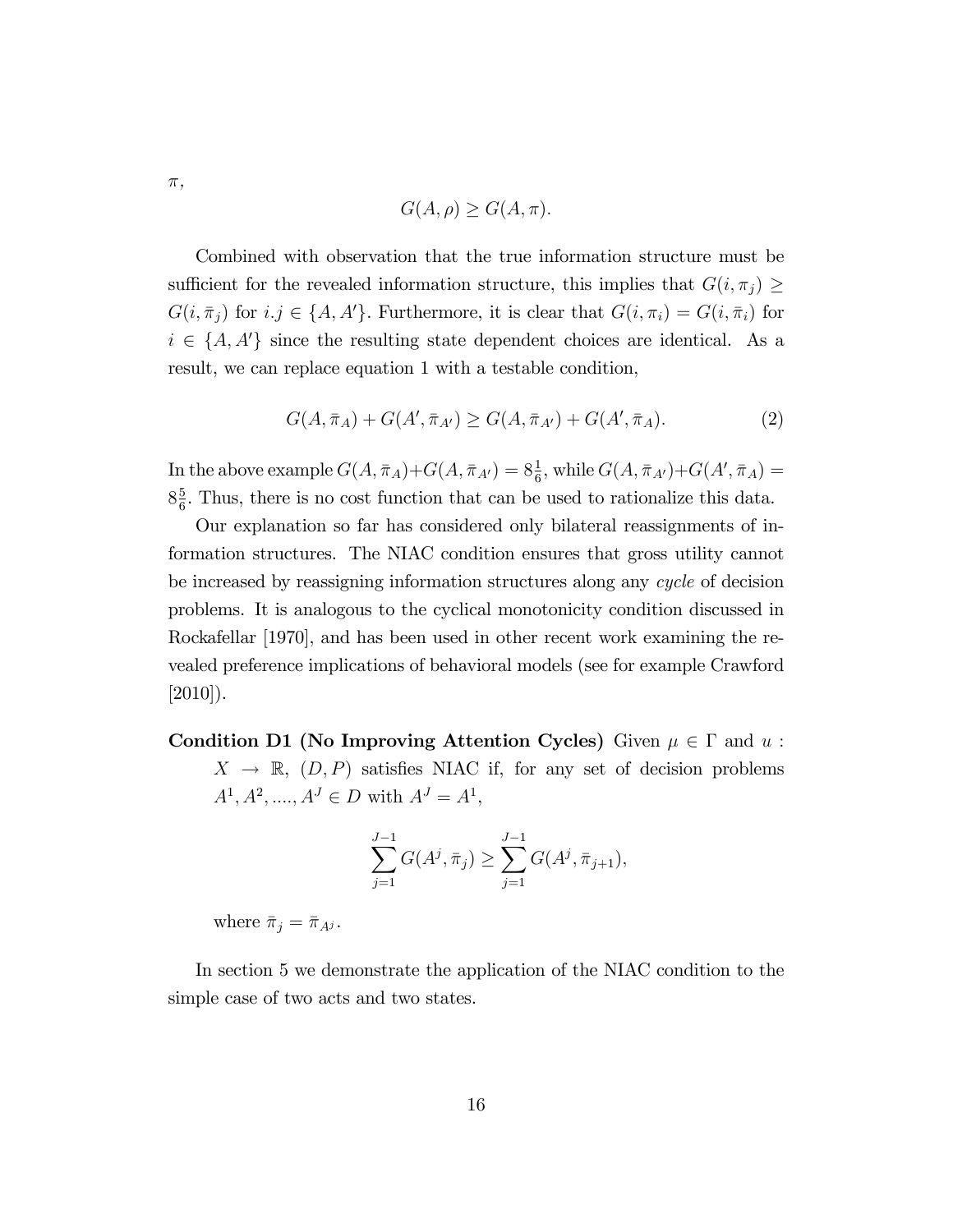#### 3.3 No Improving Actions Switches

Our second condition is based on the fact that a DMís choices must be optimal given posterior beliefs. Thus when one identifies in the data the revealed posterior associated with any chosen action, that action must be optimal given those beliefs. This implies that, for any  $A \in D$ ,  $a \in Supp(P_A)$ , and  $b \in A$ 

$$
\sum_{\omega \in \Omega} \bar{\gamma}_A^a(\omega) u(a(\omega)) \ge \sum_{\omega \in \Omega} \bar{\gamma}_A^a(\omega) u(b(\omega)). \tag{3}
$$

This statement follows directly from the optimality of choice if each action is chosen in at most one state, and so the revealed posterior is equal to the true posterior. It also holds true if the same action is chosen in many given information states: the action must be optimal at each information state at which it is chosen, and so also must be optimal at any convex combination of those beliefs, including the revealed posterior. CM14 show that this condition characterizes Bayesian behavior regardless of the rationality of attentional choice. The strategic analog is derived by Bergemann and Morris [2013b] in characterizing Bayesian correlated equilibria.

Equation 3 can be rewritten directly in terms of state dependent stochastic choice data:

Condition D2 (No Improving Action Switches) Given  $\mu \in \Gamma$  and u:  $X \rightarrow \mathbb{R}$ , data set  $(D, P)$  satisfies NIAS if, for every  $A \in D$ ,  $a \in$  $Supp(P_A)$ , and  $b \in A$ ,

$$
\sum \mu(\omega) P_A(a|\omega) \left( u(a(\omega)) - u(b(\omega)) \ge 0 \right).
$$

Section 5 contains a simple application of NIAS to the two state, two action case. CM14 contains many further illustrative examples.

#### 3.4 Characterization

The above analysis shows that both NIAC and NIAS are necessary for the existence of a costly information representation. Our central result is that they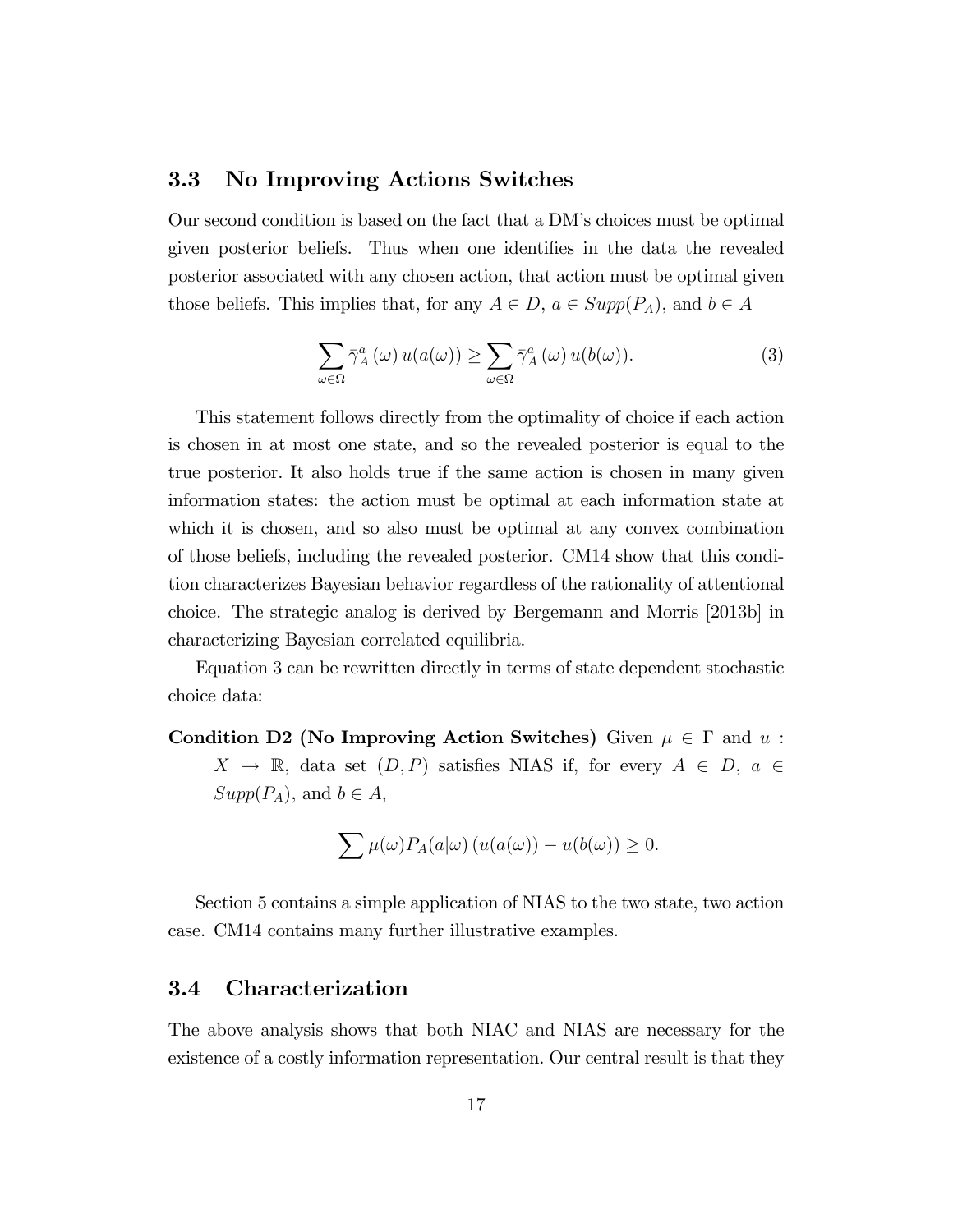are also sufficient. We establish this by following the approach that Koopmans and Beckmann [1957] developed to solve the problem of locating indivisible factories across sites so as to maximize total profits. They show that the solution to this allocation problem can be found by solving a linear program in which one imagines the factories to be divisible. Their key observation is that there is an extreme point solution, which corresponds to placing each factory in one and only one location. Associated with the solution to the linear programming problem are shadow prices (either rents on locations or prices of factories) that decentralize the allocation. By direct analogy, the NIAC conditions states that the DM has allocated revealed information structures to decision problems in such a manner as to maximize total gross expected utility. The cost function  $K$  that we introduce is based directly on the shadow prices that decentralize this optimal allocation (see also Rochet [1987]).

**Theorem 1** Given  $\mu \in \Gamma$  and  $u : X \to \mathbb{R}$ , data set  $(D, P)$  has a costly information acquisition representation if and only if it satisfies  $NIAS$  and  $NIAC$ .

#### 3.5 Unobservable Utility and Prior Beliefs

So far we have assumed that the DMís expected utility function and prior beliefs over states of the world are both known to the researcher - only information structures, choice functions and costs are not directly observable. We now outline two ways to adapt our approach to allow for an unknown utility function and/or prior.

One approach is to enrich the data set to allow for the recovery of beliefs and preferences from choices that are unaffected by information costs. These beliefs and preferences could then be used as a starting point for our representation. In order to recover utility, we could replace the "Savage style" actions we use in this paper (which map deterministically from states of the world to prizes) with "Anscombe-Aumann" acts that map states of the world to probability distributions over the prize space. Assuming the DM does maximize expected utility, u could then be recovered by observing choices over degener-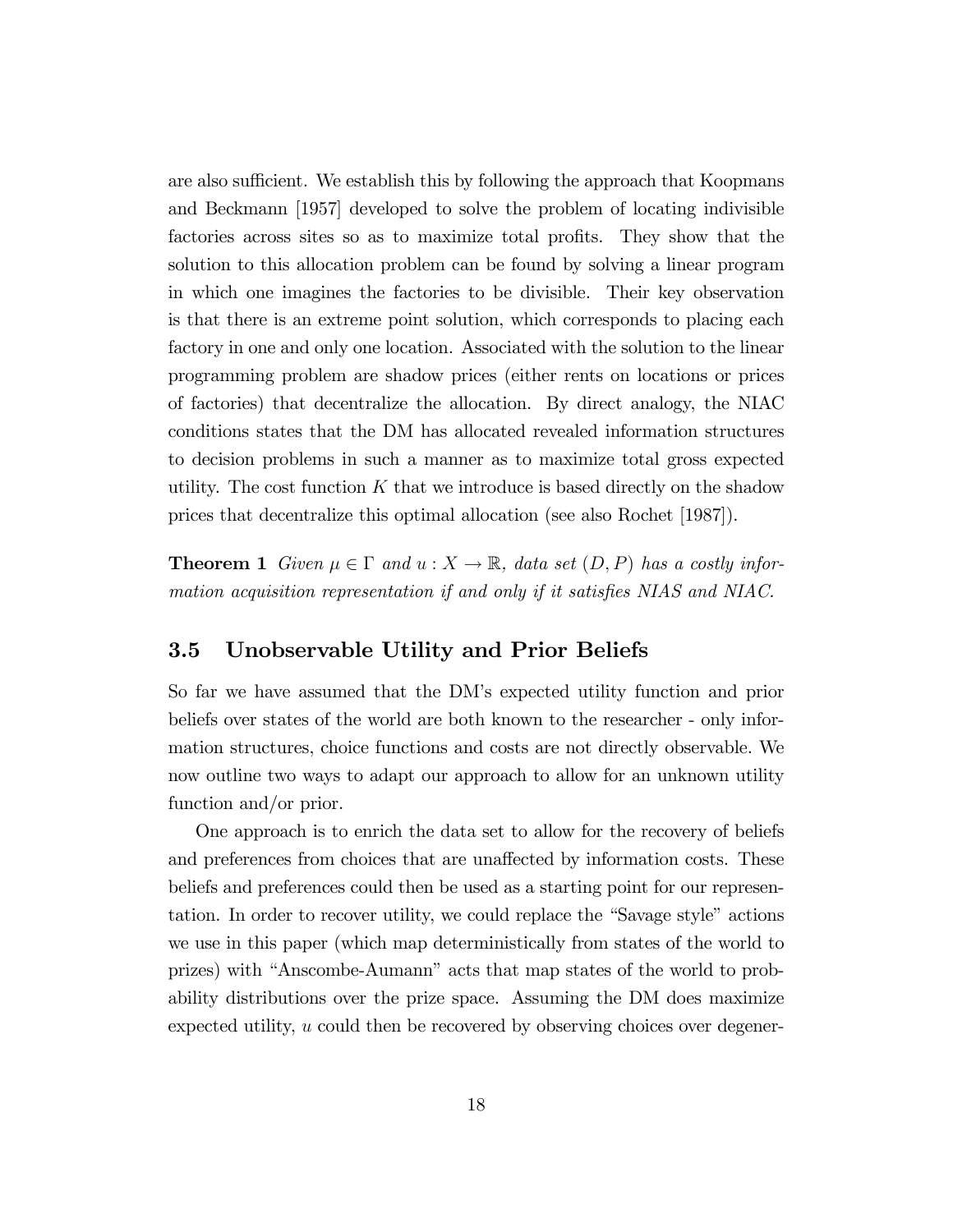ate acts (i.e. acts whose payoffs are state independent).<sup>13</sup> If we further add to our data set the choices of the DM over acts before the state of the world is determined (or at least in a situation in which they cannot exert any effort to determine that state) then we can also recover the DMís prior over objective states (again assuming expected utility maximization). This method is pursued in de Oliveira et al. [2013].<sup>14</sup>

A second approach is to directly identify testable implications when utility, prior beliefs, and information costs are all unobserved. In Caplin and Dean [2014] we show that, in such cases, the model is consistent with the data if and only if there exists a utility function and set of prior beliefs such that NIAC and NIAS hold. This gives rise to a set of inequality constraints to which a solution must exist if the data is to be rationalizable with a costly information representation (such a result is similar in spirit to Crawford [2010]). In the case in which the prior is known but the utility function is not, these constraints are linear and easy to check (see CM14 for the implications of NIAS alone). If the prior is also unknown, then the conditions are non-linear, but still nonvacuous. CM14 provide an example of data that is incompatible with NIAS for any utility function and prior. Caplin and Dean [2014] provide an example of behavior that is commensurate with NIAS but is not commensurate with NIAC for any non-degenerate utility function and prior.

### 4 The Information Cost Function

In this section we discuss what can be learned about information costs from state dependent stochastic choice data, as well as the behavioral implications of placing further restrictions on the information cost function.

 $13$ An applied variant of this approach involves seperately identifying a subject's utility function for money using, for example, a multiple price list approach - see for example Caplin and Dean [2013].

<sup>&</sup>lt;sup>14</sup>Ellis [2012] also uses this method to identify the DM's utility function, but takes a different approach to identifying prior beliefs.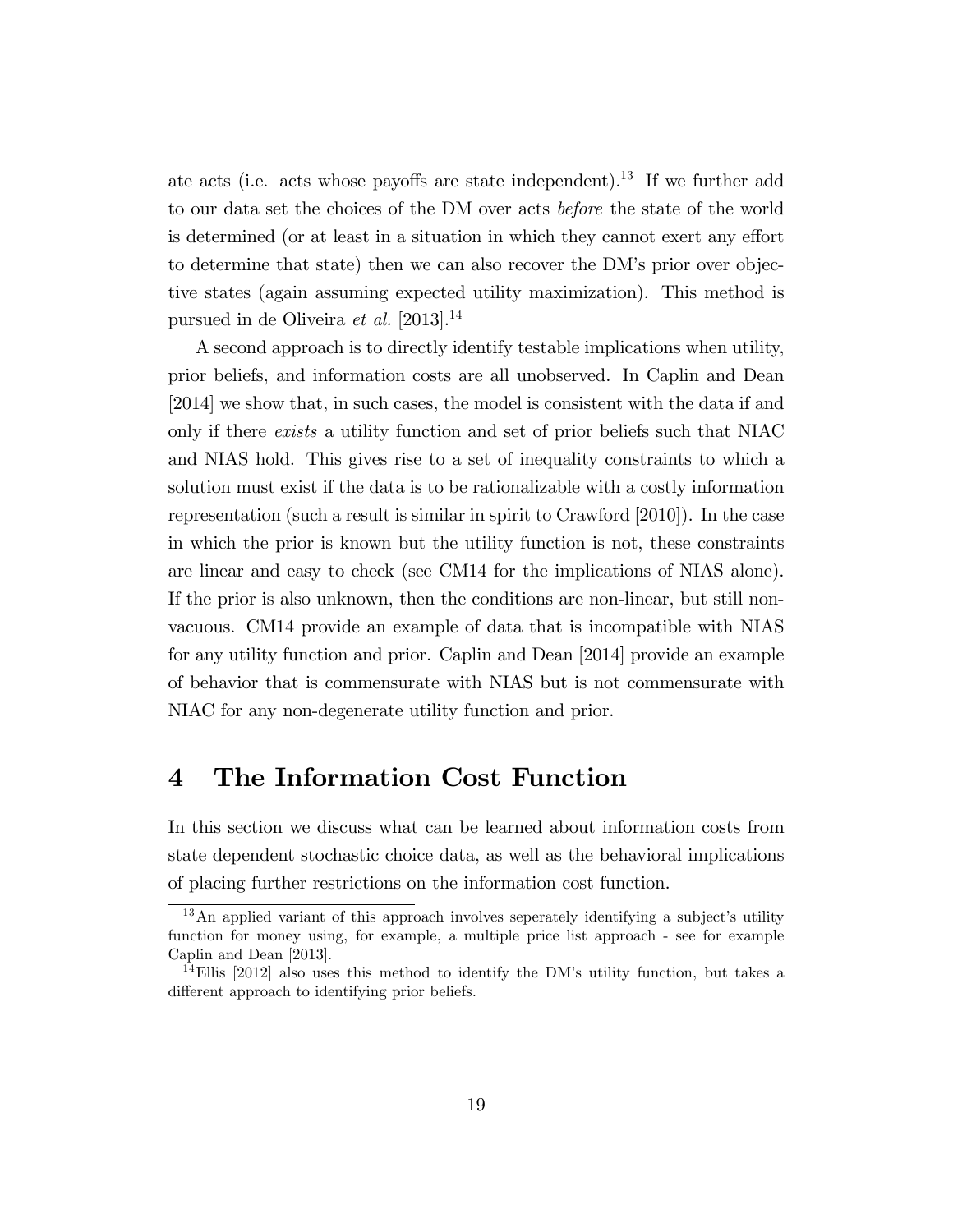#### 4.1 Recoverability and Uniqueness

Theorem 1 tells us the conditions under which there exists an information cost function that will rationalize the data. We now identify all such cost functions, in the spirit of Varian [1984] and Cherchye et al. [2011]. We restrict ourselves to cost functions in which more information is at least weakly more costly, so that we can treat revealed information structures as optimal. The key observation is that the choice of  $\bar{\pi}_A$  in decision problem A puts an upper bound on its cost relative to that of any other strategy  $\pi \in \Pi$ ,

$$
K(\bar{\pi}_A) - K(\pi) \le G(A, \bar{\pi}_A) - G(A, \pi). \tag{4}
$$

This directly implies an upper and lower bound on the relative costs of any two revealed information structures  $\bar{\pi}_A$ ,  $\bar{\pi}_B$  for  $A, B \in D$ ,

$$
G(B, \bar{\pi}_A) - G(B, \bar{\pi}_B) \le K(\bar{\pi}_A) - K(\bar{\pi}_B) \le G(A, \bar{\pi}_A) - G(A, \bar{\pi}_B).
$$

An obvious corollary of theorem 1 is that a weakly monotonic information cost function can rationalize a data set if and only it satisfies this inequality for every  $A, B \in D$ , and the costs of unchosen information structures are high enough to satisfy inequality 4.

This condition implies potentially tighter bounds on the relative cost of any two revealed information structures. Consider the corresponding inequalities in the sequence  $A^1...A^n \in D$  with  $A^1 = A$  and  $A^n = B$ ,

$$
K(\bar{\pi}_1) - K(\bar{\pi}_2) \leq G(A^1, \bar{\pi}_1) - G(A^1, \bar{\pi}_2);
$$
  
\n
$$
K(\bar{\pi}_2) - K(\bar{\pi}_3) \leq G(A^2, \bar{\pi}_2) - G(A^2, \bar{\pi}_3);
$$
  
\n
$$
\vdots
$$
  
\n
$$
K(\bar{\pi}_{n-1}) - K(\bar{\pi}_n) \leq G(A^{n-1}, \bar{\pi}_{n-1}) - G(A^{n-1}, \bar{\pi}_n).
$$

Summing these inequalities yields a bound on  $K(\bar{\pi}_A) - K(\bar{\pi}_B)$ . This relative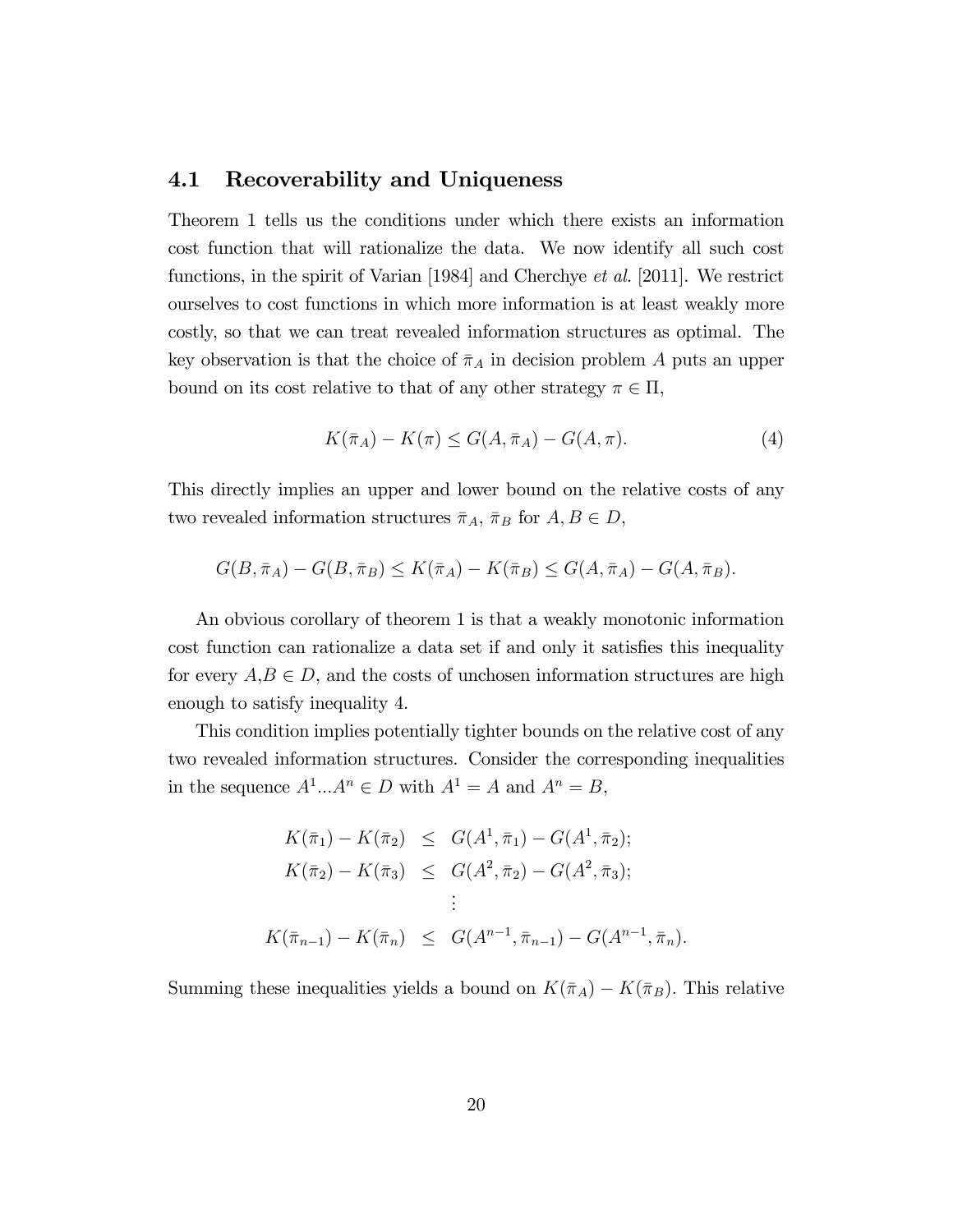cost must obey such bounds for all cycles,

$$
K(\bar{\pi}_A) - K(\bar{\pi}_B) \le \min_{\{A^1 \dots A^n \in D | A^1 = A, A^n = B\}} \sum_{i=1}^{n-1} \left[ G(A^i, \bar{\pi}_i) - G(A^i, \bar{\pi}_{i+1}) \right]. \tag{5}
$$

Considering the reverse sequence  $A^1, ..., A^n \in D$  with  $A^1 = B$  and  $A^n = A$ ,

$$
K(\bar{\pi}_A) - K(\bar{\pi}_B) \ge \max_{\{A^1 \dots A^n \in D | A^1 = B, A^n = A\}} \sum_{i=1}^{n-1} \left[ G(A^i, \bar{\pi}_{i+1}) - G(A^i, \bar{\pi}_i) \right]. \tag{6}
$$

Note also that if one considers cost functions for which inattention is free (as discussed below), the above inequalities can be used to place absolute bounds on the level of costs. Moreover if one ever sees a switch in information structure for decision problems that are "close together", in that available vectors of state dependent payoffs always fall within  $\epsilon > 0$ , then one can bound cost differences to within  $\epsilon$ . Hence, with a rich enough data set, arbitrarily tight bounds can be placed on costs in models in which the data is generated by a finite set of revealed information structures.

#### 4.2 Unobservable Restrictions on Information Costs

We now introduce three natural restrictions on  $K$ : weak monotonicity with respect to sufficiency, feasibility of mixed strategies, and costless inattention. In principle these restrictions might tighten requirements for rationalizability of stochastic choice data, since they constrain the costs of unchosen strategies. Theorem 2 establishes that this is not the case: if state dependent stochastic choice is rationalizable, then it is rationalizable by a cost function that satisfies these three conditions.

A partial ranking of the informativeness of information structures is provided by the notion of statistical sufficiency (see definition  $7$ ). Our first, apparently natural condition for an information cost function is that more information is (weakly) more costly. This is implied, for example, by free disposal of information.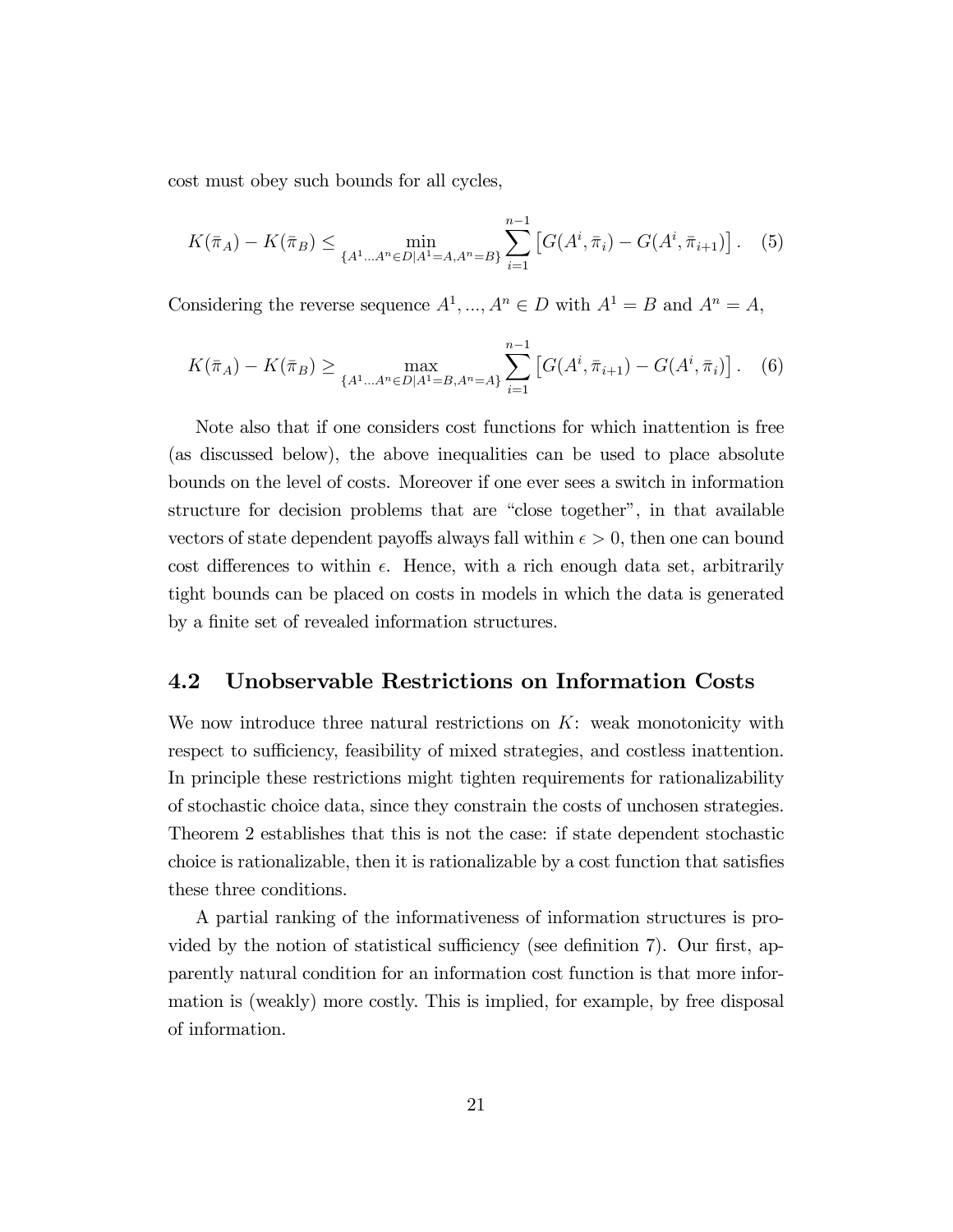Condition K1  $K \in \mathcal{K}$  satisfies weak monotonicity in information if, for any  $\pi, \rho \in \Pi$  with  $\rho$  sufficient for  $\pi$ ,

$$
K(\rho) \ge K(\pi).
$$

A second natural condition is that DMs can choose to mix information structures and pay the corresponding expected costs. For example, they could flip a coin and choose strategy  $\pi$  if the coin comes down heads and strategy  $\eta$  if it comes down tails. In expectation the cost of this strategy would be half that of  $\pi$  and half that of  $\eta$ . Note that the resulting mixing is not of the posteriors themselves, but of the odds of the given posteriors. To illustrate, consider again a case with two equiprobable states. Let information structure  $\pi$  be equally likely to produce posteriors  $(0.3, 0.7)$  and  $(0.7, 0.3)$ , with  $\eta$  equally likely to produce posteriors  $(0.1, 0.9)$  and  $(0.9, 0.1)$ . Then the mixture strategy 0.5 $\sigma \pi + 0.5 \circ \eta$  is equally likely to produce all four posteriors.

**Definition 8** Given information structures  $\pi, \eta \in \Pi$ , and  $\alpha \in [0, 1]$ , the **mix**ture strategy  $\alpha \circ \pi + (1 - \alpha) \circ \eta \equiv \psi \in \Pi$  is defined by

$$
\psi(\gamma|\omega) = \alpha \pi(\gamma|\omega) + (1-\alpha)\eta(\gamma|\omega),
$$

all  $\omega \in \Omega$  and  $\gamma \in \Gamma(\pi) \cup \Gamma(\eta)$ .

Allowing mixtures between strategies  $\pi, \eta \in \Pi$  puts an upper bound on  $\alpha \circ \pi + (1 - \alpha) \circ \eta$  in terms of  $K(\pi)$  and  $K(\eta)$ . However, it does not pin down the cost precisely, since there may be a more efficient way of constructing the mixed information structure.

Condition K2 Mixture Feasibility: for any two strategies  $\pi, \eta \in \Pi$  and  $\alpha \in (0, 1)$ , the cost of the mixture strategy  $\psi = \alpha \circ \pi + (1 - \alpha) \circ \eta \in \Pi$ satisfies,

$$
K(\psi) \le \alpha K(\pi) + (1 - \alpha)K(\eta).
$$

It is typical in the applied literature to allow inattention at no cost, and otherwise to have costs be non-negative. This is our third condition.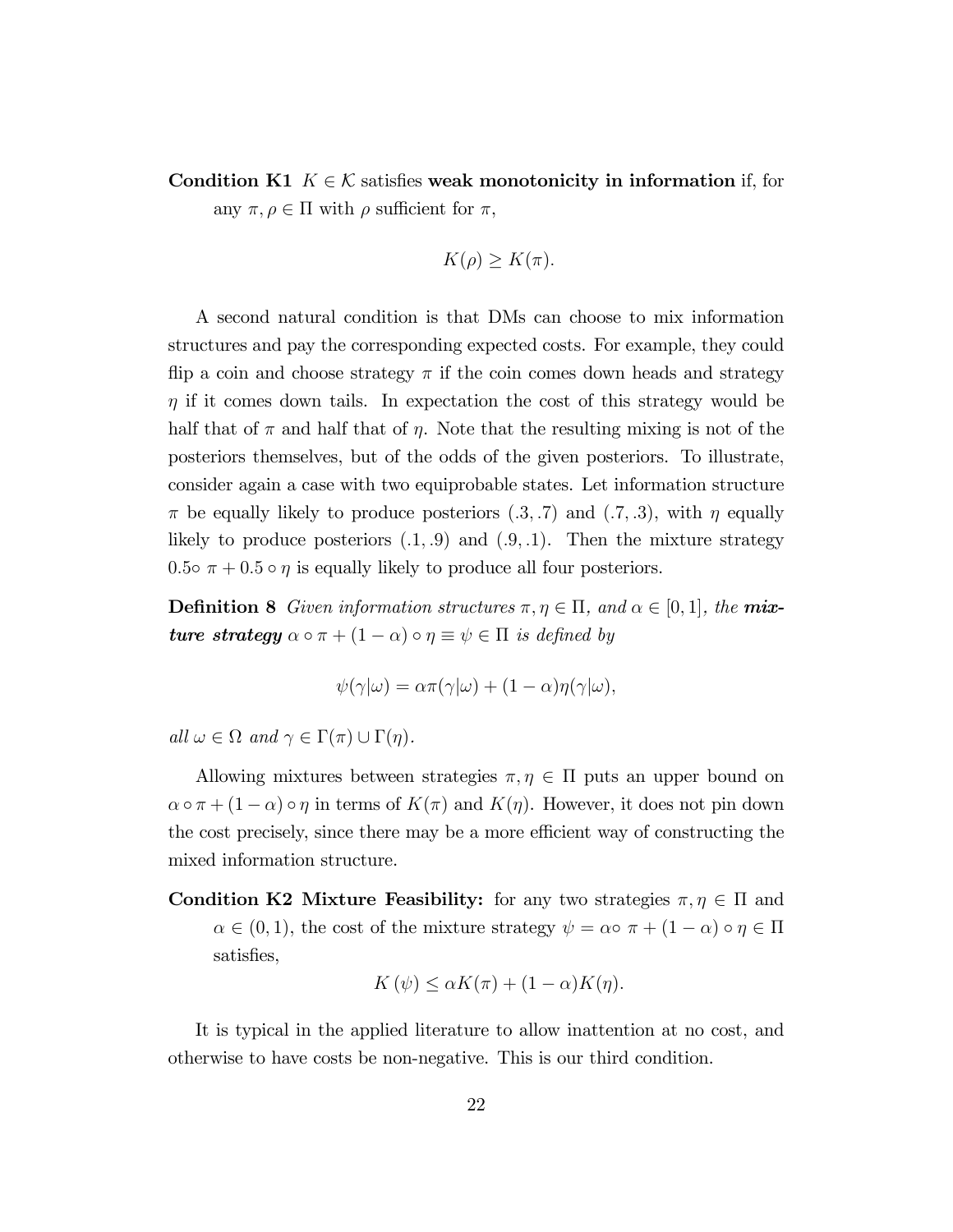**Condition K3** Define  $I \in \Pi$  as the strategy in which  $\pi(\mu|\omega) = 1$  all  $\omega \in \Omega$ . Information cost function  $K \in \mathcal{K}$  satisfies **normalization** if it is nonnegative where real-valued, with  $K(I) = 0$ .

Theorem 2 states that, whenever a costly information representation exists, one also exists in which the cost function satisfies conditions K1 through K3. Even if any of the above conditions is false, any data set that can be rationalized can equally be rationalized by a cost function that satisfies them all.

**Theorem 2** Given  $\mu \in \Gamma$  and  $u : X \to \mathbb{R}$ , data set  $(D, P)$  satisfies NIAS and NIAC if and only if it has a costly information representation with conditions K1 to K3 satisfied.

Necessity is immediate from theorem 1. As detailed in the appendix, the proof of sufficiency proceeds in three steps, starting with a costly information acquisition representation  $(K, \pi, C)$  of the form produced in theorem 1, which assigns infinite information costs to all non-used information structures. The first step is to expand the domain on which  $K$  is real-valued to be closed under mixtures and garbling. The second step is to define a candidate function  $K$ on this larger domain that satisfies conditions K1 through K3. The final step is to confirm that this function provides a costly information representation.

Theorem 2 has the flavor of the Afriat characterization of rationality of choice from budget sets (Afriat [1967]), which states that choices can be rationalized by a non-satiated utility function if and only if they can be rationalized by a non-satiated, continuous, monotone, and concave utility function. Not all restrictions on the form of the cost function can be so readily absorbed. For example, we cannot strengthen condition K1 to cover the case of strict monotonicity with respect to sufficiency. We show in appendix 2 that there are data sets satisfying NIAS and NIAC for which there exists no cost function that produces a costly information acquisition representation with a cost function that is strictly monotonic with the informativeness of the information structure.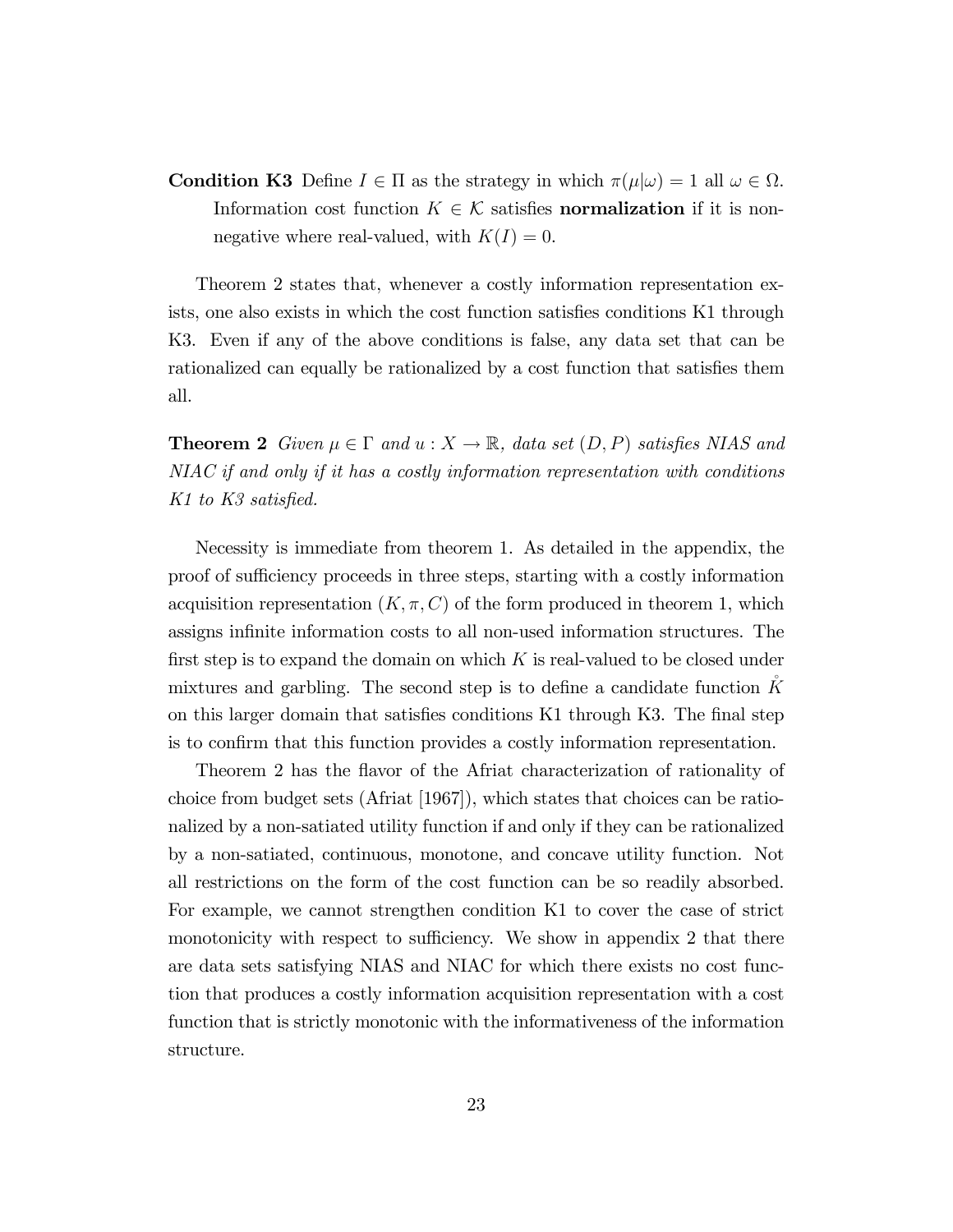Theorem 2 has interesting implications for identification. For example, individuals may in reality be curious to learn in various contexts, meaning that the "utility cost" of becoming better informed is negative. Theorem 2 implies that our data set is insufficiently rich to identify such curiosity should it exist: such a person would be indistinguishable from one whose costs were weakly monotonic with respect to informativeness.

#### 4.3 The Shannon Cost Function

The Shannon mutual information cost function for an information structure is defined as,

$$
K^{S}(\pi) = \lambda \left[ H(\mu) - \sum_{\gamma \in \Gamma(\pi)} \left( \sum_{\omega \in \Omega} \pi(\gamma | \omega) \right) H(\gamma) \right].
$$

Here  $H(\mu) = -\sum_{\omega \in \Omega} \mu_{\omega} \ln \mu_{\omega}$  is the Shannon entropy function<sup>15</sup> and  $\lambda > 0$ scales the cost of information. This highly parameterized special case of the costly information model was introduced into the economics literature by Sims [2003], and has been justified on both information theoretic and axiomatic grounds. As noted in the introduction, this model has been widely used in applied work.

Matejka and McKay [2013] and Caplin and Dean [2013] characterize the pattern of state dependent stochastic choice associated with the model as satisfying

$$
P(a|\omega) = \frac{P(a)z(a(\omega))}{\sum_{b \in A} P(b)z(b(\omega))},\tag{7}
$$

where  $z(a(\omega)) \equiv \exp(u(a(\omega))/\lambda)$  and  $P(a) = \sum_{\omega \in \Omega} \mu(\omega)P(a|\omega)$  is the unconditional probability of choosing action a. The unconditional probabilities themselves are pinned down by the complementary slackness conditions:

$$
\sum_{\omega \in \Omega} \mu(\omega) \left( \frac{P(a)z(a(\omega))}{\sum_{b \in A} P(b)z(b(\omega))} \right) \le 1 \text{ all } a;\tag{8}
$$

<sup>&</sup>lt;sup>15</sup>Extended to boundary points using the limit condition  $\lim_{\gamma\searrow 0} \gamma \ln \gamma = 0$ .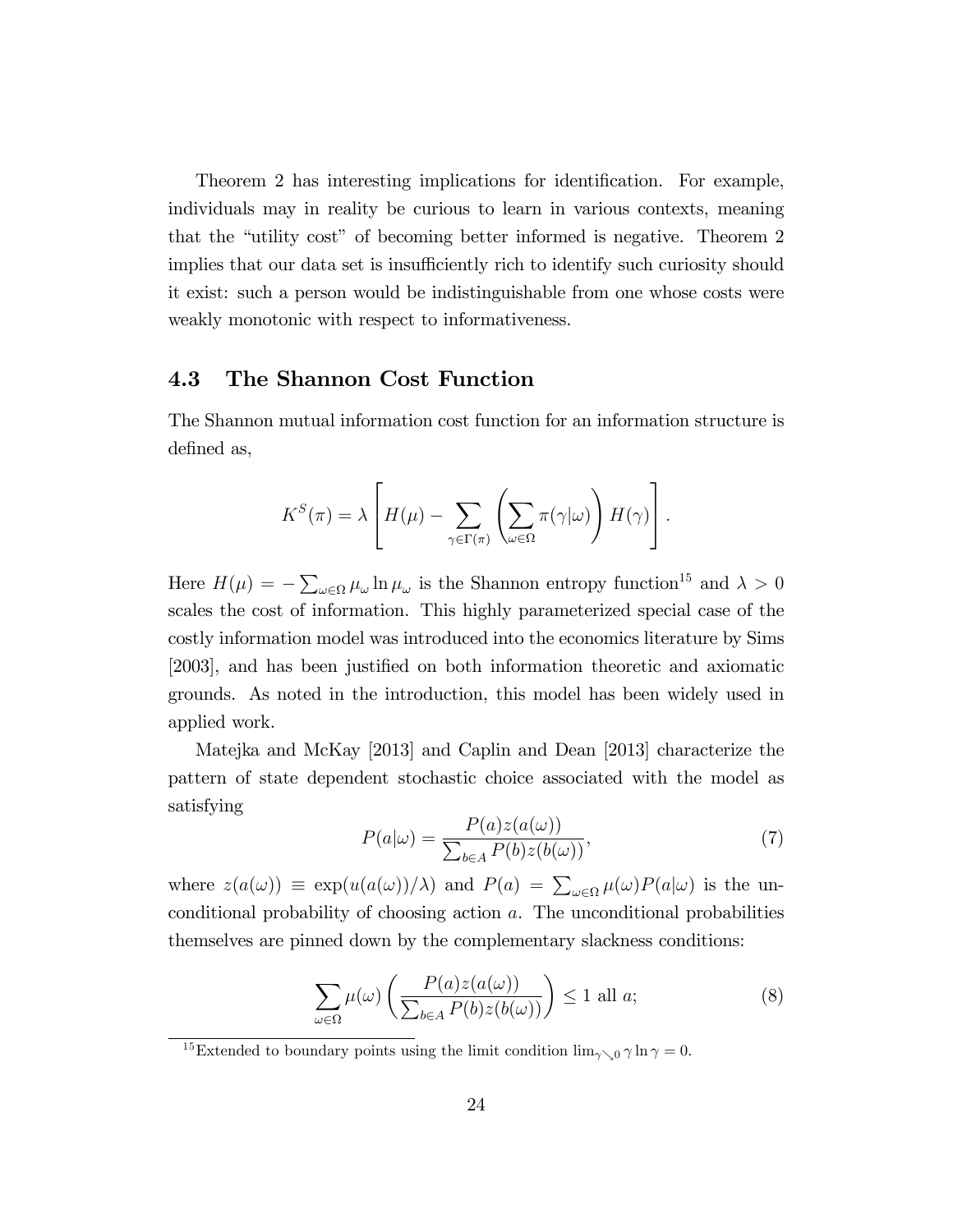with equality if  $P(a) > 0$ .

Clearly equations 7 and 8 impose significant behavioral restrictions in addition to NIAS and NIAC. One necessary condition pins down the rate at which a DMís choice accuracy responds to incentives for making the correct decision. We test this condition using our experimental data in the next section. The Shannon model also imposes cross-prior restrictions: once one identifies the revealed posteriors for one prior, these same posteriors will be used for any prior in their convex hull. Restrictions of this form are entirely absent in the general case, which requires only validity of NIAS and NIAC for each prior.

## 5 Applying NIAC and NIAS

# **5.1** NIAC and NIAS: the  $2 \times 2$  Case

We now provide a concrete application of the NIAC and NIAS conditions to the simple case of two actions and two equally likely states which we will subsequently apply to experimental data. Consider first a single decision problem  $A = \{a, b\}$  with two equally likely states of the world, and with action a better than action b in state  $\omega_1$ , and vice versa in state 2:  $u(a(\omega_1)) > u(b(\omega_1))$  and  $u(b(\omega_2)) > u(a(\omega_2))$  (this represents a generalization of the example from section 2.1.1). To apply NIAS, note that posterior beliefs can be summarized by  $\gamma(\omega_1)$ , the probability of state 1. The value of choosing action a is increasing and the value of choosing action  $b$  is decreasing in this probability. There is therefore a threshold on  $\gamma(\omega_1)$  such that above the threshold it is optimal to choose a and below it is optimal to choose action b. NIAS translates this observation into the following condition on the state dependent stochastic choice data,

$$
P(a|\omega_1) \ge \max \left\{ \alpha P(a|\omega_2), \alpha P(a|\omega_2) + \beta \right\},\tag{9}
$$

where  $\alpha = \frac{b_2-a_2}{a_1-b_1}$  $\frac{b_2-a_2}{a_1-b_1}$  and  $\beta = \frac{a_1+a_2-b_1-b_2}{a_1-b_1}$  $\frac{a_2-b_1-b_2}{a_1-b_1}$ . Thus the relative cost of mistakes in the two states puts a bound on the relative likelihood of choosing action a in the two states

Given two analogous decision problems  $A^i = \{a^i, b^i\}$  for  $i = 1, 2$  with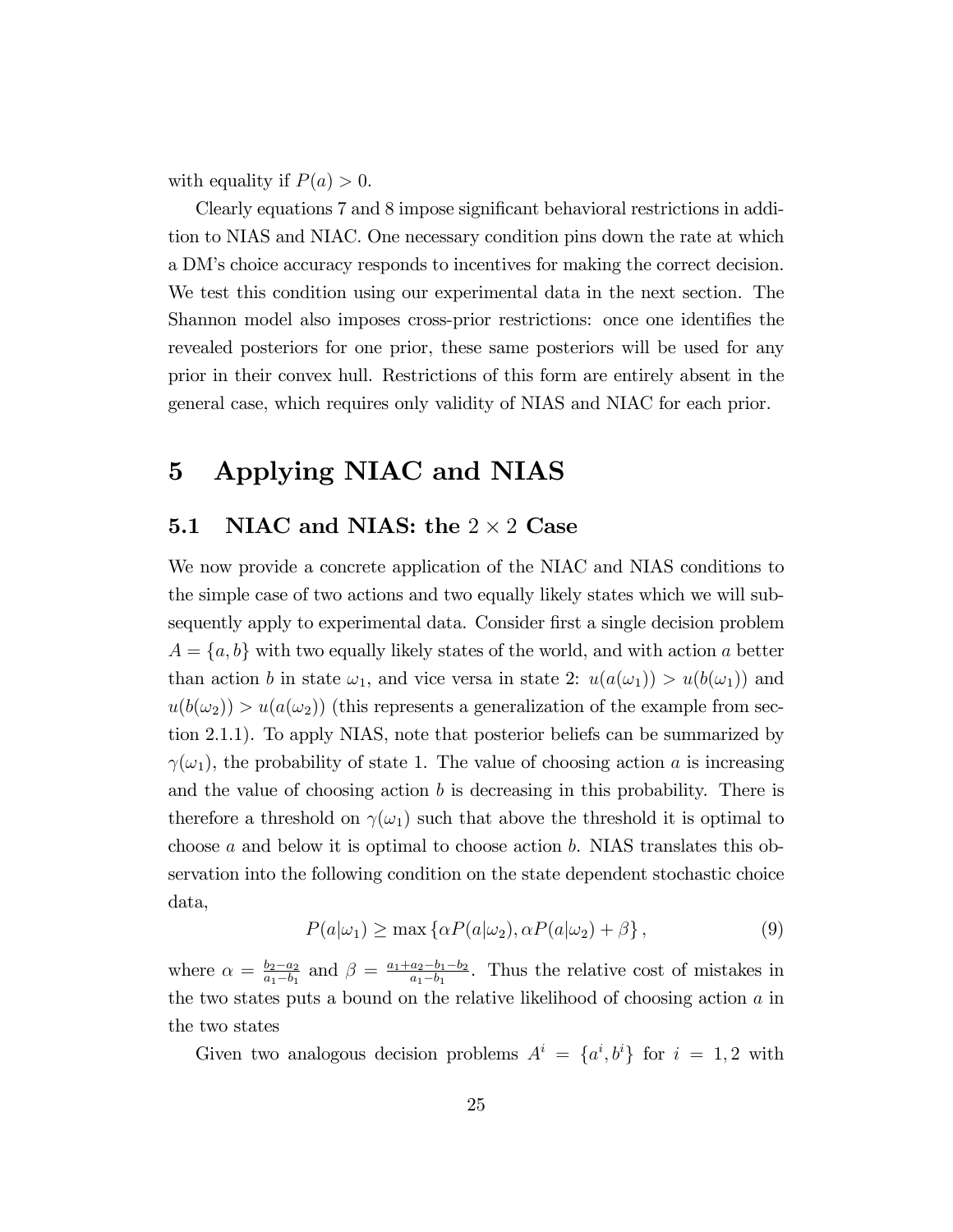$u(a^i(\omega_1)) > u(b^i(\omega_1))$  and  $u(b^i(\omega_2)) > u(a^i(\omega_2))$ , the NIAC condition reduces to,

$$
\Delta P(a|\omega_1) \left( \Delta \left( u(a(\omega_1)) - u(b(\omega_1)) \right) \right) + \Delta P(b|\omega_2) \left( \Delta \left( u(b(\omega_2)) - u(a(\omega_2)) \right) \right) \ge 0
$$
\n(10)

where  $\Delta$  indicates the change in the relevant variable between the two decision problems. The Örst term is equal to the product of change in the probability of making the correct choice in state  $\omega_1$ , with the change in the value of making the correct choice in that state. The second term is the same product for state  $\omega_2$ .

#### 5.2 An Experimental Implementation

We now present an experiment which we use to illustrate the implementation of our tests.<sup>16</sup> As in the running example, subjects are presented with a screen shot with 100 balls that may either red or blue. Prior to seeing the screen, subjects are informed that there are two equally likely states of the world:  $\omega_1$  in which there are 49 red balls on the screen, and  $\omega_2$  in which there are 51. Subjects choose among actions whose payoffs are state dependent. There is neither an external limit (such as a time constraint) nor an extrinsic cost associated with understanding the state of the world. Information constraints derive from agents' unwillingness to trade time and cognitive effort for monetary reward.

|    | Table 1: Decision Problems                                                             |  |  |    |  |
|----|----------------------------------------------------------------------------------------|--|--|----|--|
|    | Payoffs (US\$)                                                                         |  |  |    |  |
| DP | $u(a(\omega_2)) \parallel u(b(\omega_1)) \parallel u(b(\omega_1))$<br>$u(a(\omega_1))$ |  |  |    |  |
|    | 2                                                                                      |  |  |    |  |
| 2  | 10                                                                                     |  |  | 10 |  |
| 3  | 20                                                                                     |  |  | 20 |  |
|    | 30                                                                                     |  |  | 30 |  |

 $16$ See Caplin and Dean [2014] for related experiments. Given the psychological precedents, it is perhaps surprising that there has been so little experimental work on state dependent stochastic choice data within economics. One related paper is Cheremukhin et al. [2011], which estimates a rationally inattentive model of lottery choice.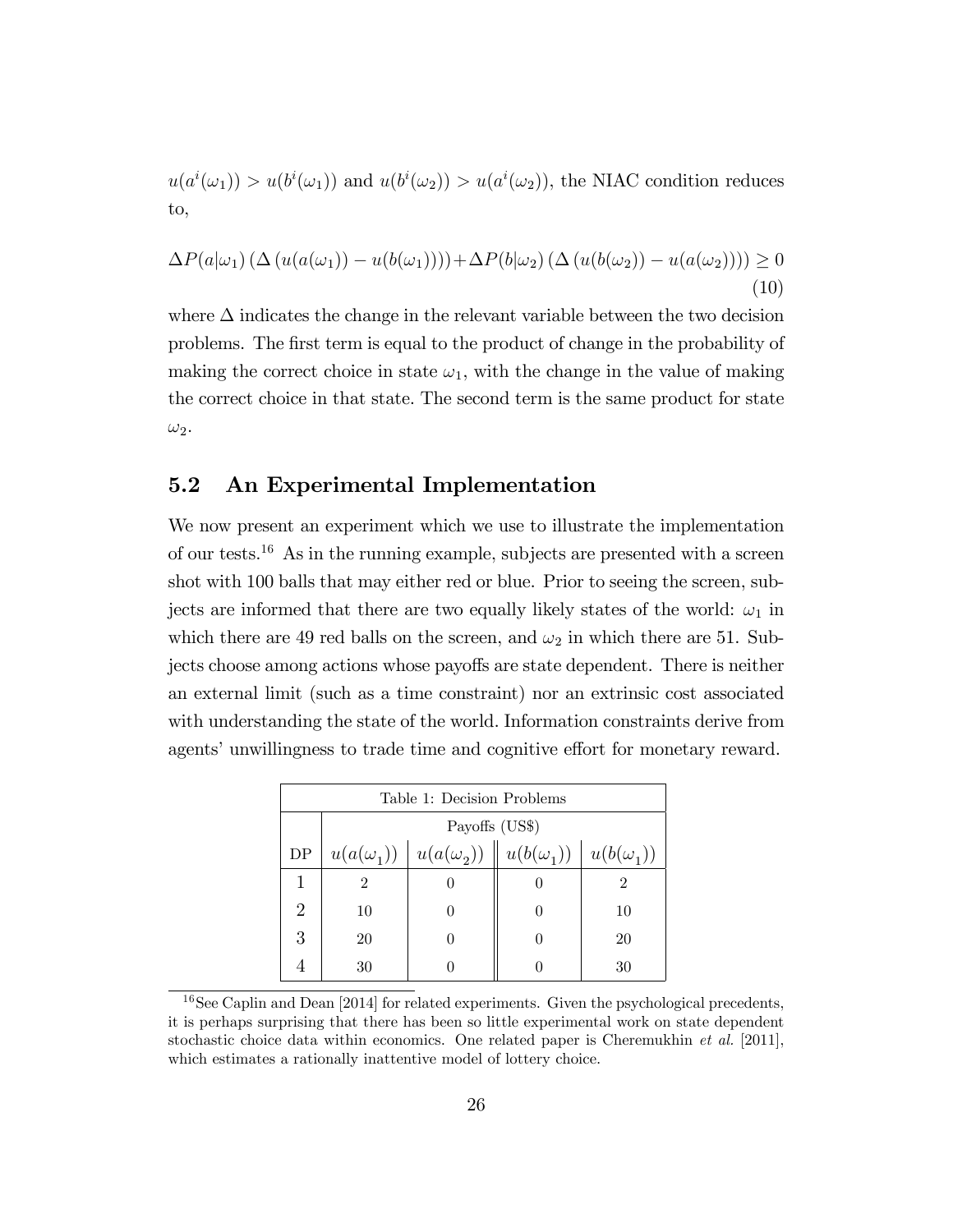Subjects face four decision problems described in Table 1. Each problem consists of two symmetric actions:  $a$ , which pays off in state  $\omega_1$  and b which pays off in state  $\omega_2$ . Decision problems vary only in the payoff for choosing the correct action. A subject faces each decision problem  $50 \text{ times.}^{17}$  All occurrences of the same problem are grouped, but the order of the problems is block-randomized. 46 Subjects were recruited from the New York University student population. Each subject answered 200 questions as well as 1 practice question. At the end of each session, one question was selected at random for payment, the result of which was added to the show up fee of \$10. Subjects took on average approximately 45 minutes to complete a session. Instructions are included in the appendix 4.

#### 5.2.1 Matching Data to Theory

The NIAC and NIAS conditions are stated with regard to the state dependent stochastic choice function P. An experimentally generated data set will instead report the frequency with which each action is chosen in each state of the world in each decision problem. Under the assumption that each repetition represents an independent draw from the relevant distribution in  $P$ , we can use this data to provide an estimate of P: for example, the point estimate of  $P_{A<sup>1</sup>}(a|\omega_1)$  is the proportion of times that action a was chosen in state  $\omega_1$  in decision problem 1. We also know the distribution of this estimate given the true choice probabilities and number of observations. This allows us to make statistical statements about the likelihood that the axioms are satisfied by the underlying  $P$ , given the observed data. This is the approach we take below, using a linear probability model to estimate the relevant choice probabilities.

In order to test the NIAS and NIAC conditions it is generally necessary to observe the utility function of the subject. However, this is not the case given the simple structure of our experiments: both conditions can be tested using only the assumption of strict monotonicity - i.e. more money is preferred to

<sup>&</sup>lt;sup>17</sup>To prevent subjects from learning to recognize patterns, we randomize the position of the balls. The implicit assumption is that the perceptual cost of determining the state is the same for all realized configurations of balls.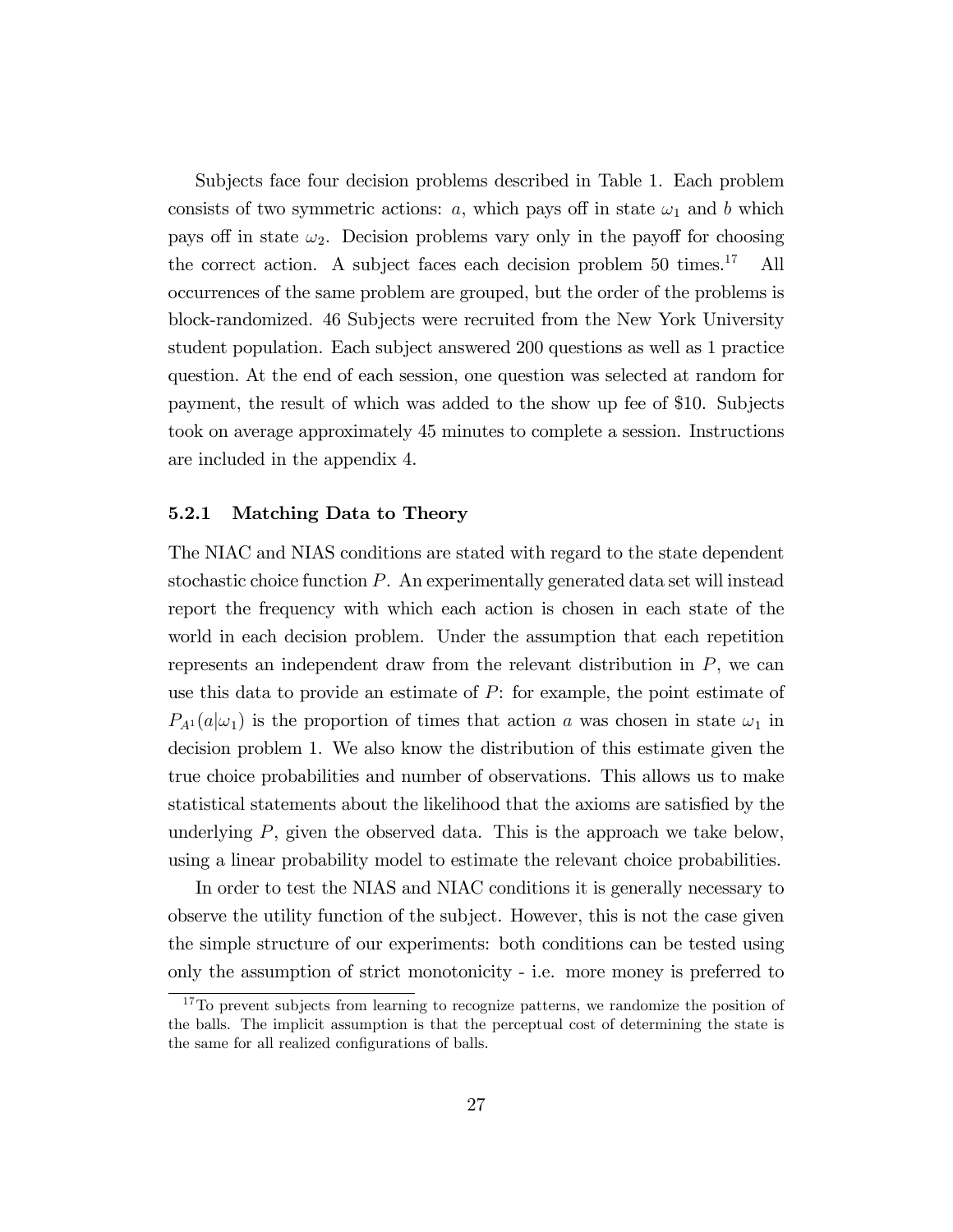less.

We assume that subjects' prior beliefs are equal to the true probabilities of each state, as this information was presented to them before each repetition of the decision problem.

#### 5.2.2 Data Overview

Our experimental design produces choice data that is both stochastic and state dependent. Subjects gather some information prior to choice, but this information is incomplete. In the aggregate, subjects made "mistakes", choosing the inferior action on 32% of all trials. However, choice behavior is also significantly different across states (Fisher's exact test,  $p < 0.0001$ ): averaging across all 4 decision problems, a was chosen 75% of the time in state 1 and 38% of the time in state 2. These patterns hold true at the individual level: of the 46 subjects, 15% made mistakes in less than  $10\%$  of questions, while 76% had choice behavior that was significantly different between the two states at the  $10\%$  level.<sup>18</sup> These results imply that our subjects are absorbing some information about the state of the world, but are not fully informed when they make their choices.

#### 5.2.3 Testing NIAS and NIAC

Applying equation 9 to the symmetric environment of our experiment shows that NIAS requires only that  $P_j(a|\omega_1) \geq P_j(a|\omega_2)$  for each decision problem j. Table 2 reports the point estimates for these values for each decision problem

<sup>&</sup>lt;sup>18</sup>Statistical test carried out using OLS regression of the choice of act on a dummy associated with the state.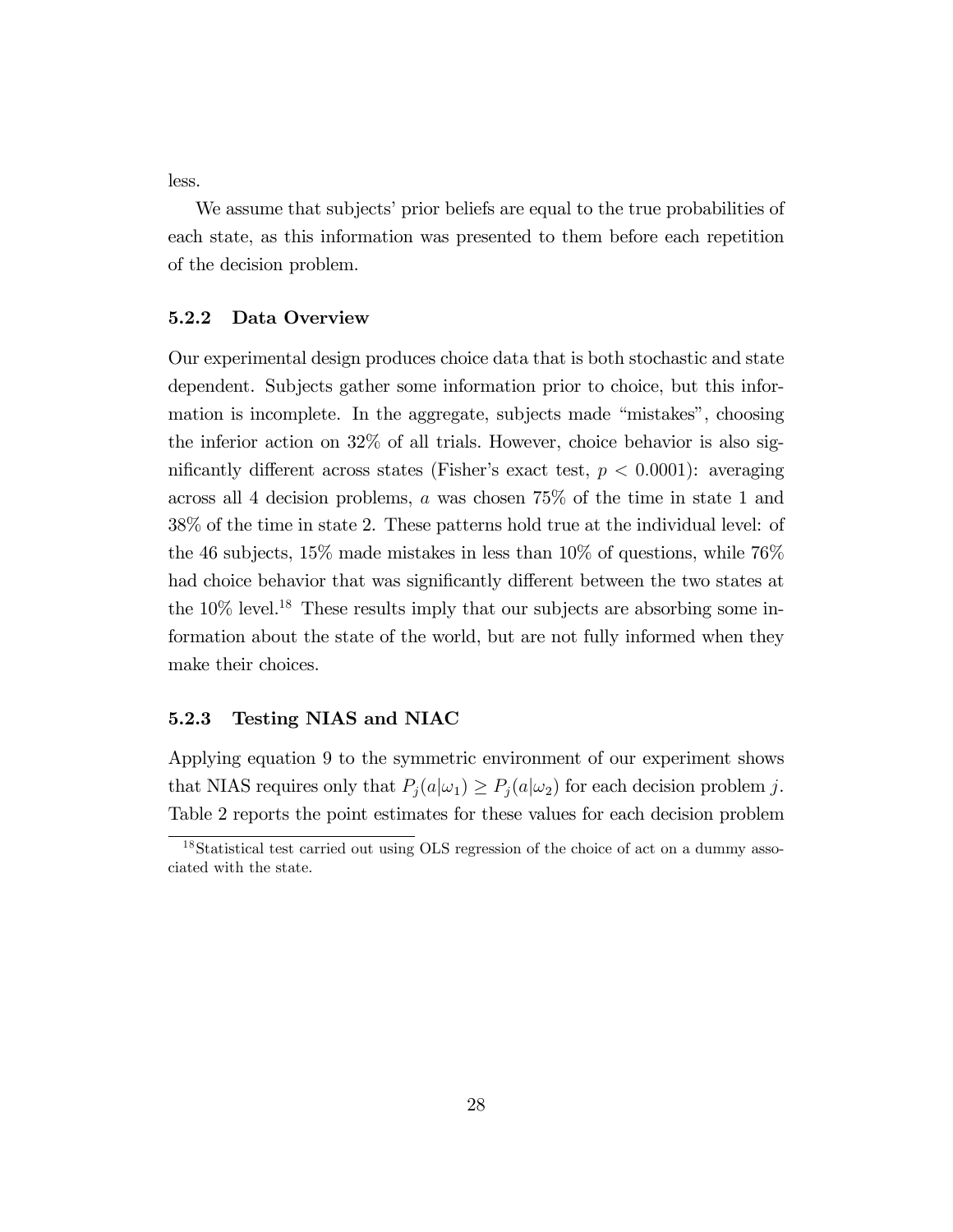from the aggregate data

|                | Table 2: NIAS Test |                   |       |  |
|----------------|--------------------|-------------------|-------|--|
| DP             | $P_i(a \omega_1)$  | $P_i(a \omega_2)$ | Prob  |  |
| 1              | 0.71               | 0.48              | 0.000 |  |
| $\overline{2}$ | 0.75               | 0.39              | 0.000 |  |
| 3              | 0.76               | 0.37              | 0.000 |  |
|                | 0.80               | 0.29              | 0.000 |  |

For all decision problems, the point estimates satisfy the relevant condition. We can also test whether these estimated values allow us to reject the hypothesis that NIAS is violated. To do so, we test the hypothesis that  $P_j(a|\omega_1) = P_j(a|\omega_2)$  in each decision problem. If this is rejected, then we can also reject any null hypothesis of the form  $P_j(a|\omega_1) < P_j(a|\omega_2)$  - i.e. any. that implies violation of NIAS. Such a test can be performed for each decision problem by regressing the choice of action in each trial on a dummy taking the value 1 if the true state is  $\omega_1$  and 0 otherwise. We do so using OLS regressions, with standard errors clustered at the individual level. The final column reports the result of the test of the restriction that the coefficient on the dummy is equal to zero. In each case we are indeed able to reject this hypothesis at the 0.1% level. Note that this also indicates that our aggregate data has power to differentiate between subject behavior and a random choice benchmark (in the style of Beatty and Crawford [2011]).

In order to understand the implications of NIAC for our data, we can apply equation 10 noting in addition that the cost of making the incorrect decision is the same in the two states. This implies that the NIAC condition is satisfied for our data if and only if the total probability of making the correct decision is increasing with the reward of doing so. Figure 1 shows the aggregate probability of making the correct choice in each decision problem, along with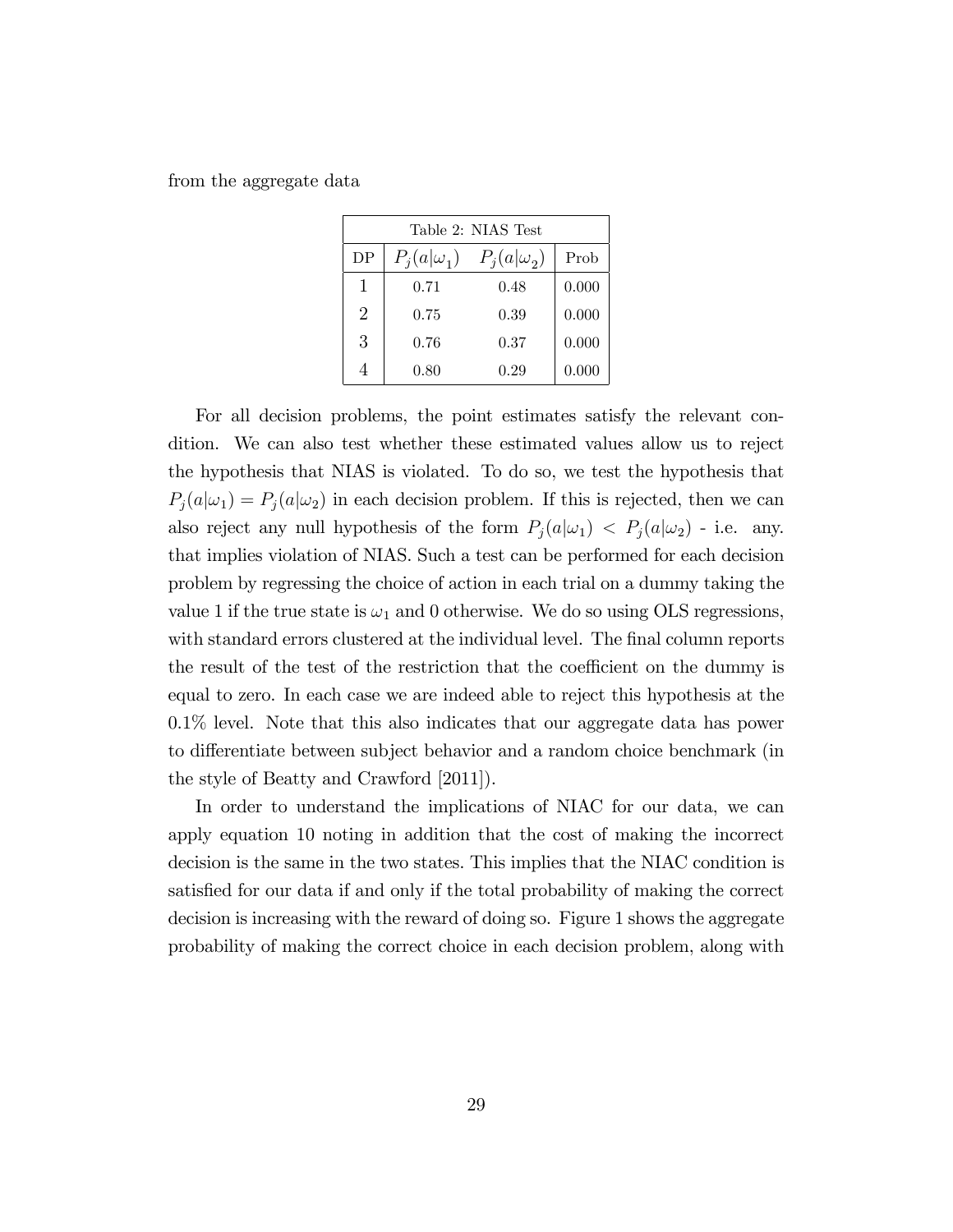the associated standard errors.<sup>19</sup>



Figure 1

The point estimates are in line with the NIAC condition. Again, we can test whether we can reject the hypothesis that the NIAC conditions are violated by testing for equality in the probability of making the correct choice between any pair of decision problems. We do so using the data from all decision problems by regressing a dummy equal to one if the correct choice is made on a set of dummies indicating the decision problem. We then perform tests of equality of the resulting coefficients for all pairs of dummies. All such hypotheses can be rejected at the 1% level, apart from the comparison of decision problem 2 and 3 for which the coefficient is not significant  $(P = 0.44)$ .<sup>20</sup> The aggregate data from our experiment is therefore in line with the model of costly information acquisition.<sup>21</sup>

<sup>19</sup>Clustered at the individual level.

<sup>20</sup>Again using OLS regression with standard errors clustered at the individual level.

<sup>&</sup>lt;sup>21</sup> Individual level data is significantly more noisy than the aggregate data. The point estimates of many (24%) subjects violate NIAS, and most (82%) show some violation of NIAC. However, this is largely due to the relatively small number of observations at the individual level, and the subsequent lack of precision in the point estimates. For only 2% of subjects is there a decision problem in which the point estimates of their stochastic choice function indicate a violation of NIAS such that we can reject the hypothesis that the condition holds at equality at the  $10\%$  level. Similarly, for only  $18\%$  can we find a "significant" violation of NIAS. Moreover, as we show in appendix 2, even taking the point estimates as equal to the true choice probabilities, individual level violations of NIAS and NIAC are small in that they result in small financial losses.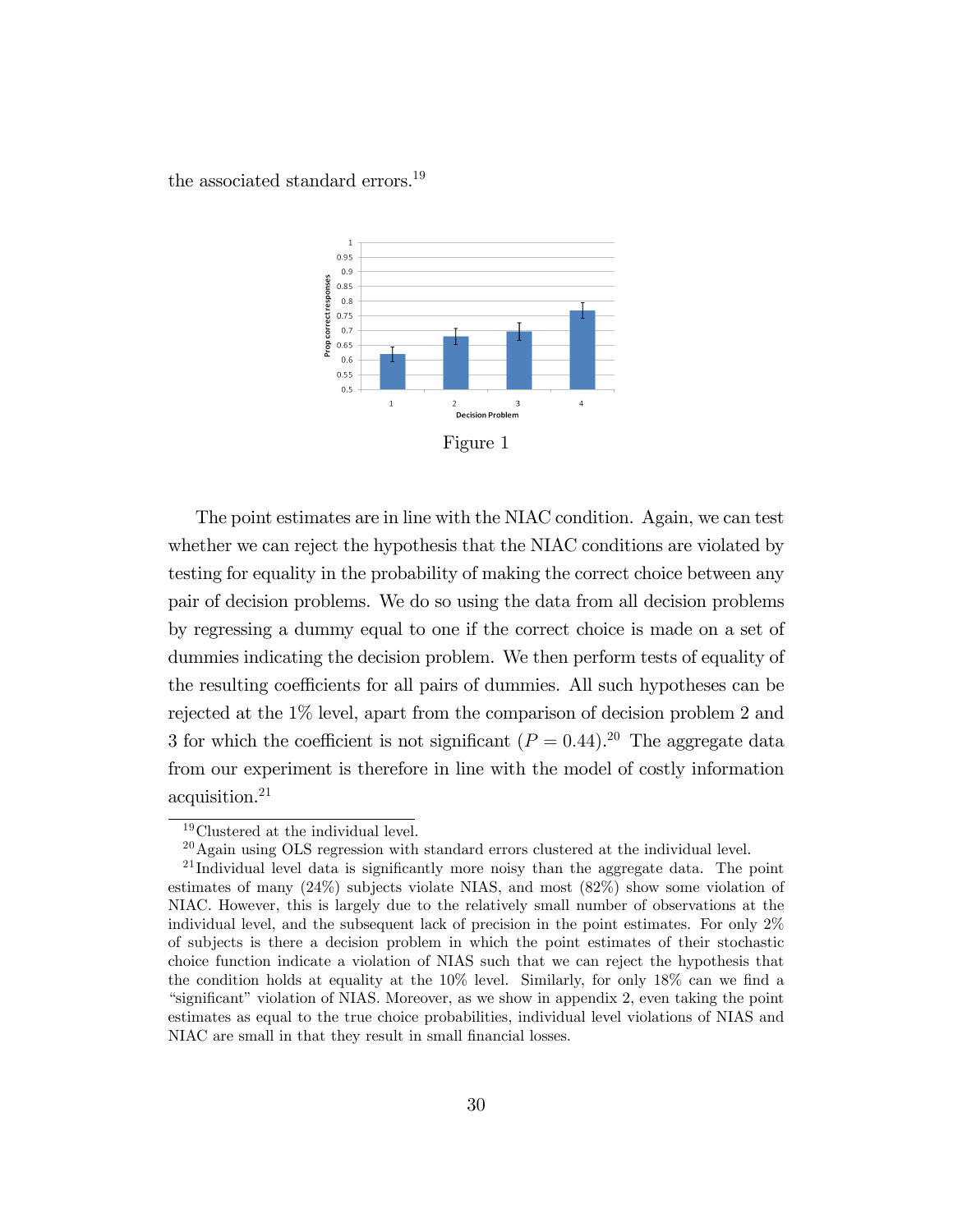We can use table 2 to identify the point estimates of the revealed posteriors and the revealed information structure in each decision problem. For example, in decision problem 1,  $\bar{\gamma}_1^a = (0.60, 0.40), \ \bar{\gamma}_1^b = (0.36, 0.64), \text{ while } \bar{\pi} (\bar{\gamma}_1^a | \omega_1) =$ 0.71 and  $\bar{\pi}(\bar{\gamma}_1^a|\omega_1) = 0.48$ . Using the techniques described in section 4.1 we can also put bounds on the relative costs of the information structures revealed in the different decision problems.<sup>22</sup> Because the probability of being paid for any given round is small, so is the expected utility of any information structure used. This means that the estimated cost differences are also small: for example, our data implies that,

$$
\$0.003 \le K(\bar{\pi}_2) - K(\bar{\pi}_1) \le \$0.013.
$$

#### 5.2.4 Discussion

Given that our aggregate data is consistent with a general model of costly information acquisition, we can ask whether it is also consistent with specific models within that class. We discuss two examples.<sup>23</sup>

First we consider a refinement in which the information structure used by the DM is invariant with the decision problem. While more typical in psychology (for example signal detection theory (SDT) - Green and Swets [1966]), fixed information models have attracted recent attention in the economics literature (e.g. Lu [2013]). Such models are clearly a special case of the costly information acquisition model, and so imply both NIAC and NIAS. However the same signal structure must rationalize behavior in all decision problems. If information does not change as a function of incentives, neither should choice behavior vary across the decision problems in this experiment, as the optimal action in each posterior state is independent of the precise value of  $u(a(\omega_1))$ and  $u(b(\omega_2))$ , as long as they are equal.<sup>24</sup> This is contradicted by the fact that

 $\overline{a^{22}$ Treating these point estimates as true underlying information structures.

 $^{23}$ Caplin and Dean [2014] discuss further experiments which also rule out the possibility that a standard random utility model could explain our data.

<sup>&</sup>lt;sup>24</sup>Assuming that the tie-breaking rule for the case of  $\gamma_1 = 0.5$  also does not change as a function of x.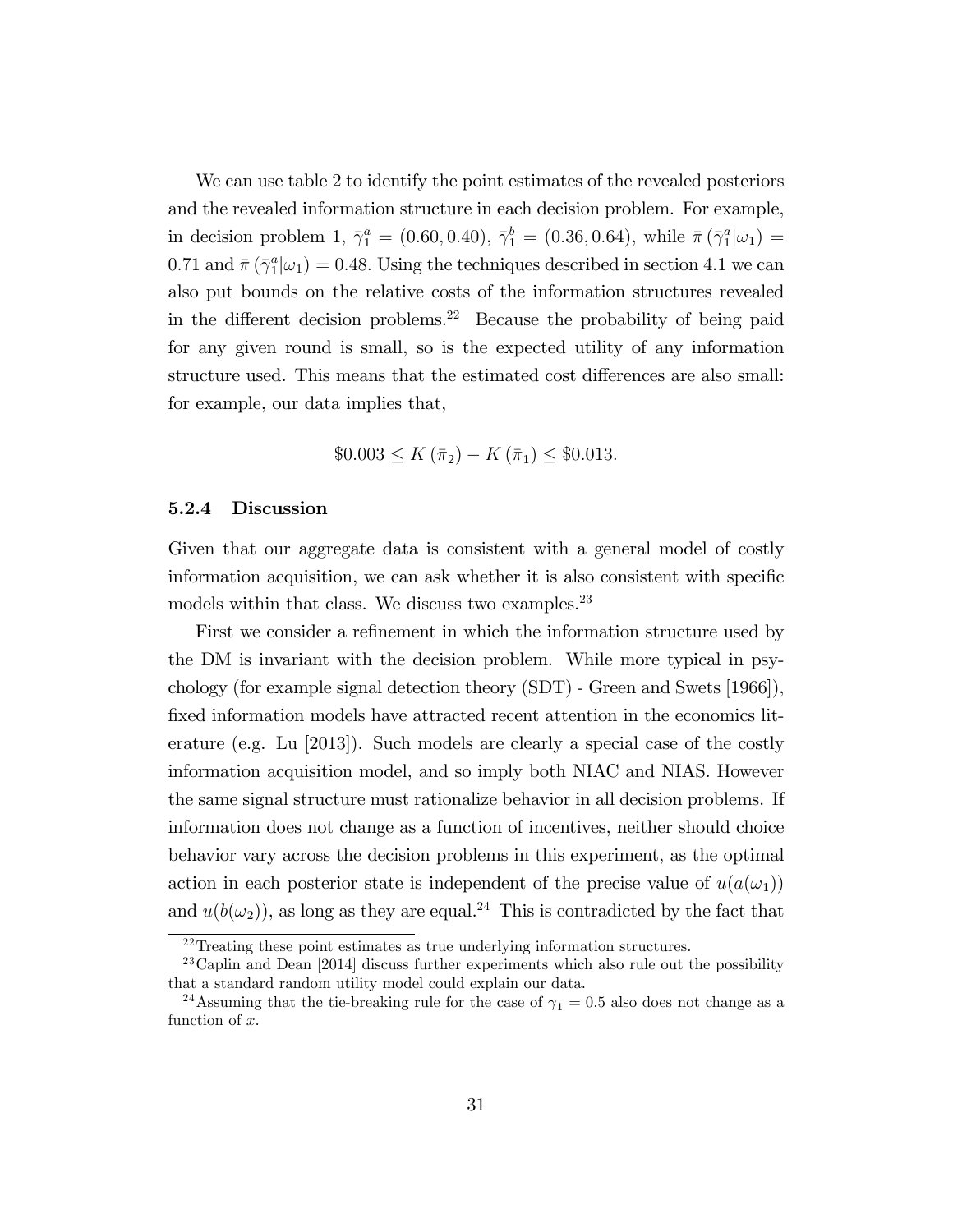the proportion of correct choices significantly increases with reward. $25$ 

Consider now the Shannon model described in section 4.3. While this model does allow for an increase in accuracy with rewards, the rate at which this occurs is tightly constrained by equations 7 and 8. Intuitively, a single decision problem is enough to pin down the parameter  $\lambda$ , which then determines behavior in all subsequent decision problems. Caplin and Dean [2013] show that the data from this experiment is not commensurate with this constraint: choice accuracy responds too slowly with respect to reward. This holds true even controlling for the risk aversion of subjects.

In response to the rejection of the Shannon model, Caplin and Dean [2013] introduce a class of alternative cost functions that significantly improve our ability to match the data. This class generalizes the Shannon cost function to the wider class,

$$
K^{G}(\pi) = \lambda \left[ G(\mu) - \sum_{\gamma \in \Gamma(\pi)} \left( \sum_{\omega \in \Omega} \pi(\gamma | \omega) \right) G(\gamma) \right],
$$

with G itself belonging to a parametric class of strictly convex functions of which the Shannon model is a special case. This class of cost function matches the experimental data significantly better than does the Shannon model. The reason for this is that it allows for different elasticities of attentional effort with respect to incentives. Costs are also naturally formulated in terms of the posterior beliefs associated with an information structure. As for production functions and utility functions, one can anticipate future development of more elaborate functional forms as the behavioral evidence demands.

### 6 Existing Literature

Many approaches have been taken to modelling information acquisition in economic applications, including sequential search (e.g. McCall [1970]), selection

<sup>&</sup>lt;sup>25</sup>The fact that choice accuracy does respond to incentives also rules out models in which there is a hard constraint to the amount of information processing instead of a marginal cost (e.g. Sims [2003]).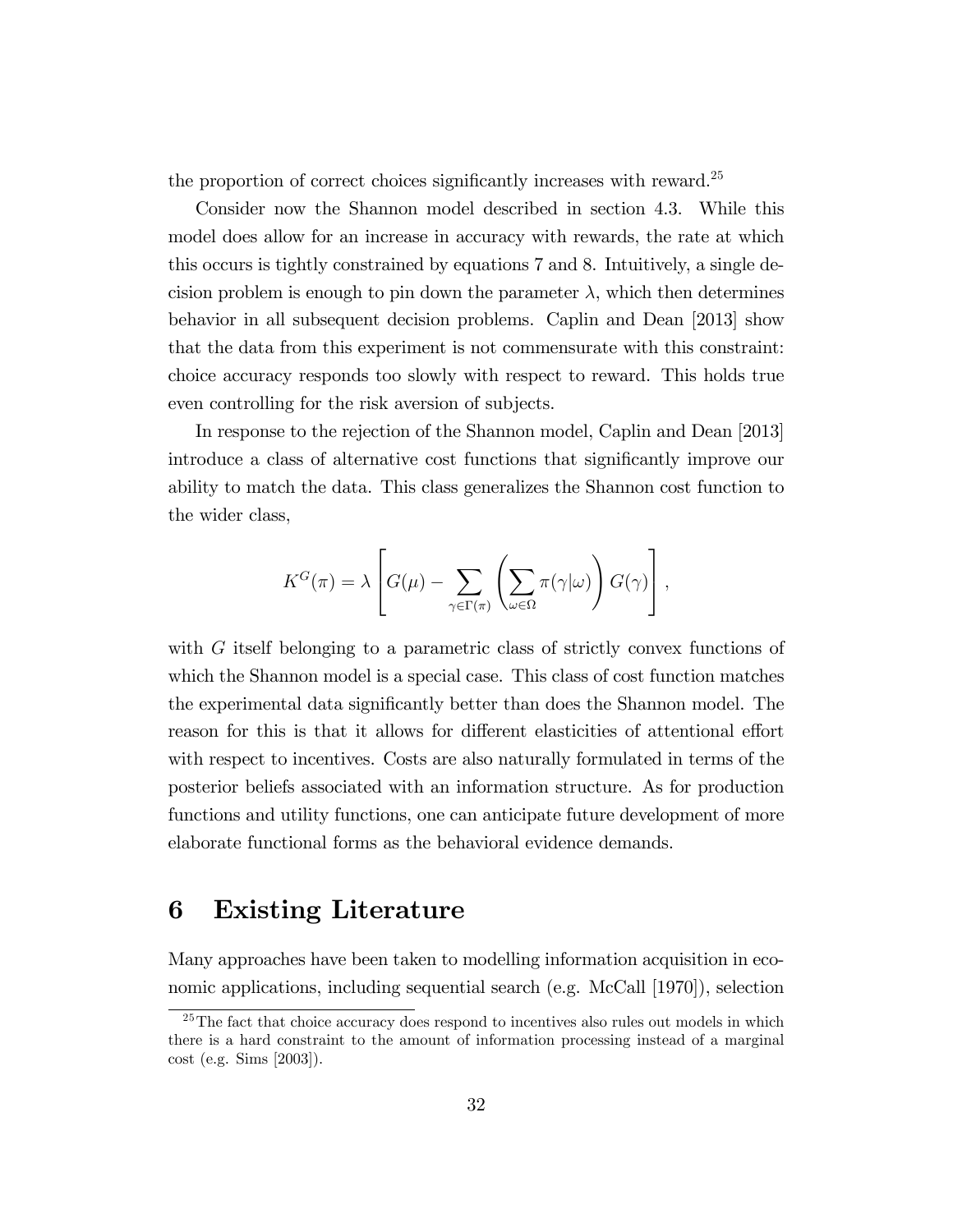of the variance of a normal signal (Verrecchia [1982]), the binary choice to either be fully informed or not (Reis [2006]), and rational inattention with information costs based on Shannon mutual information (Sims [2003]). Our approach allows for all of the above costs functions. The costs of feasible attention strategies can be captured by  $K$ , while the cost of inadmissible strategies can be set to infinity. The NIAS and NIAC conditions therefore provide a test of the entire class of costly information acquisition models currently in use.

The paper closest in spirit to ours is de Oliveira *et al.* [2013] (henceforth DDMO), which also identifies the behavioral implications of costly information acquisition without making strong assumptions about the form of information costs. Rather than state dependent stochastic choice, DDMO use preference over menus as their evidentiary base. They show in this setting that a model of optimal costly information acquisition is characterized by a preference for flexibility and for early resolution of uncertainty. DDMO show also that a result similar to Theorem 2 holds in this setting, essentially for the same reasons. For example, in both cases, if information structure  $\rho$  is more informative than  $\pi$ , the latter will (weakly) never be chosen at any cost  $K(\pi) \geq K(\rho)$  and so it is without loss of generality to assume for all such cases that the relationship holds at equality.

We see the two approaches as complementary. The main difference between our work and DDMO involves the underlying data set. We consider only data on patterns of Önal choice from available actions, without considering how the set of available actions themselves may have been chosen at an earlier stage. In contrast, they consider only preference over menus without considering the resulting patterns of final choice. Our approach therefore focuses directly on patterns of observed mistakes rather than how anticipation of such mistakes impacts choice of menu. An analogy can be drawn with the random utility literature, in which Kreps [1979] and Dekel et al. [2001] consider the implications for menu preferences, and Gul and Pesendorfer  $[2006]$  for stochastic choice.<sup>26</sup>

<sup>26</sup>The task analogous to that of Ahn and Sarver [2013] - i.e. to understand when both stochastic choice and menu preference can be modelled as coming from the same underlying optimization problem, is an interesting avenue for future work.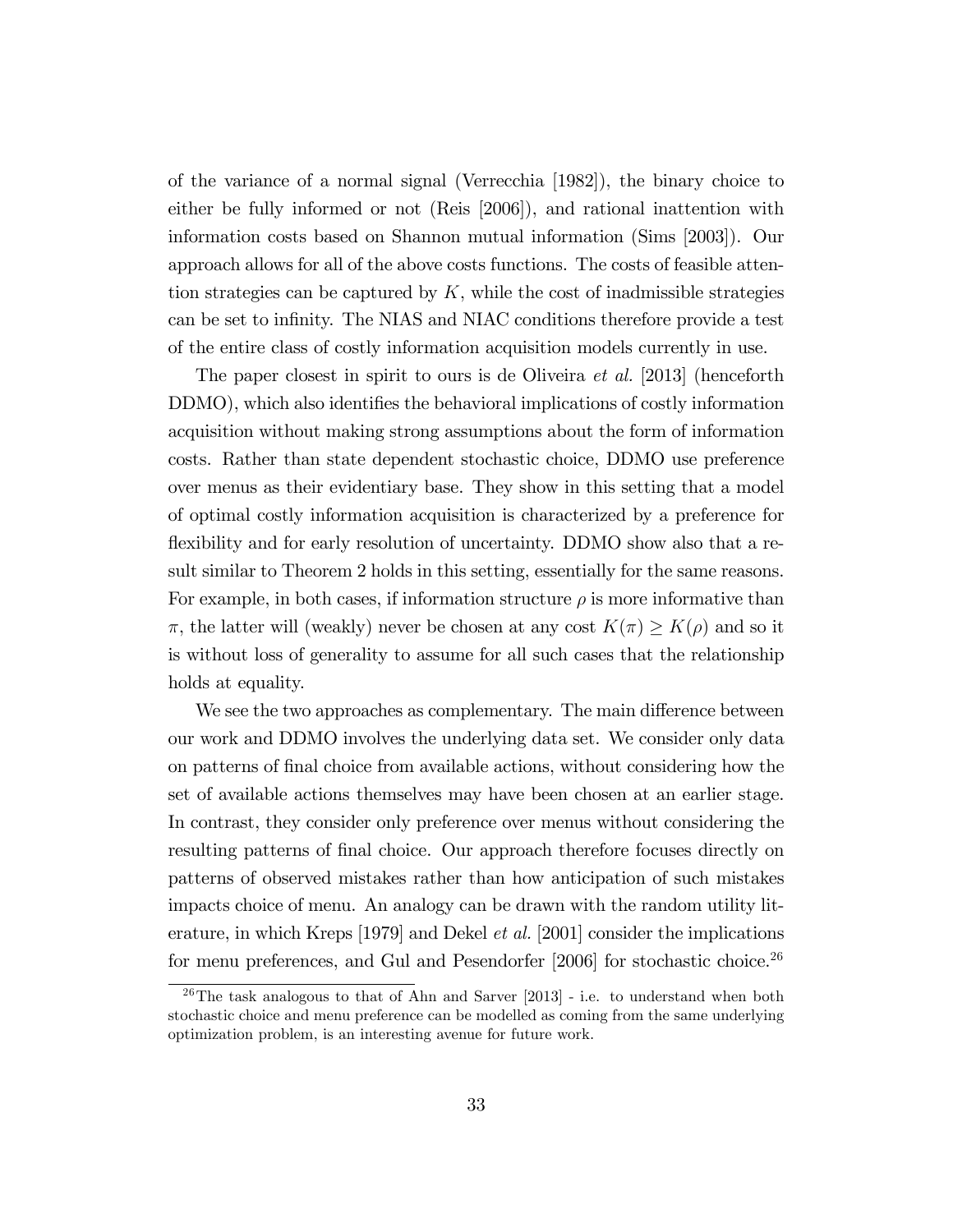Another distinction lies in our focus on conditions which are necessary and sufficient for finite data sets, and theirs on a data set large enough to uniquely identify utilities and prior beliefs as well as costs (though see section 3.5).

Other recent literature has considered the behavioral implications of specific models of information acquisition. Matejka and McKay [2013] and Caplin and Dean [2013] analyze the ramifications of rational inattention with Shannon mutual information costs for state dependent stochastic choice data. Ellis [2012] works with state dependent deterministic choice data to characterize choice among available information partitions. Caplin and Dean [2011] and Caplin et al. [2011] consider the case of optimal sequential information search, using an extended data set to derive behavioral restrictions. Again our work nests all these models as special cases.

Our work forms part of a broader effort to characterize choice behavior when the internal information state of the agent is not directly observable. Caplin and Martin [2014] introduce the NIAS condition to characterize subjective rationality in a single decision problem. Manzini and Mariotti [2012] consider a model in which the decision maker has a stochastic consideration set, and makes choices to optimize preferences given what they have paid attention to. Masatlioglu *et al.* [2012] characterize "revealed attention", using the identifying assumption that removing an unattended item from the choice set does not affect attention. Lu [2013] models the stochastic choice of a DM who has some unobserved (but fixed) information structure. Dillenberger  $et$ al. [2012] consider a dynamic problem in which the DM receives information in each period which is externally unobservable, characterizing the resulting preference over menus. In a strategic setting, Bergemann and Morris [2013b] and Bergemann and Morris [2013a] consider the related problem of identifying all patterns of play that are consistent with some underlying information structure for all players.

In approach, our work is related to the recent resurgence in use of revealed preference methods to understand the observable implications of models of behavior - examples include sequential application of criteria (Manzini and Mariotti [2007]), habit formation (Crawford [2010]), and collective consump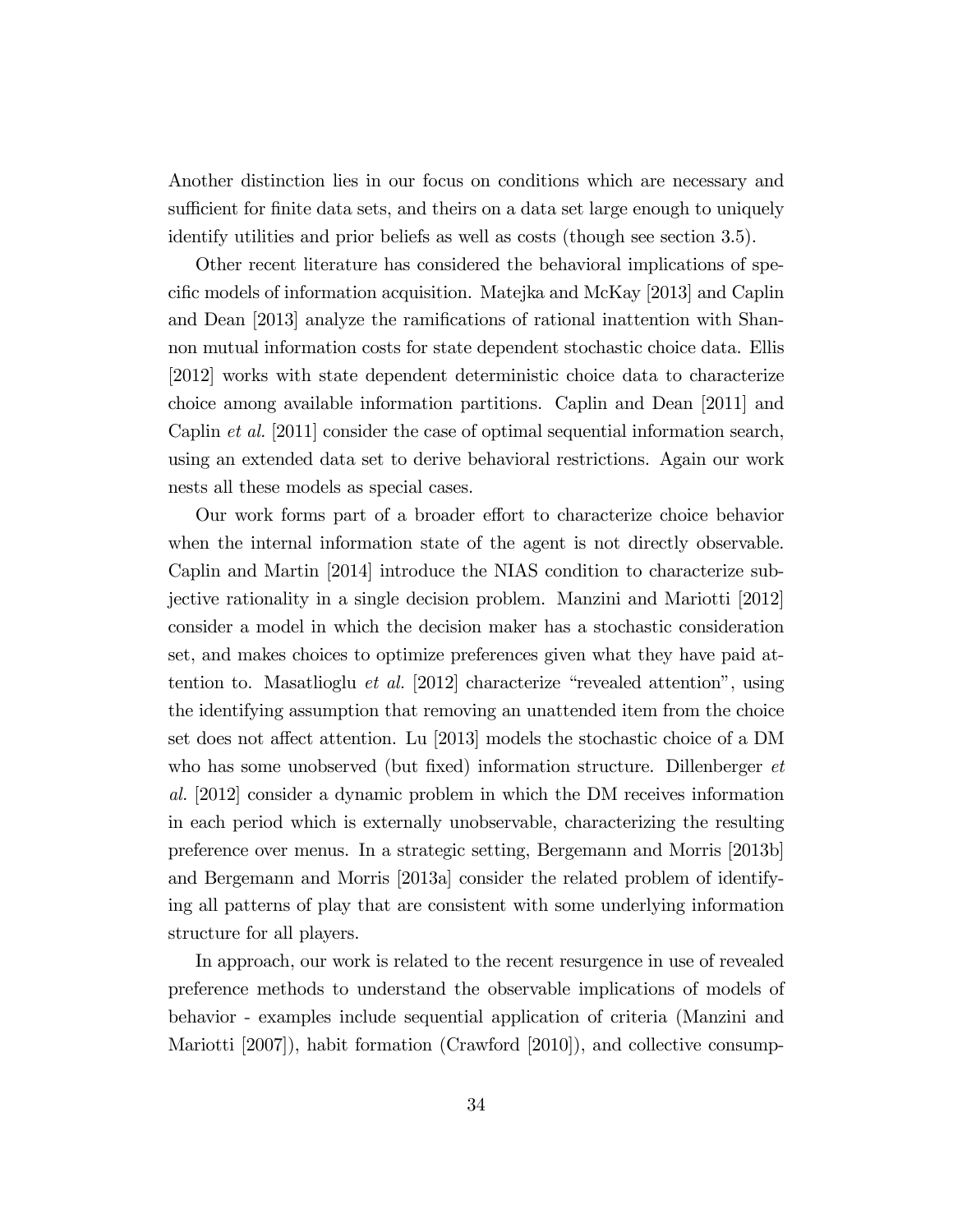tion behavior (Cherchye et al. [2011]). See also de Clippel and Rozen [2012] for the explicit application of some of these techniques to finite data.

## References

- S. N. Afriat. The Construction of Utility Functions from Expenditure Data. International Economic Review, 8(1), 1967.
- David S. Ahn and Todd Sarver. Preference for Flexibility and Random Choice.  $Econometrica, 81(1):341-361, 01 2013.$
- Timothy K. M. Beatty and Ian A. Crawford. How demanding is the revealed preference approach to demand? American Economic Review,  $101(6):2782-$ 95, October 2011.
- Dirk Bergemann and Stephen Morris. The comparison of information structures in games: Bayes correlated equilibrium and individual sufficiency. Cowles Foundation Discussion Papers 1909, Cowles Foundation for Research in Economics, Yale University, September 2013.
- Dirk Bergemann and Stephen Morris. Robust predictions in games with incomplete information. *Econometrica*,  $81(4):1251-1308$ , 07 2013.
- David Blackwell. Equivalent comparisons of experiments. The Annals of Mathematical Statistics,  $24(2):265-272$ , 06 1953.
- Andrew Caplin and Mark Dean. Search, choice, and revealed preference. Theoretical Economics, 6(1), January 2011.
- Andrew Caplin and Mark Dean. Behavioral implications of rational inattention with shannon entropy. NBER Working Papers 19318, National Bureau of Economic Research, Inc, August 2013.
- Andrew Caplin and Mark Dean. Revealed Preference, Rational Inattention, and Costly Information Acquisition. NBER Working Papers 19876, National Bureau of Economic Research, Inc, January 2014.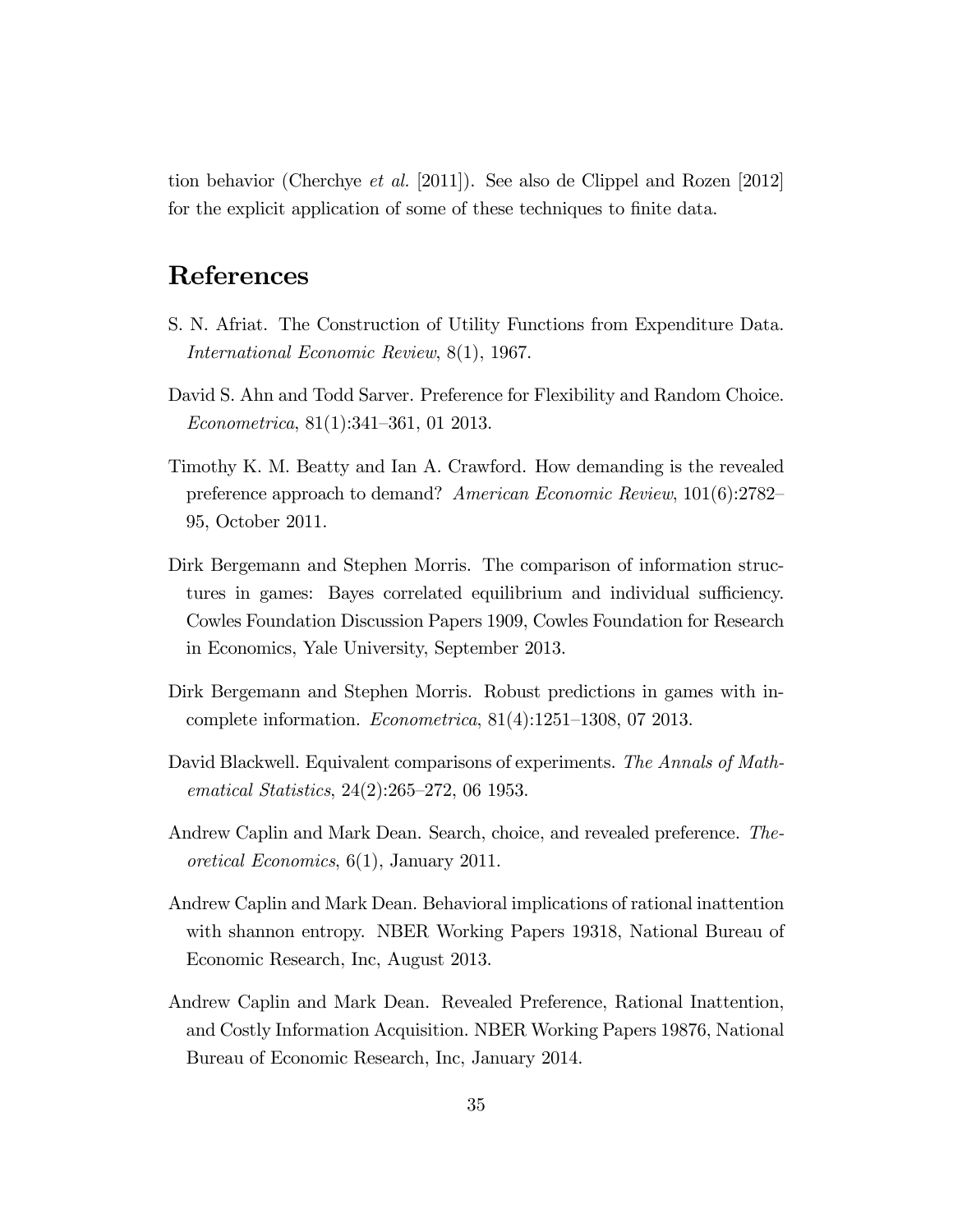- Andrew Caplin and Daniel Martin. A testable theory of imperfect perception. Economic Journal, forthcoming, 2014.
- Andrew Caplin, Mark Dean, and Daniel Martin. Search and satisficing. American Economic Review,  $101(7)$ :2899–2922, December 2011.
- Laurens Cherchye, Bram De Rock, and Frederic Vermeulen. The revealed preference approach to collective consumption behaviour: Testing and sharing rule recovery. Review of Economic Studies,  $78(1):176-198$ , 2011.
- Anton Cheremukhin, Anna Popova, and Antonella Tutino. Experimental evidence on rational inattention. Technical report, 2011.
- Raj Chetty, Adam Looney, and Kory Kroft. Salience and taxation: Theory and evidence. American Economic Review,  $99(4):1145-77$ , September 2009.
- Ian Crawford. Habits revealed. Review of Economic Studies,  $77(4)$ :1382-1402, 2010.
- Geoffroy de Clippel and Kareen Rozen. Bounded rationality and limited datasets: Testable implications, identifiability, and out-of-sample prediction. Technical report, 2012.
- Henrique de Oliveira, Tommaso Denti, Maximilian Mihm, and M. Kemal Ozbek. Rationally inattentive preferences. Ssrn working paper, 2013.
- Eddie Dekel, Barton L Lipman, and Aldo Rustichini. Representing Preferences with a Unique Subjective State Space. *Econometrica*,  $69(4):891-934, 2001$ .
- David Dillenberger, Juan Sebastian Lleras, Philipp Sadowski, and Norio Takeoka. A theory of subjective learning. Technical report, 2012.
- Andrew Ellis. Foundations for optimal attention. Mimeo, Boston University, 2012.
- D. M. Green and J. A. Swets. *Signal detection theory and psychophysics*. Wiley, New York, 1966.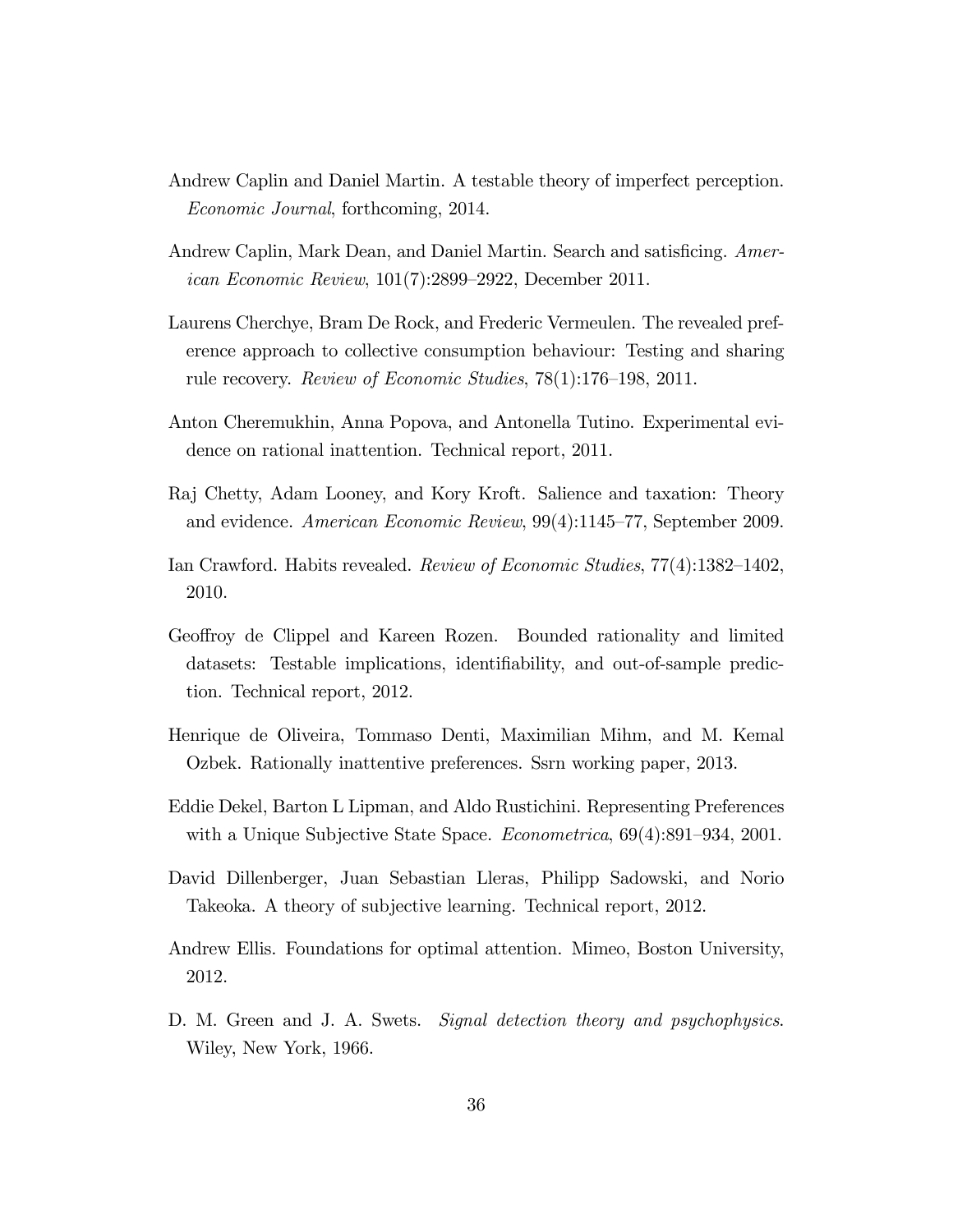- Faruk Gul and Wolfgang Pesendorfer. Random Expected Utility. Economet $rica, 74(1):121–146, 2006.$
- F. A. Hayek. The use of knowledge in society. The American Economic Review,  $35(4):pp. 519-530, 1945.$
- Emir Kamenica and Matthew Gentzkow. Bayesian persuasion. American Economic Review,  $101(6):2590-2615$ , September 2011.
- Tjalling C. Koopmans and Martin Beckmann. Assignment problems and the location of economic activities. *Econometrica*,  $25(1)$ :pp. 53–76, 1957.
- David Kreps. A Representation Theorem for "Preference for Flexibility".  $Econometrica, 47(3):565-578, 1979.$
- Nicola Lacetera, Devin G. Pope, and Justin R. Sydnor. Heuristic thinking and limited attention in the car market. American Economic Review,  $102(5):2206-36$ , September 2012.
- Jay Lu. Random choice and private information. Mimeo, Princeton University, 2013.
- Bartosz Adam Mackowiak and Mirko Wiederholt. Business cycle dynamics under rational inattention. CEPR Discussion Papers 7691, C.E.P.R. Discussion Papers, February 2010.
- Paola Manzini and Marco Mariotti. Sequentially Rationalizable Choice. American Economic Review, pages  $1824-1839$ , 2007.
- Paola Manzini and Marco Mariotti. Stochastic choice and consideration sets. IZA Discussion Papers 6905, Institute for the Study of Labor (IZA), October 2012.
- Daniel Martin. Strategic pricing with rational inattention to quality. Mimeo, New York University, 2013.
- Yusufcan Masatlioglu, Daisuke Nakajima, and Erkut Y. Ozbay. Revealed attention. American Economic Review,  $102(5):2183-2205$ , August 2012.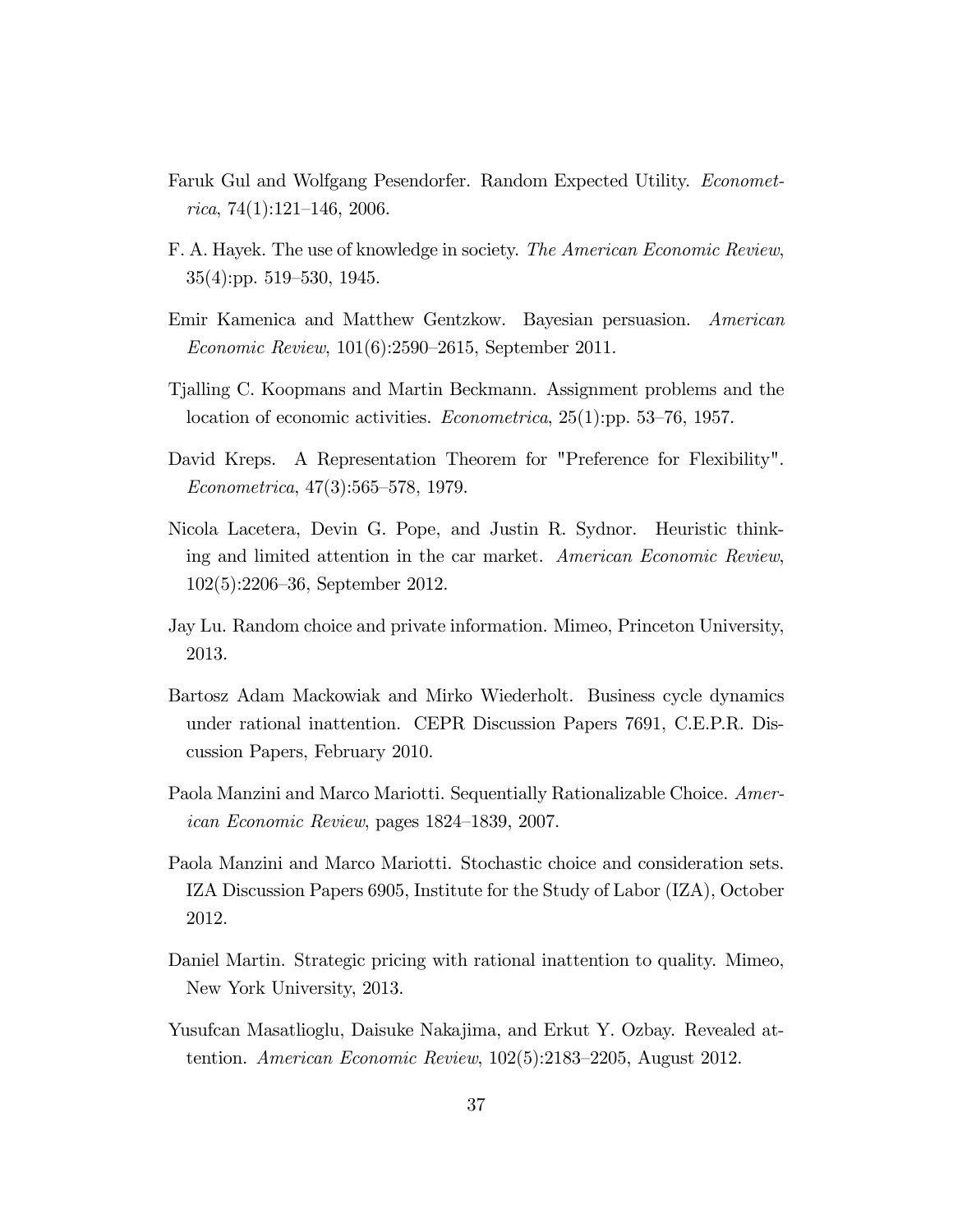- Filip Matejka and Alisdair McKay. Rational inattention to discrete choices: A new foundation for the multinomial logit model. Mimeo, CERGE, 2013.
- Filip Matejka. Rationally inattentive seller: Sales and discrete pricing. CERGE-EI Working Papers wp408, The Center for Economic Research and Graduate Education - Economic Institute, Prague, March 2010.
- John J McCall. Economics of information and job search. The Quarterly Journal of Economics,  $84(1):113-26$ , February 1970.
- David J. Murray. A perspective for viewing the history of psychophysics. Behavioral and Brain Sciences,  $16:115-137$ , 2 1993.
- Ricardo Reis. Inattentive Consumers. Journal of Monetary Economics,  $53(8):1761-1800, 2006.$
- Jean-Charles Rochet. A necessary and sufficient condition for rationalizability in a quasi-linear context. Journal of Mathematical Economics,  $16(2):191-$ 200, April 1987.
- R. Tyrrell Rockafellar. *Convex Analysis*. Princeton University Press, Princeton, 1970.
- P. A. Samuelson. A note on the pure theory of consumer's behaviour. Economica,  $5(17)$ :pp.  $61-71$ , 1938.
- Babur De Los Santos, Ali Hortacsu, and Matthijs R. Wildenbeest. Testing models of consumer search using data on web browsing and purchasing behavior. American Economic Review,  $102(6):2955-80$ , October 2012.
- Christopher Sims. Implications of Rational Inattention. Journal of Monetary  $Economics, 50(3):665–690, 2003.$
- Christopher A. Sims. Rational inattention: Beyond the linear-quadratic case. American Economic Review,  $96(2):158-163$ , May 2006.
- George J. Stigler. The economics of information. *Journal of Political Economy*, 69:213, 1961.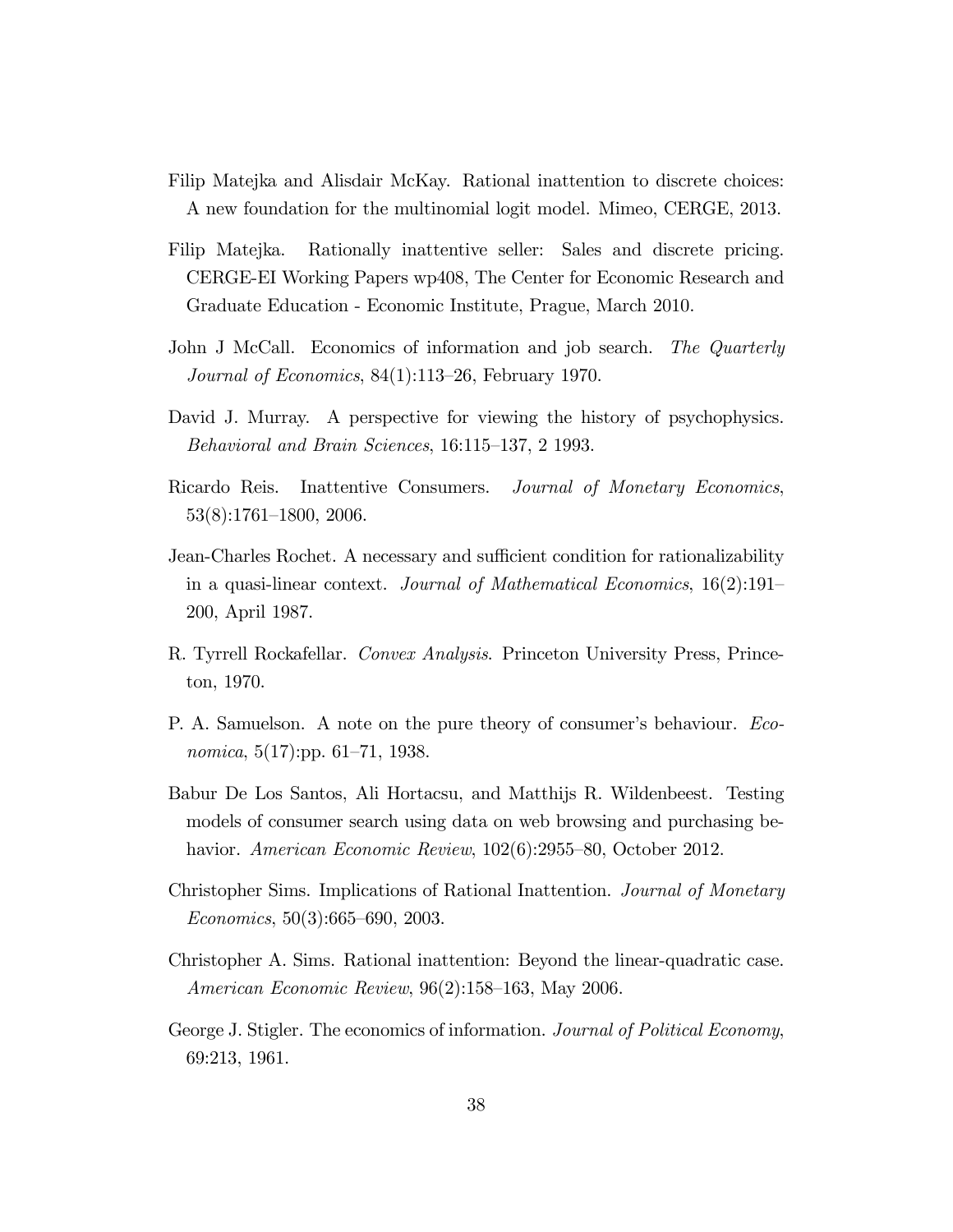- Stijn van Nieuwerburgh and Laura Veldkamp. Information immobility and the home bias puzzle. *Journal of Finance*,  $64(3):1187-1215$ , 06 2009.
- Hal R Varian. The nonparametric approach to production analysis. Econometrica,  $52(3):579-97$ , May 1984.
- Robert E Verrecchia. Information acquisition in a noisy rational expectations economy. Econometrica,  $50(6)$ :1415-30, November 1982.
- Michael Woodford. Information-constrained state-dependent pricing. NBER Working Papers 14620, National Bureau of Economic Research, Inc, December 2008.
- Michael Woodford. Inattentive valuation and reference-dependent choice. Mimeo, Columbia University, 2012.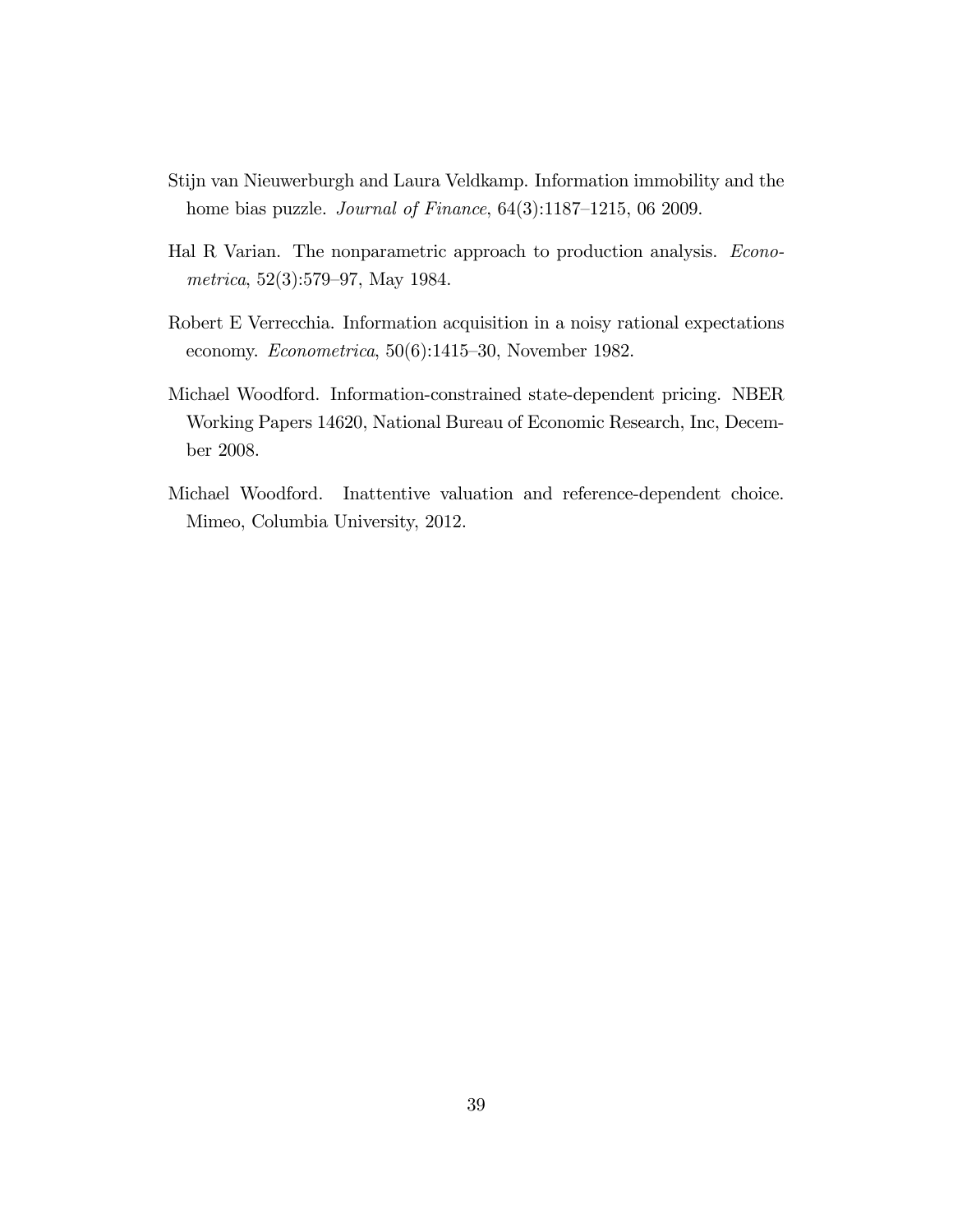## Revealed Preference, Rational Inattention, and Costly Information Acquisition

Andrew Caplin and Mark Dean

Online Appendix: Not for Publication

#### 1 Appendix 1: Proofs

#### 1.1 Lemma 1

**Lemma 1** If  $\pi \in \Pi$  is consistent with  $P_A \in P$ , <sup>1</sup> then it is sufficient for  $\bar{\pi}_A$ .

**Proof.** Let  $\pi \in \Pi$  be an information structure that is consistent with  $P_A \in P$ . First, we list in order all distinct posteriors  $\eta^i \in \Gamma(\pi)$  for  $1 \leq i \leq I = |\Gamma(\pi)|$ . Given that  $\pi$  is consistent with  $P_A$ , there exists a corresponding optimal choice strategy  $C_A$ :  $\{1, ..., I\} \rightarrow \Delta(A)$ , with  $C_A(a|i)$  denoting the probability of choosing action  $a \in A$  following posterior  $\eta^i$ , such that the information structure and choice functions match the data,

$$
P_A(a|\omega) = \sum_{i=1}^I \pi(\eta^i|\omega) C_A(a|i).
$$

We also list in order all possible posteriors associated with the corresponding revealed information structure,  $\gamma^j \in \overline{\Gamma} \equiv \Gamma(\overline{\pi}_A)$ ,  $1 \leq j \leq |\overline{\Gamma}|$ , and identify all chosen actions that are associated with posterior  $\gamma^j$  as  $\bar{F}^j$ ,

$$
\bar{F}^j \equiv \{ a \in A | \bar{\gamma}_A^a = \gamma^j \}.
$$

The garbling matrix  $b^{ij}$  sets the probability of  $\gamma^j \in \overline{\Gamma}$  given  $\eta^i \in \Gamma(\pi)$  as the probability of all choices associated with actions  $a \in \overline{F}^j$ .

$$
b^{ij} = \sum_{a \in \bar{F}^j} C_A(a|i).
$$

Note that this is indeed a  $|\Gamma(\pi)| \times |\bar{\Gamma}|$  stochastic matrix  $B \ge 0$  with  $\sum_{j=1}^{J} b^{ij} = 1$  all *i*. Given

<sup>1</sup> i.e. there exists a  $C: \Gamma(\pi) \to \Delta(A)$  such that, for each  $\gamma \in \Gamma(\pi)$ ,

$$
C(a|\gamma) > 0 \Longrightarrow \sum_{\omega \in \Omega} \gamma_{\omega} u(a(\omega)) \ge \sum_{\omega \in \Omega} \gamma_{\omega} u(b(\omega)) \text{ all } b \in A,
$$

and for each  $\omega \in \Omega$  and  $a \in A$ ,

$$
P_A(a|\omega) = \sum_{\gamma \in \Gamma(\pi)} \pi(\gamma|\omega) C(a|\gamma).
$$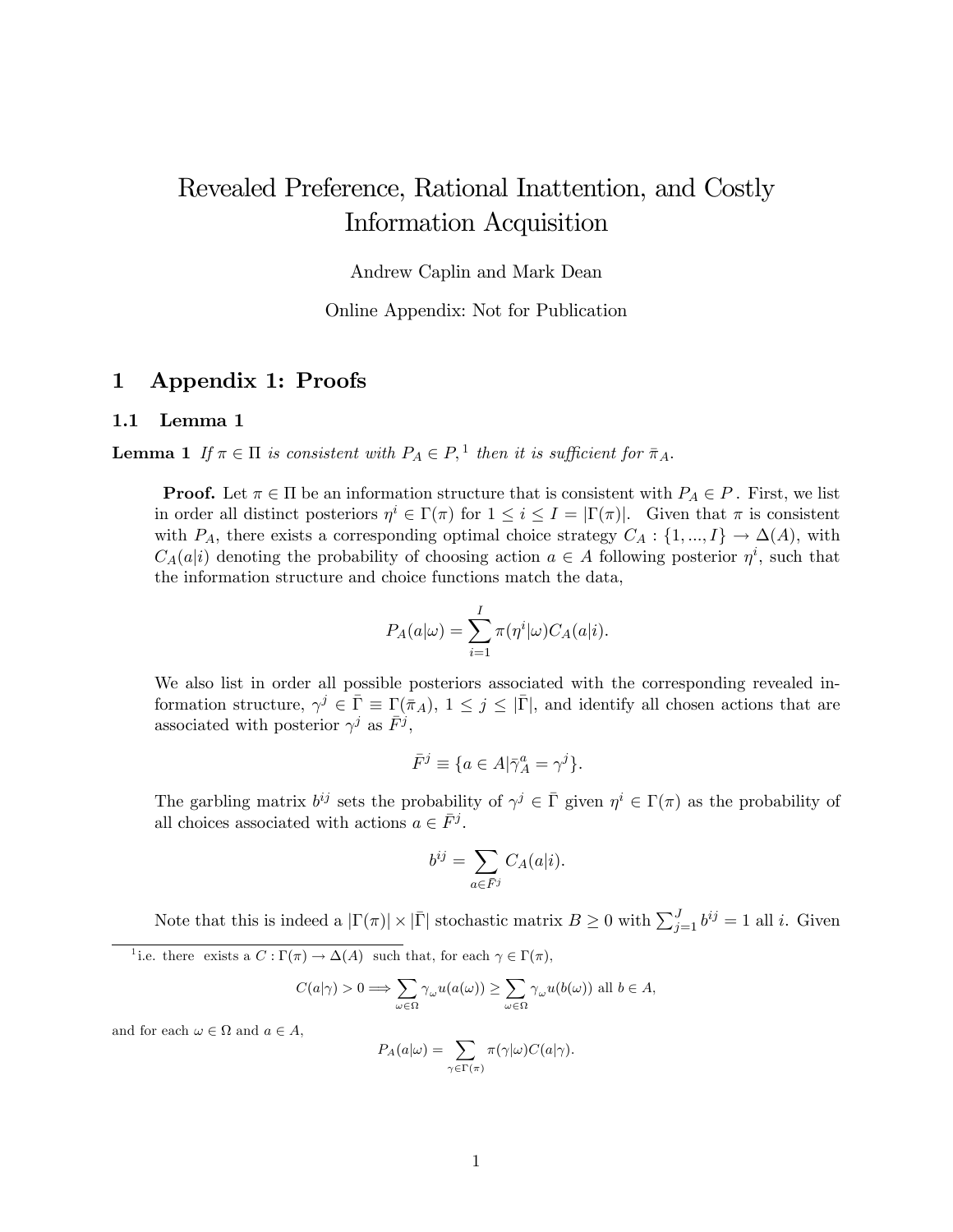$\gamma^j \in \Gamma(\pi)$  and  $\omega \in \Omega$ , note that,

$$
\sum_{i=1}^{I} b^{ij} \pi(\eta^i | \omega) = \sum_{i=1}^{I} \pi(\eta^i | \omega) \sum_{a \in \overline{F}^j} C_A(a | i) = \sum_{a \in \overline{F}^j} P_A(a | \omega),
$$

by the data matching property. It is definitional that  $\bar{\pi}_A(\gamma^j|\omega)$  is precisely equal to this, as the observed probability of all actions associated with posterior  $\gamma^j \in \overline{\Gamma}$ . Hence,

$$
\bar{\pi}_A(\gamma^j|\omega) = \sum_{i=1}^I b^{ij} \pi(\eta^i|\omega),
$$

as required for sufficiency.  $\blacksquare$ 

#### 1.2 Theorem 1 and 2

**Theorem 1** Given  $\mu \in \Gamma$  and  $u : X \to \mathbb{R}$ , data set  $(D, P)$  has a costly information representation if and only if it satisfies NIAS and NIAC.

**Proof of Necessity.** Necessity of NIAS follows much as in CM14. Fix  $A \in D$ ,  $\pi_A \in \Pi$  and  $C_A: \Gamma(\pi_A) \to \Delta(A)$  in a costly information representation, and  $a \in Supp(P)$ . By definition of a costly information representation,

$$
\sum_{\gamma \in \Gamma(\pi_A)} C_A(a|\gamma) \left[ \sum_{\omega \in \Omega} \gamma(\omega) u(a(\omega)) \right] \geq \sum_{\gamma \in \Gamma(\pi_A)} C_A(a|\gamma) \left[ \sum_{\omega} \gamma(\omega) u(b(\omega)) \right] \text{ all } b \in A.
$$

Substituting,

$$
\gamma(\omega) = \frac{\mu(\omega)\pi_A(\gamma|\omega)}{\sum_{v}\mu(\nu)\pi_A(\gamma|\nu)},
$$

cancelling the common denominator  $\sum$  $\upsilon$  $\mu(\nu)\pi_A(\gamma|\nu)$  in the inequality and substituting  $P_A(a|\omega) =$  $\sum$  $\pi_A(\gamma|\omega)C_A(a|\gamma)$ , we derive,

 $\gamma{\in}\Gamma(\pi_A)$ 

$$
\sum_{\omega} \mu(\omega) P_A(a|\omega) u(a(\omega)) = \sum_{\gamma \in \Gamma(\pi_A)} C_A(a|\gamma) \left[ \sum_{\omega \in \Omega} \gamma(\omega) u(a(\omega)) \right] \ge
$$
  

$$
\sum_{\gamma \in \Gamma(\pi_A)} C_A(a|\gamma) \left[ \sum_{\omega \in \Omega} \gamma(\omega) u(b(\omega)) \right] = \sum_{\omega} \mu(\omega) P_A(a|\omega) u(b(\omega))
$$

establishing necessity of NIAS.

To confirm necessity of NIAC consider any sequence  $A_1, A_2, \dots, A_J \in D$  with  $A_J = A_1$  and corresponding information structure  $\pi_j$  for  $1 \leq j \leq J$ . By optimality,

$$
G(A_j, \pi_j) - K(\pi_j) \ge G(A_j, \pi_{j+1}) - K(\pi_{j+1}). \forall j \in \{1, ..., J\},\
$$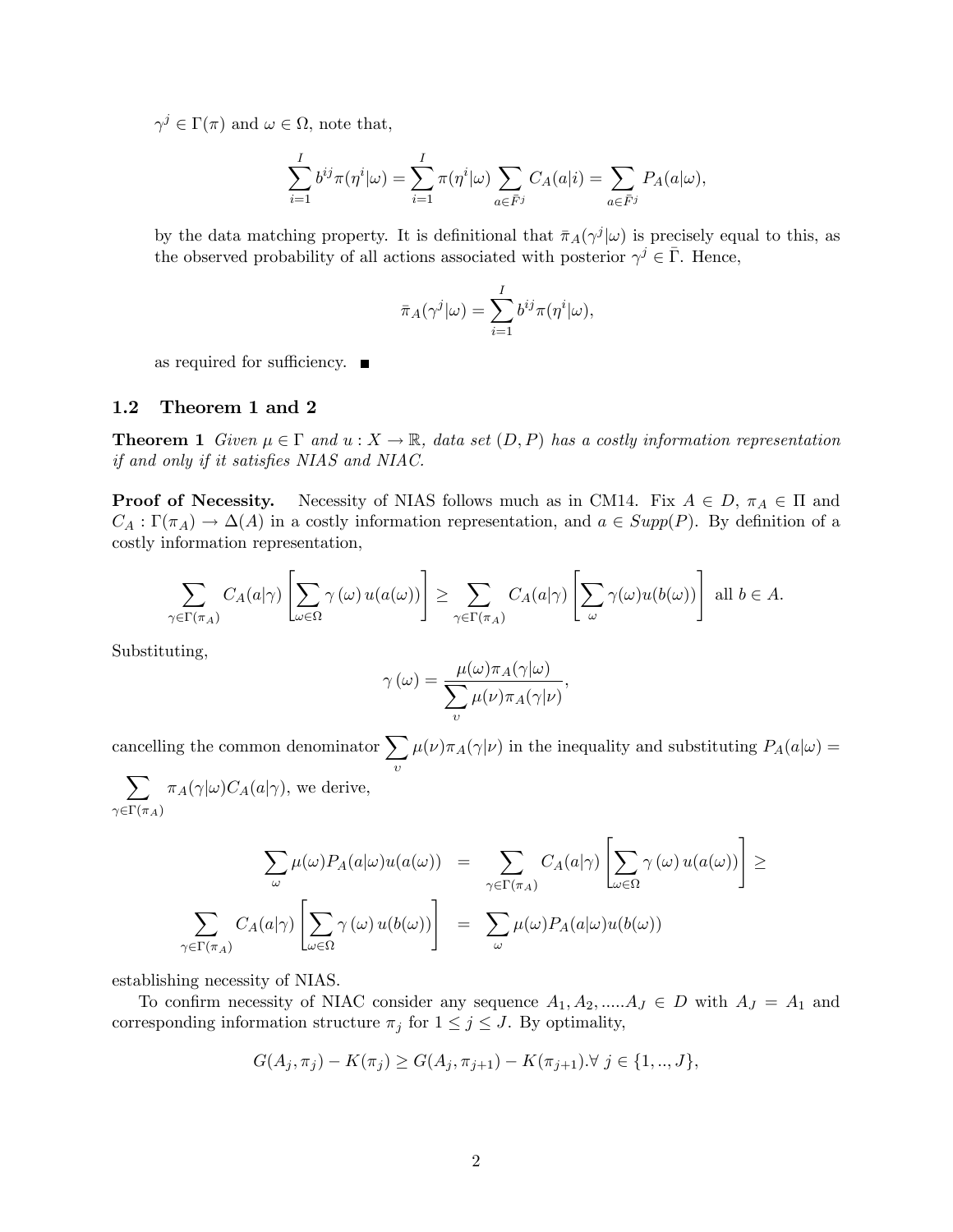so that,

$$
\sum_{j=1}^{J-1} G(A_j, \pi_j) - K(\pi_j) \ge \sum_{j=1}^{J-1} G(A_j, \pi_{j+1}) - K(\pi_{j+1}).
$$

Given that  $K(\pi^1) = K(\pi^J)$ , note that,

$$
\sum_{j=1}^{J-1} G(A_j, \pi_j) - G(A_j, \pi_{j+1}) \ge \sum_{j=1}^{J-1} K(\pi_j) - K(\pi_{j+1}) = 0,
$$

so that,

$$
\sum_{j=1}^{J-1} G(A_j, \pi_j) \ge \sum_{j=1}^{J-1} G(A_j, \pi_{j+1}).
$$

To establish that this is inherited by the revealed information structures  $\bar{\pi}_j$  for  $1 \leq j \leq J$ , note from lemma 1 that with  $\pi_j$  sufficient for  $\bar{\pi}_j$ ,  $G(B, \pi_j) \geq G(B, \bar{\pi}_j)$  for all  $B \in \mathcal{F}$ . For  $B = A_j$  this is an equality since both information structures give rise to the same state dependent stochastic demand,

$$
G(A_j, \pi_j) = G(A_j, \bar{\pi}_j) = \sum_{a \in A_j} \sum_{\omega} \mu(\omega) P_{A_j}(a|\omega) u(a(\omega)).
$$

Hence,

$$
\sum_{j=1}^{J-1} G(A_j, \bar{\pi}_j) = \sum_{j=1}^{J-1} G(A_j, \pi_j) \ge \sum_{j=1}^{J-1} G(A_j, \pi_{j+1}) \ge \sum_{j=1}^{J-1} G(A_j, \bar{\pi}_{j+1}),
$$

establishing NIAC.  $\blacksquare$ 

**Proof of Sufficiency.** There are three steps in the proof that the NIAS and NIAC conditions are sufficient for  $(D, P)$  to have a costly information representation. The first step is to establish that the NIAC conditions ensures that there is no global reassignment of the revealed information structures observed in the data to decision problems  $A \in D$  that raises total gross surplus. The second step is use this observation to define a candidate cost function on information structures,  $K : \Pi \to \mathbb{R} \cup \infty$ . The key is to note that, as the solution to the classical allocation problem of Koopmans and Beckmann [1957], this assignment is supported by "prices" set in expected utility units. It is these prices that define the proposed cost function. The final step is to apply the NIAS conditions to show that  $(K, \bar{\pi})$  represents a costly information representation of  $(D, P)$ , where  $\bar{\pi}$ comprises revealed information structures.

Enumerate decision problems in D as  $A_j$  for  $1 \leq j \leq J$ . Define the corresponding revealed information structures  $\bar{\pi}_j$  for  $1 \le j \le J$  as revealed in the corresponding data and let  $\bar{\Pi} \equiv \cup_{j=1}^J \bar{\pi}_j$ be the set of all such structures across decision problems, with a slight enrichment to ensure that there are precisely as many structures as there are decision problems. If all revealed information structures are different, the set as just defined will have cardinality  $J$ . If there is repetition, then retain the decision problem index with which identical revealed information structures are associated so as to make them distinct. This ensures that the resulting set  $\Pi$  has precisely  $J$  elements. Index elements  $\bar{\pi}_j \in \Pi$  in order of the decision problem  $A_j$  with which they are associated.

We now allow for arbitrary matchings of information structures to decision problems. First, let  $b_{jl}$  denote the gross utility of decision problem j combined with revealed information structure l,

$$
b_{jl} = G(A_j, \bar{\pi}_l),
$$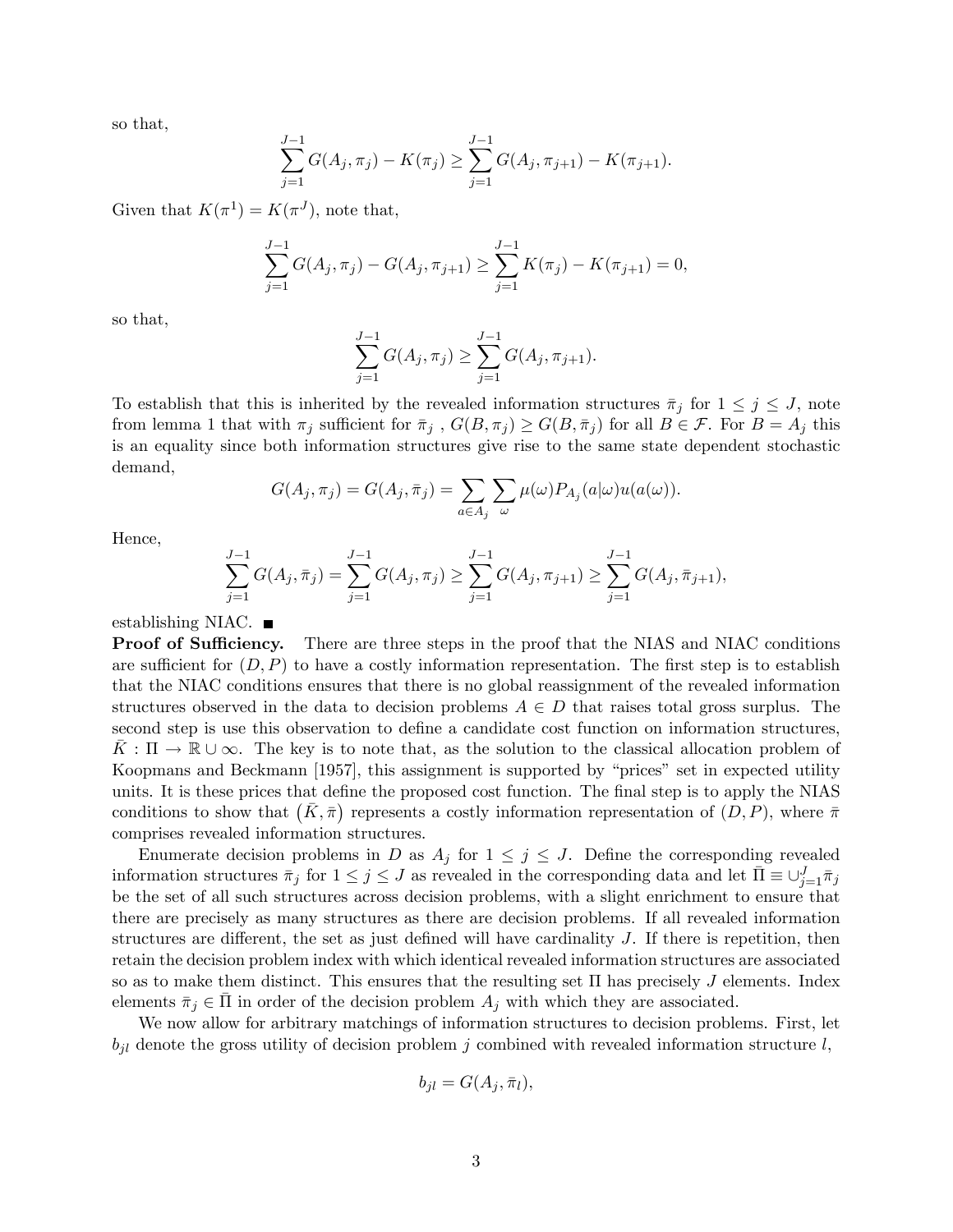with B the corresponding matrix. Define M to be the set of all matching functions  $\theta: \{1, ..., J\} \rightarrow$  $\{1, ..., J\}$  that are 1-1 and onto and identify the corresponding sum of gross payoffs,

$$
S(\theta) = \sum_{j=1}^{J} b_{j\theta(j)}.
$$

It is simple to see that the NIAC condition implies that the identify map  $\theta^I(j) = j$  maximizes the sum over all matching functions  $\theta \in \mathcal{M}$ . Suppose to the contrary that there exists some alternative matching function that achieves a strictly higher sum, and denote this match  $\theta^* \in \mathcal{M}$ . In this case construct a first sub-cycle as follows: start with the lowest index  $j_1$  such that  $\theta^*(j_1) \neq j_1$ . Define  $\theta^*(j_1) = j_2$  and now find  $\theta(j_2)$ , noting by construction that  $\theta(j_2) \neq j_2$ . Given that the domain is finite, this process will terminate after some  $K \leq J$  steps with  $\theta^*(j_K) = j_1$ . If it is the case that  $\theta^*(j) = j$  outside of the set  $\cup_{k=1}^K j_k$ , then we know the increase in the value of the sum is associated only with this cycle, hence,

$$
\sum_{k=1}^{K-1} b_{j_k j_k} < \sum_{j=1}^{K-1} b_{j_k j_{k+1}},
$$

directly in contradiction to NIAC. If this inequality does not hold strictly, then we know that there exists some j' outside of the set  $\bigcup_{k=1}^K j_k$  such that  $\theta^*(j') \neq j'$ . We can therefore iterate the process, knowing that the above strict inequality must be true for at least one such cycle to explain the strict increase in overall gross utility. Hence the identity map  $\theta^I(j) = j$  indeed maximizes  $S(\theta)$ amongst all matching functions  $\theta \in \mathcal{M}$ .

With this, we have established that the identity map solves an allocation problem of precisely the form analyzed by Koopmans and Beckmann [1957]. They characterize those matching functions  $\theta: \{1,..J\} \rightarrow \{1,..J\}$  that maximize the sum of payoffs defined by a square payoff matrix such as  $B$  that identifies the reward to matching objects of one set (decision problems in our case) to a corresponding number of objects in a second set (revealed information structures in our case). They show that the solution is the same as that of the linear program obtained by ignoring integer constraints,

$$
\max_{x_{jl} \ge 0} \sum_{j,l} b_{jl} x_{jl} \text{ s.t. } \sum_{j=1}^{J} x_{jl} = \sum_{l=1}^{J} x_{jl} = 1.
$$

Standard duality theory implies that the optimal assignment  $\theta^I(j) = j$  is associated with a system of prices on revealed information structures such that the increment in net payoff from any move of any decision problem is not more than the increment in the cost of the information structure.

Defining these prices as  $\bar{K}_j$ , their result implies that,

$$
b_{jl} - b_{jj} = G(A_j, \bar{\pi}_l) - G(A_j, \bar{\pi}_j) \le \bar{K}_l - \bar{K}_j;
$$

or,

$$
G(A_j, \bar{\pi}_j) - \bar{K}_j \ge G(A_j, \bar{\pi}_l) - \bar{K}_l.
$$

The result of Koopmans and Beckmann therefore implies existence of a function  $\bar{K}: \Pi \longrightarrow \mathbb{R}$ that decentralizes the problem from the viewpoint of the owner of the decision problems, seeking to identify surplus maximizing information structures to match to their particular problems. Note that if there are two distinct decision problems with the same revealed posterior, the result directly implies that they must have the same cost, so that one can in fact ignore the reference to the decision problem and retain only the posterior in the domain. Set  $K(\pi) = \infty$  if  $\pi \neq \bar{\pi}^A$ . We have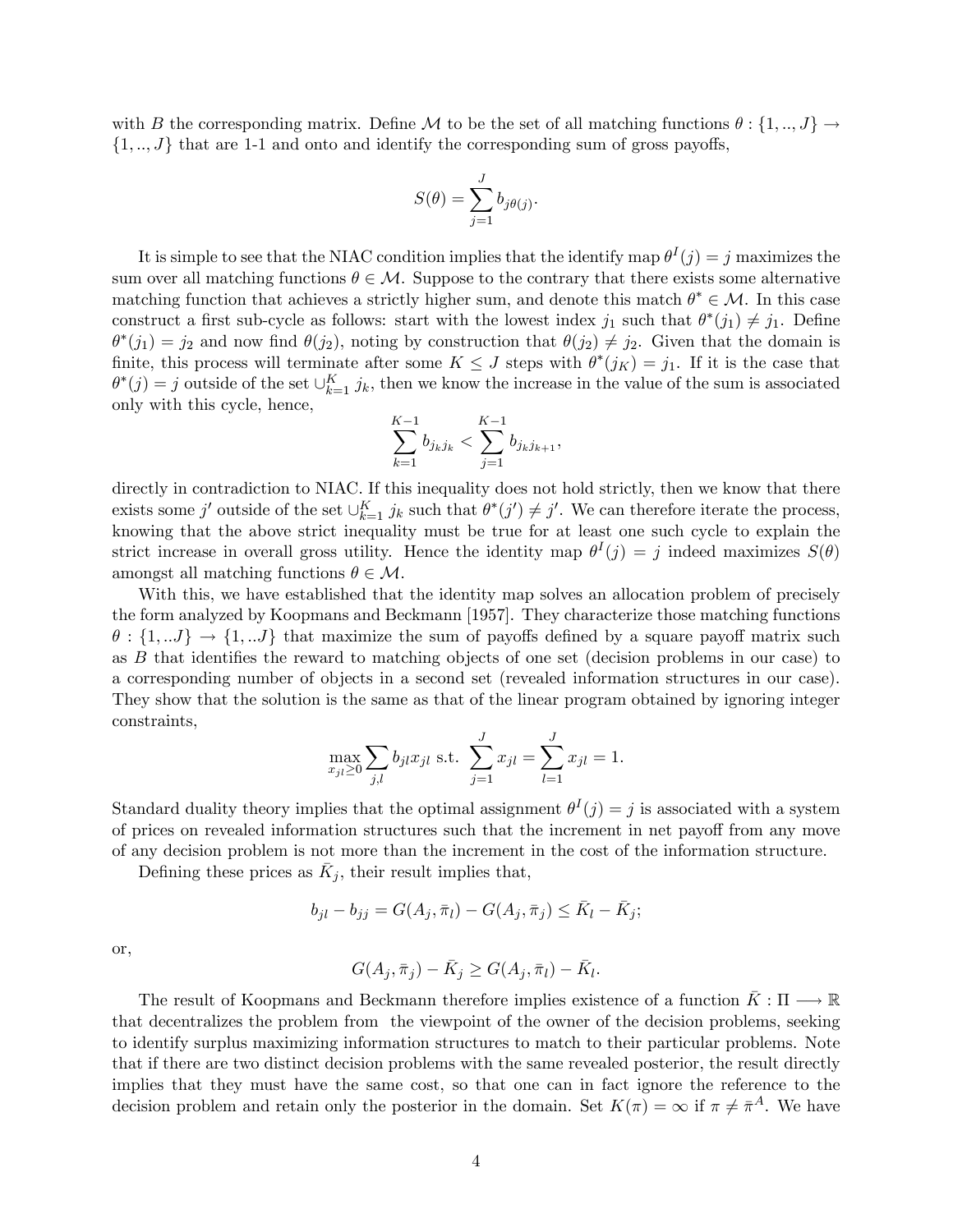now completed construction of a qualifying cost function  $\bar{K} : \Pi \to \mathbb{R} \cup \infty$  that satisfies  $\bar{K}(\pi) \in \mathbb{R}$ for some  $\pi \in \Pi$ . The entire construction was aimed at ensuring that the observed information structure choices were always maximal,  $\bar{\pi}^A \in \hat{\Pi}(K, A)$  for all  $A \in D$ . It remains to prove that  $\bar{\pi}^A$ is consistent with  $P_A$  for all  $A \in D$ . This requires us to show that, for all  $A \in D$ , the choice rule that associates with each  $\gamma \in \Gamma(\bar{\pi}^A)$  the certainty of choosing the associated action  $a \in F(A)$  as observed in the data is both optimal and matches the data. That it is optimal is the precise content of the NIAS constraint,

$$
\sum_{\omega}\gamma_A^a\left(\omega\right)u(a(\omega))\geq\sum_{\omega}\gamma_A^a\left(\omega\right)u(b(\omega)),
$$

for all  $b \in A$ . That this choice rule and the corresponding revealed information structure match the data holds by construction.  $\blacksquare$ 

#### 1.3 Theorem 2

**Theorem 2** Given  $\mu \in \Gamma$  and  $u : X \to \mathbb{R}$ , data set  $(D, P)$  satisfies NIAS and NIAC if and only if it has a costly information representation with conditions  $K1$  to  $K3$  satisfied.

**Proof.** The proof of necessity is immediate from theorem 1. The proof of sufficiency proceeds in four steps, starting with a costly information representation  $(\bar{K}, \bar{\pi})$  of  $(D, P)$  of the form produced in theorem 1 based on satisfaction of the NIAS and NIAC conditions. A key feature of this function is that the function K is real-valued only on the revealed information structures  $\bar{\Pi} \equiv {\{\bar{\pi}_A | A \in D\}}$ associated with all corresponding decision problems, otherwise being infinite. The first step is the proof is to construct a larger domain  $\tilde{\Pi} \supset \overline{\Pi}$  to satisfy three additional properties: to include the inattentive strategy,  $I \in \Pi$ ; to be closed under mixtures so that  $\pi, \eta \in \Pi$  and  $\alpha \in (0,1)$  implies  $\alpha \circ \pi + (1 - \alpha) \circ \eta \in \Pi$ ; and to be "closed under garbling," so that if  $\pi \in \Pi$  is sufficient for information structure  $\rho \in \Pi$ , then  $\rho \in \Pi$ . The second step is to define a new function K that preserves the essential elements of K while being real-valued on the larger domain  $\Pi \supset \Pi$ , and thereby to construct the full candidate cost function  $K : \Pi \to \mathbb{R} \cup \infty$ . The third step is to confirm that  $\tilde{K} \in \mathcal{K}$  and that  $\tilde{K}$  satisfies the required conditions K1 through K3. The final step is to confirm that  $(\mathring{K}, \bar{\pi})$  forms a costly information representation of  $(D, P)$ .

We construct the domain  $\hat{\Pi}$  in two stages. First, we define all information structures for which some revealed information structure  $\bar{\pi} \in \Pi$  is sufficient;

$$
\bar{\Pi}_S = \{ \rho \in \Pi | \exists \pi \in \bar{\Pi} \text{ sufficient for } \rho \}.
$$

Note that this is a superset of  $\Pi$  and that it contains I. The second step is to identify  $\Pi$  as the smallest mixture set containing  $\bar{\Pi}_S$ : this is itself a mixture set since the arbitrary intersection of mixture sets is itself a mixture set.

By construction,  $\Pi$  has three of the four desired properties: it is closed under mixing; it contains , and it contains the inattentive strategy. The only condition that needs to be checked is that it retains the property of being closed under garbling:

$$
\pi \in \mathring{\Pi}
$$
 sufficient for  $\rho \in \Pi \Longrightarrow \rho \in \mathring{\Pi}$ .

To establish this, it is useful first to establish certain properties of  $\bar{\Pi}_S$  and of  $\hat{\Pi}$ . The first is that  $\bar{\Pi}_S$  is closed under garbling:

$$
\pi \in \bar{\Pi}_S \text{ sufficient for } \rho \in \Pi \Longrightarrow \rho \in \bar{\Pi}_S.
$$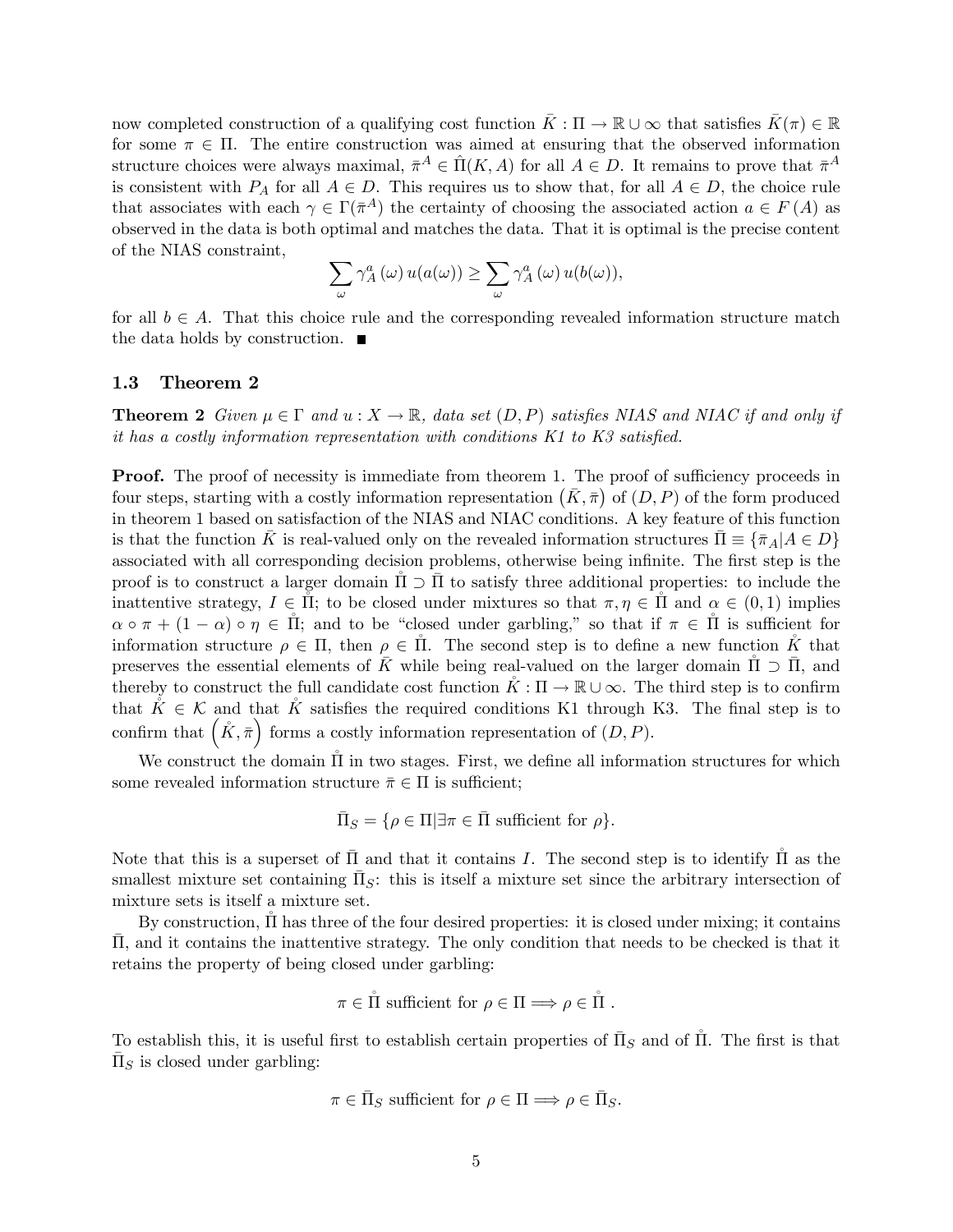Intuitively, this is because the garbling of a garbling is a garbling. In technical terms, the product of the corresponding garbling matrices is itself a garbling matrix. The second is that one can explicitly express  $\mathring{\Pi}$  as the set of all finite mixtures of elements of  $\bar{\Pi}_S$ ,

$$
\mathring{\Pi} = \left\{ \pi = \sum_{j=1}^{J} \lambda_j \circ \pi_j | J \in \mathbb{N}, (\lambda_1, \ldots \lambda_J) \in S^{J-1}, \pi_j \in \overline{\Pi}_S \right\},\
$$

where  $S^{J-1}$  is the unit simplex in  $\mathbb{R}^J$ . To make this identification, note that the set as defined on the RHS certainly contains  $\bar{\Pi}_S$  and is a mixture set, hence is a superset of  $\hat{\Pi}$ . Note moreover that all elements in the RHS set are necessarily contained in any mixture set containing  $\bar{\Pi}_S$  by a process of iteration, making is also a subset of  $\Pi$ , hence finally one and the same set.

We now establish that if  $\rho \in \Pi$  is a garbling of some  $\pi \in \Pi$ , then indeed  $\rho \in \Pi$ . The first step is to express  $\pi \in \mathring{\Pi}$  as an appropriate convex combination of elements of  $\bar{\Pi}_S$  as we now know we can,

$$
\pi = \sum_{j=1}^{J} \lambda_j \circ \pi_j.
$$

with all weights strictly positive,  $\lambda_j > 0$  all j. Lemma 2 below establishes that in this case there exist garblings  $\rho_j$  of  $\pi_j \in \bar{\Pi}_S$  such that,

$$
\rho = \sum_{j=1}^{J} \lambda_j \circ \rho_j,
$$

establishing that indeed  $\rho \in \mathring{\Pi}$  since, with  $\bar{\Pi}_S$  closed under garbling,  $\pi_j \in \bar{\Pi}_S$  and  $\rho_j$  a garbling of  $\pi_j$  implies  $\rho_j \in \bar{\Pi}_S$ .

We define the function  $\mathring{K}$  on  $\mathring{\Pi}$  in three stages. First we define the function  $\bar{K}_S$  on the domain  $\bar{\Pi}_S$  by identifying for any  $\rho \in \bar{\Pi}_S$  the corresponding set of revealed information structures  $\bar{\pi} \in \bar{\Pi}$ of which  $\rho$  is a garbling, and assigning to it the lowest such cost. Formally, given  $\rho \in \overline{\Pi}_S$ ,

$$
\bar{K}_S(\rho) \equiv \min_{\{\pi \in \bar{\Pi} | \pi \text{ sufficient for } \rho\}} \bar{K}(\pi).
$$

Note that  $\bar{K}_S(\pi) = \bar{K}(\pi)$  all  $\pi \in \bar{\Pi}$ . To see this, consider  $A, A' \in D$  with  $\bar{\pi}_{A'}$  sufficient for  $\bar{\pi}_A$ . By the Blackwell property, expected utility is at least as high using  $\bar{\pi}_{A'}$  as using  $\bar{\pi}_A$  for which it is sufficient,

$$
G(A, \bar{\pi}_{A'}) \ge G(A, \bar{\pi}_A).
$$

At the same time, since  $(\bar{K}, \bar{\pi})$  is a costly information representation of  $(D, P)$ , we know that  $\bar{\pi}_A \in \Pi(K, A)$ , so that,

$$
G(A,\overline{\pi}_A) - K(\overline{\pi}_A) \ge G(A,\overline{\pi}_{A'}) - K(\overline{\pi}_{A'}).
$$

Together these imply that  $K(\bar{\pi}_A) \leq K(\bar{\pi}_{A'})$ , which in turn implies that  $\bar{K}_S(\pi) = \bar{K}(\pi)$  all  $\pi \in \bar{\Pi}$ .

Note that  $\bar{K}_S(\pi)$  also satisfies weak monotonicity on this domain, since if we are given  $\rho, \eta \in \bar{\Pi}_S$ with  $\rho$  sufficient for  $\eta$ , then we know that any information structure  $\pi \in \overline{\Pi}$  that is sufficient for  $\rho$  is also sufficient for  $\eta$ , so that the minimum defining  $\bar{K}_S(\rho)$  can be no lower than that defining  $\bar{K}_S(\eta)$ .

The second stage in the construction is extend the domain of the cost function from  $\bar{\Pi}_S$  to  $\hat{\Pi}$ .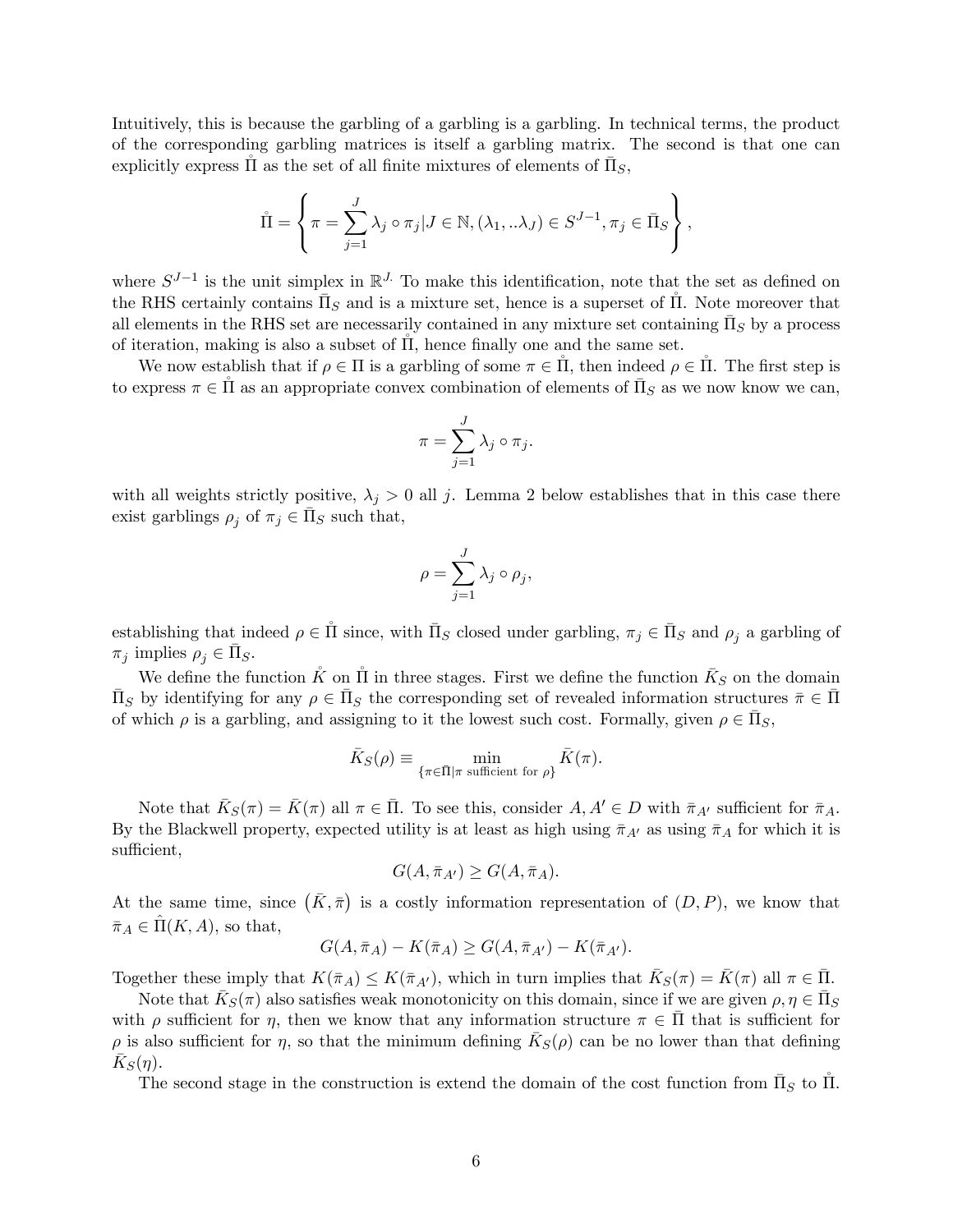As noted above, this set comprises all finite mixtures of elements of  $\bar{\Pi}_S$ ,

$$
\mathring{\Pi} = \left\{ \pi = \sum_{j=1}^{J} \lambda_j * \pi_j | J \in \mathbb{N}, (\lambda_1, \ldots \lambda_J) \in S^{J-1}, \text{ and } \pi_j \in \overline{\Pi}_S \right\}.
$$

Given  $\pi \in \Pi$ , we take the set of all such mixtures that generate it and define  $\mathring{K}(\pi)$  to be the corresponding infimum,

$$
\hat{K}(\pi) = \inf_{\left\{J \in \mathbb{N}, \lambda \in S^{J-1}, \{\pi^j\}_{j=1}^J \in \bar{\Pi}_S | \pi = \sum_{j=1}^J \lambda_j \ast \pi_j\right\}} \sum_{j=1}^J \lambda_j \bar{K}_S(\pi_j).
$$

Note that this function is well defined since  $\bar{K}_S$  is bounded below by the cost of inattentive structures and the feasible set is non-empty by definition of  $II$ . We establish in Lemma 3 that the infimum is achieved. Hence, given  $\pi \in \Pi$ , there exists  $J \in \mathbb{N}, \lambda \in S^{J-1}$ , and elements  $\pi_j \in \Pi_S$  with

 $\pi = \sum_{i=1}^{J}$  $j=1$  $\lambda_j \circ \pi_j$  such that,

$$
\mathring{K}(\pi) = \sum_{j=1}^{J} \lambda_j \bar{K}_S(\pi_j).
$$

We show now that  $\mathring{K}$  satisfies K2, mixture feasibility. Consider distinct structures  $\pi \neq \eta \in \mathring{\Pi}$ . We know by Lemma 3 that we can find  $J^{\pi,\eta} \in \mathbb{N}$ , corresponding probability weights  $\lambda^{\pi,\eta} \in S^{\pi,\eta}$ and elements  $\eta_j, \pi_j \in \bar{\Pi}_S$  with  $\eta =$  $\sum$  $j=1$  $\lambda_j \circ \eta_j, \, \pi =$  $\sum^{\pi}$  $j=1$  $\lambda_j * \pi_j$ , and such that, J

$$
\dot{K}(\eta) = \sum_{j=1}^{J^{\eta}} \lambda_j^{\eta} \bar{K}_S(\eta_j);
$$
  

$$
\dot{K}(\pi) = \sum_{j=1}^{J^{\pi}} \lambda_j^{\pi} \bar{K}_S(\pi_j).
$$

Given  $\alpha \in (0,1)$ , consider now the mixture strategy defined by taking each strategy  $\pi_j$  with probability  $\alpha \lambda_j^{\pi}$  and each strategy  $\eta_j$  with probability  $(1 - \alpha) \lambda_j^{\eta}$  $j<sup>n</sup>$ . By construction, this mixture strategy generates  $\psi = [\alpha * \pi + (1 - \alpha) * \eta] \in \Pi$  and hence we know by the infimum feature of  $K(\psi)$  that,

$$
\mathring{K}(\psi) \leq \sum_{j=1}^{J^{\pi}} \alpha \lambda_j^{\pi} \bar{K}_S(\pi_j) + \sum_{j=1}^{J^{\eta}} (1-\alpha) \lambda_j^{\eta} \bar{K}_S(\eta_j) = \alpha \mathring{K}(\pi) + (1-\alpha) \mathring{K}(\eta),
$$

confirming mixture feasibility.

We show also that  $K$  satisfies K1, weak monotonicity in information. Consider  $\pi, \eta \in \Pi$  with  $\pi$  sufficient for  $\eta$ . We know by Lemma 3 that we can find  $J \in \mathbb{N}$ ,  $\lambda \in S^{J-1}$ , and corresponding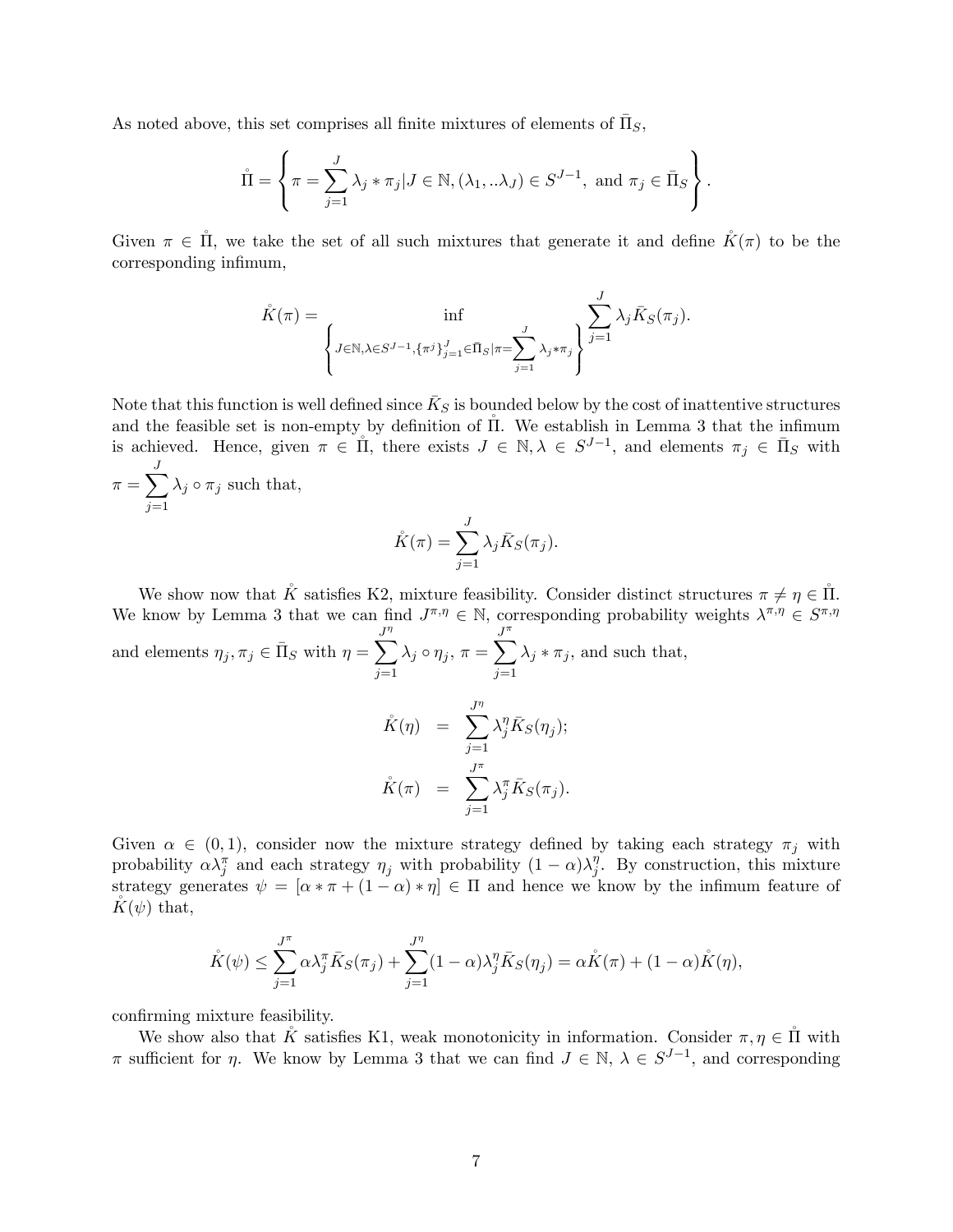elements  $\{\pi_j\}_{j=1}^J \in \bar{\Pi}_S$  such that  $\pi = \sum^J$  $j=1$  $\lambda_j * \pi_j$  and such that,

$$
\mathring{K}(\pi) = \sum_{j=1}^{J} \lambda_j \bar{K}_S(\pi_j).
$$

We know also from Lemma 2 that we can construct  $\left\{\eta_j\right\}_{j=1}^J \in \bar{\Pi}_S$  such that  $\eta = \sum^J$  $j=1$  $\lambda_j \circ \eta_j$  and

such that each  $\eta_j$  is a garbling of the corresponding  $\pi_j$ . Given that  $\bar{K}_S$  satisfies weak monotonicity on its domain  $\overline{\Pi}_S^s$ , we conclude that,

$$
\bar{K}_S(\pi_j) \ge \bar{K}_S(\eta_j).
$$

By the infimum feature of  $K(\eta)$  we therefore know that,

$$
\hat{K}(\eta) \le \sum_{j=1}^{J} \lambda_j \bar{K}_S(\eta_j) \le \sum_{j=1}^{J} \lambda_j \bar{K}_S(\pi_j) = \hat{K}(\pi),
$$

confirming weak monotonicity.

We show now that we have retained the properties that made  $(\bar{K}, \bar{\pi})$  a costly information representation of  $(D, P)$ . Given  $A \in D$ , it is immediate that  $\bar{\pi}$  and the choice function that involves picking action  $a \in Supp(P_A)$  for sure in revealed posterior  $\bar{\gamma}_A^a$  is consistent with the data, since this was part of the initial definition. What needs to be confirmed is only that the revealed revealed information structures are optimal. Suppose to the contrary that there exists  $A \in D$  such that,

$$
G(A, \pi) - \mathring{K}(\pi) > G(A, \bar{\pi}_A) - \mathring{K}(\bar{\pi}_A),
$$

for some  $\pi \in \Pi$ . By Lemma 3 we can find  $J \in \mathbb{N}$ , a strictly positive vector  $\lambda \in S^{J-1}$ , and corresponding elements  $\{\pi_j\}_{j=1}^J \in \bar{\Pi}_S$ , such that  $\pi = \sum^J$  $j=1$  $\lambda_j * \pi_j$  and such that,

$$
\mathring{K}(\pi) = \sum_{j=1}^{J} \lambda_j \bar{K}_S(\pi_j).
$$

By the fact that  $\pi = \sum_{i=1}^{J}$  $j=1$  $\lambda_j * \pi_j$  and by construction of the mixture strategy,

$$
G(A,\pi) = \sum_{j=1}^{J} \lambda_j G(A,\pi_j),
$$

so that,

$$
\sum_{j=1}^{J} \lambda_j \left[ G(A, \pi_j) - \bar{K}_S(\pi_j) \right] > G(A, \bar{\pi}_A) - \mathring{K}(\bar{\pi}_A).
$$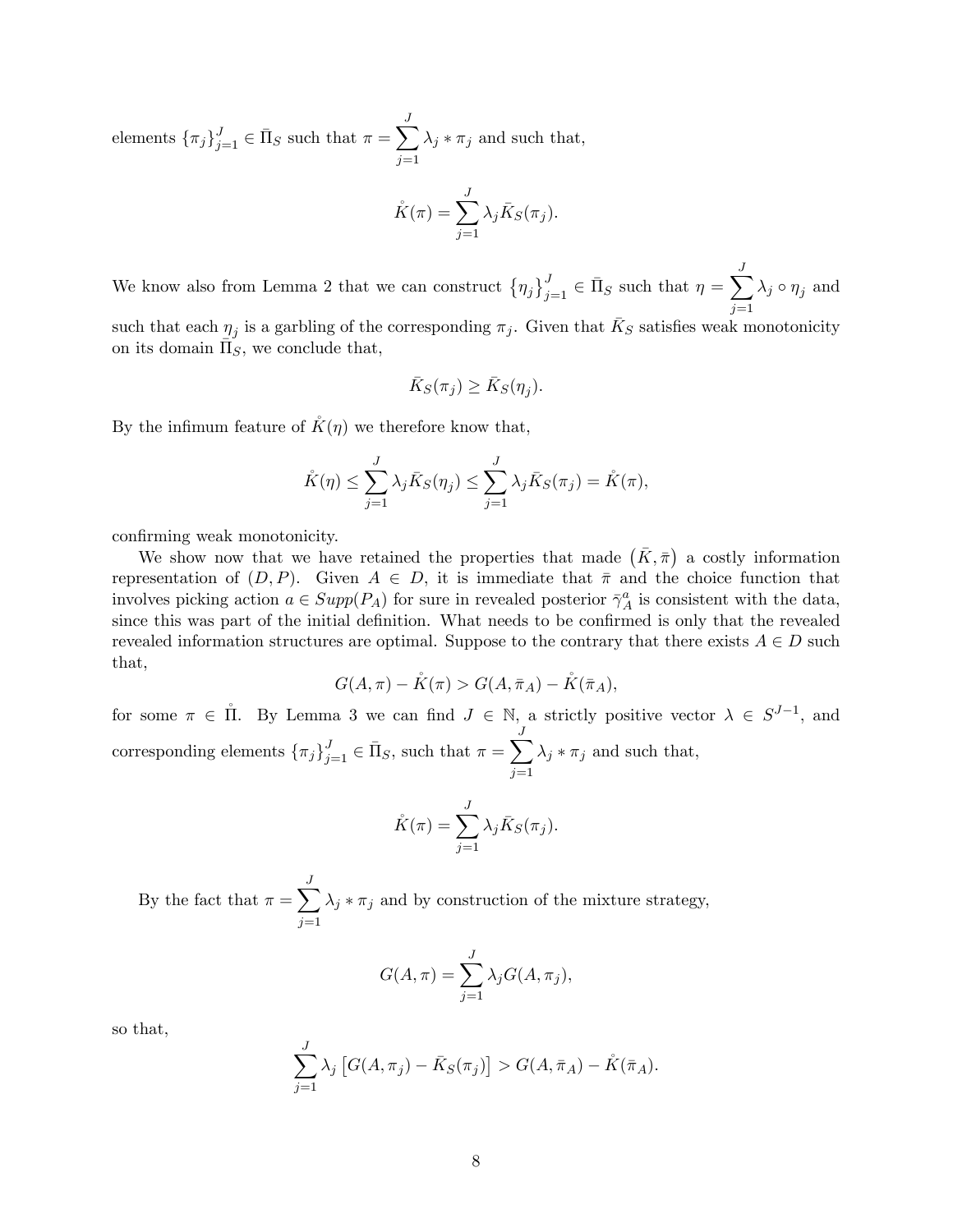We conclude that there exists  $j$  such that,

$$
G(A,\pi_j) - \bar{K}_S(\pi_j) > G(A,\bar{\pi}_A) - \mathring{K}(\bar{\pi}_A).
$$

Note that each  $\pi_j \in \bar{\Pi}_S$  inherits its cost  $\bar{K}_S(\pi_j)$  from an element  $\bar{\pi}_j \in \bar{\Pi}$  that is the lowest cost revealed information structure according to  $\bar{K}$  on set  $\bar{\Pi}$  that is sufficient for  $\pi_j$ ,

$$
\bar{K}_S(\pi_j) = \bar{K}(\bar{\pi}_j),
$$

where the last equality stems from the fact (established above) that  $\bar{K}_S(\pi) = \bar{K}(\pi)$  on  $\bar{\pi} \in \bar{\Pi}$ . Note by the Blackwell property that each strategy  $\bar{\pi}_i \in \bar{\Pi}$  offers at least as high gross value as the strategy  $\pi_j \in \bar{\Pi}_S$  for which it is sufficient, so that overall,

$$
G(A, \bar{\pi}_j) - \bar{K}(\bar{\pi}_j) \ge G(A, \pi_j) - \bar{K}_S(\pi_j) > G(A, \bar{\pi}_A) - \hat{K}(\bar{\pi}_A).
$$

To complete the proof it is sufficient to show that,

$$
\mathring{K}(\pi)=\bar{K}(\pi),
$$

on  $\pi \in \overline{\Pi}$ . With this we derive the contradiction that,

$$
G(A,\overline{\pi}_j) - \overline{K}(\overline{\pi}_j) > G(A,\overline{\pi}_A) - \overline{K}(\overline{\pi}_A),
$$

in contradiction to the assumption that  $(K, \bar{\pi})$  formed a costly information representation of  $(D, P)$ .

To establish that  $K(\pi) = \bar{K}(\pi)$  on  $\pi \in \bar{\Pi}$ , note that we know already that  $\bar{K}_S(\pi) = \bar{K}(\pi)$  on  $\bar{\pi} \in \Pi$ . If this did not extend to  $K(\pi)$ , then we would be able to identify a mixture strategy  $\psi \in \Pi$ sufficient for  $\bar{\pi}_A$  with strictly lower expected costs,  $K(\psi) < K(\pi)$ . To see that this is not possible, note first from Lemma 1 that all structures that are consistent with A and  $P_A$  are sufficient for  $\bar{\pi}_A$ . Weak monotonicity of K on  $\Pi$  then implies that the cost  $K(\psi)$  of any mixture strategy sufficient for  $\bar{\pi}_A$  satisfies  $K(\psi) \geq K(\pi)$ , as required.

The final and most trivial stage of the proof is to ensure that normalization (K3) holds. Note that  $I \in \bar{\Pi}_S$ , so that  $\mathring{K}_S(I) \in \mathbb{R}$  according to the rule immediately above. If we renormalize this function by subtracting  $K(I)$  from the cost function for all information structures then we impact on no margin of choice and do not interfere with mixture feasibility, weak monotonicity, or whether or not we have a costly information representation. Hence we can avoid pointless complication by assuming that  $\tilde{K}(I) = 0$  from the outset so that this normalization is vacuous. In full, we define the candidate cost function  $\check{K} : \check{\Pi} \to \mathbb{R} \cup \infty$  by,

$$
\hat{K}(\pi) = \begin{cases} \n\hat{K}(\pi) & \text{if } \pi \in \mathring{\Pi} \\ \n\infty & \text{if } \pi \notin \mathring{\Pi}. \n\end{cases}
$$

Note that weak monotonicity implies that the function is non-negative on its entire domain.

It is immediate that  $K \in \mathcal{K}$ , since  $K(\pi) = \infty$  for  $\pi \notin \Pi$  and the domain contains the corresponding inattentive strategy I on which  $K(\pi)$  is real-valued. It is also immediate that K satisfies K3, since  $K(I) = 0$  by construction. It also satisfies K1 and K2, and represents a costly information representation, completing the proof.

**Lemma 2** If 
$$
\pi = \sum_{1}^{J} \lambda_j \circ \pi_j
$$
 with  $J \in \mathbb{N}$ ,  $\lambda \in S^{J-1}$  with  $\lambda_j > 0$  all j, and  $\{\pi_j\}_{j=1}^{J} \in \Pi$ , then for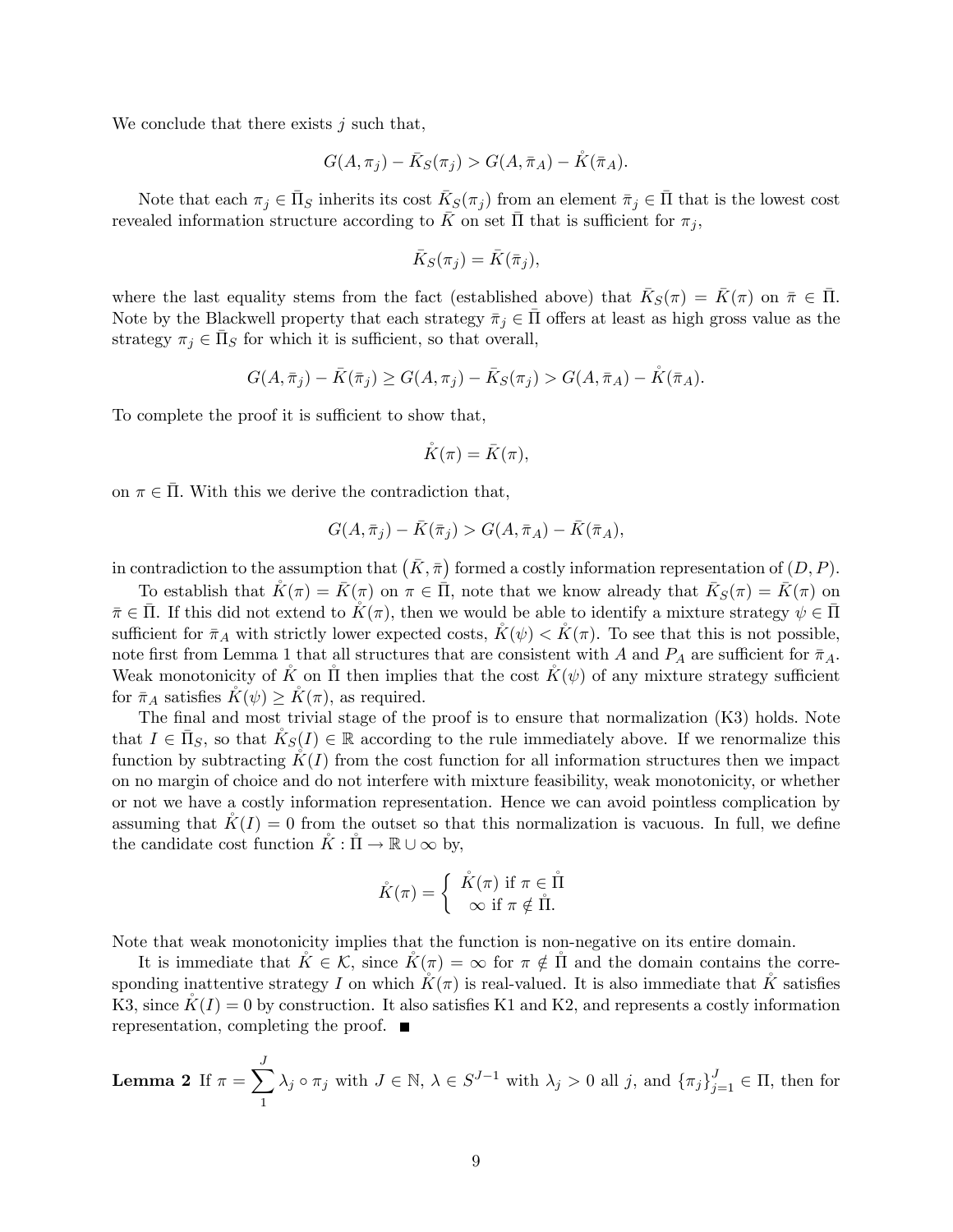any garbling  $\rho$  of  $\pi$ , there exist garblings  $\rho_j$  of  $\pi_j \in \Pi$  such that,

$$
\rho = \sum_{j=1}^{J} \lambda_j * \rho_j,
$$

**Proof.** By assumption, there exists a  $|\Gamma(\pi)| \times |\Gamma(\rho)|$  matrix B with  $\sum_k b^{ik} = 1$  all i and such that, for all  $\gamma^k \in \Gamma(\rho)$ ,

$$
\rho(\gamma^k|\omega) = \sum_{\eta^i \in \Gamma(\pi)} b^{ik} \pi(\eta^i|\omega).
$$

Since  $\pi = \sum_{i=1}^{J}$ 1  $\lambda_j \circ \pi_j$ , we know that  $\Gamma(\pi^j) \subset \Gamma(\pi)$ . Now define compressed matrix  $B^j$  as the unique

submatrix of B obtained by first deleting all rows corresponding to posteriors  $\eta^i \in \Gamma(\pi) \backslash \Gamma(\pi_j)$ , and then deleting all columns corresponding to posteriors  $\gamma^k$  such that  $b^{ik} = 0$  all  $\eta^i \in \Gamma(\pi) \backslash \Gamma(\pi_j)$ . Define  $\rho_j \in \Pi$  to be the strategy that has as its support the set of all posteriors that are possible given the garbling  $\rho_j$  of  $\pi_j$ ,

$$
\Gamma(\rho_j) = \{ \gamma^k \in \Gamma(\rho) | b^{ik} > 0 \text{ some } \eta^i \in \Gamma(\pi_j) \},
$$

and in which state dependent probabilities of all posteriors are generated by the compressed matrix  $B^j,$ 

$$
\rho^j_\omega(\gamma^k)=\sum_{\eta^i\in\Gamma(\pi^j)}b^{ik}\pi_i(\eta^i|\omega),
$$

for all  $\gamma^k \in \Gamma(\rho_j)$ .

Note by construction that each information structure  $\rho_j$  is a garbling of the corresponding  $\pi_j \in \Pi$ , since each  $B^j$  is itself a garbing matrix for which  $\sum_k b^{ik} = 1$  for all  $\eta^i \in \Gamma(\pi_j)$ . It remains only to verify that  $\rho = \sum_{n=1}^{J}$  $j=1$  $\lambda_j * \rho_j$ . This follows since,

$$
\rho(\gamma^k|\omega) = \sum_{\eta^i \in \Gamma(\pi)} b^{ik}\pi(\eta^i|\omega) = \sum_{\eta^i \in \Gamma(\pi)} b^{ik} \sum_{j=1}^J \lambda_j \pi_j(\eta^i|\omega) = \sum_{j=1}^J \lambda_j \sum_{\eta^i \in \Gamma(\pi^j)} b^{ik}\pi_j(\eta^i|\omega) = \sum_{j=1}^J \lambda_j \rho_j(\gamma^k|\omega).
$$

**Lemma 3** Given  $\pi \in \mathring{\Pi}$ , there exists  $J \in \mathbb{N}$ ,  $\lambda \in S^{J-1}$ , and elements  $\pi_j \in \bar{\Pi}_S$  with  $\pi = \sum^J$  $\lambda_j \circ \pi_j$ 

such that,

П

$$
\mathring{K}(\pi) = \sum_{j=1}^{J} \lambda_j \bar{K}_S(\pi_j).
$$

 $j=1$ 

**Proof.** By definition  $\mathring{K}(\pi)$  is the infimum of  $\sum_{i=1}^{J}$  $j=1$  $\lambda_j \bar{K}_S(\pi_j)$  over all lists  $\{\pi_j\}_{j=1}^J \in \bar{\Pi}_S$  such that

 $\pi = \sum_{i=1}^{J}$  $j=1$  $\lambda_j * \pi_j$ . We now consider a sequence of such lists, indicating the order in this sequence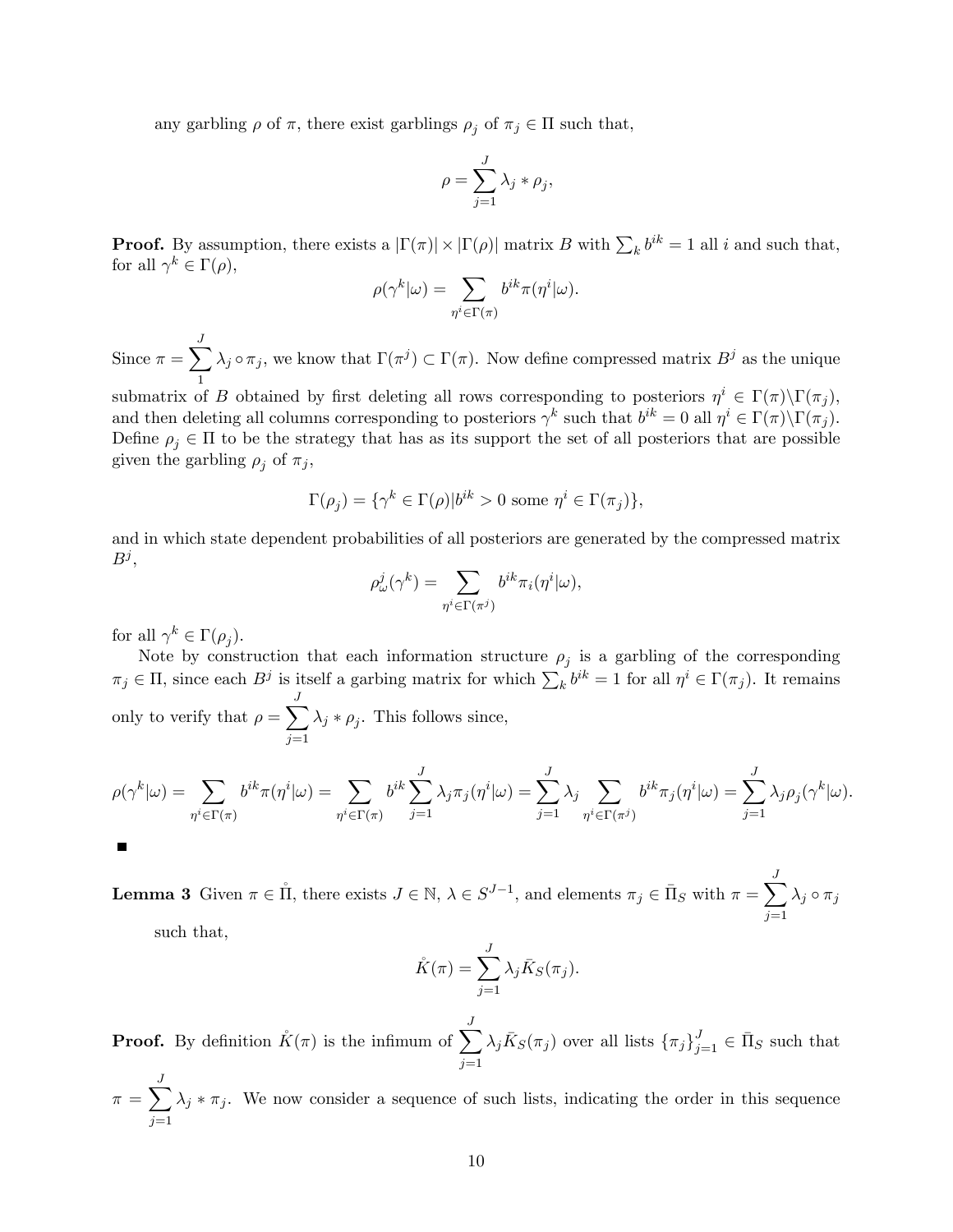in parentheses,  $\{\pi_j(n)\}_{j=1}^{J(n)}$ , such that in all cases there are corresponding weights  $\lambda(n) \in S^{J(n)-1}$ with  $\pi =$ J  $\sum$  $(n)$  $j=1$  $\lambda_j(n) * \pi_j(n)$  and that achieve a value that is heading in the limit to the infimum,

$$
\lim_{n \to \infty} \sum_{j=1}^{J(n)} \lambda_j(n) \bar{K}_S(\pi_j(n)) = \mathring{K}(\pi).
$$

A first issue that we wish to avoid is limitless growth in the cardinality  $J(n)$ . The first key observation is that, by Charateodory's theorem, we can reduce the number of strictly positive weights in a convex combination  $\pi =$  $\sum^{J^*(n)}$ (n)  $j=1$  $\lambda_j^*(n) * \pi_j(n)$  to have cardinality  $J^*(n) \leq M+1$ . We

confirm now that we can do this without raising the corresponding costs,  $\overline{\mathcal{L}}^{*(n)}$ (n)  $j=1$  $\lambda_j^*(n)\overline{K}_S(\pi_j(n)).$ 

Suppose that there is some integer  $n$  such that the original set of information structures has strictly higher cardinality  $J(n) > M + 1$ . Suppose further that the first selection of  $J^1(n) \leq$  $M + 1$  such posteriors for which there exists a strictly positive probability weights  $\delta_j^1(n)$  such J 1(n)

that  $\pi =$  $\overline{\phantom{0}}$  $j=1$  $\delta_j^1(n) * \pi_j(n)$  has higher such costs (note WLOG that we are treating these as the

first  $J^1(n)$  information structures in the original list). It is convenient to define  $\delta_j^1(n) = 0$  for  $J^1(n) + 1 \le j \le J(n)$  so that we can express this inequality in the simplest terms,

$$
\sum_{j=1}^{J(n)} \delta_j^1(n) \bar{K}_S(\pi_j(n)) > \sum_{j=1}^{J(n)} \lambda_j(n) \bar{K}_S(\pi_j(n)).
$$

This inequality sets up an iteration. We first take the smallest scalar  $\alpha^1 \in (0,1)$  such that,

$$
\alpha^1 \delta_j^1(n) = \lambda_j(n).
$$

That such a scalar exists follows from the fact that  $J^1$  $\overline{\phantom{0}}$ (n)  $j=1$  $\delta^1_j(n) =$ J  $\overline{\phantom{0}}$  $(n)$  $j=1$  $\lambda_j(n) = 1$ , with all components in both sums strictly positive and with  $J(n) > J^1(n)$ . We now define a second set of probability weights  $\lambda_j^2(n)$ ,

$$
\lambda_j^2(n) = \frac{\lambda_j(n) - \alpha^1 \delta_j^1(n)}{1 - \alpha^1},
$$

for  $1 \leq j \leq J(n)$ . Note that these weights have the property that  $\pi =$ J  $\overline{\phantom{0}}$ (n)  $j=1$  $\lambda_j^2(n) * \pi_j(n)$  and that,

$$
\sum_{j=1}^{J(n)} \lambda_j^2(n) \bar{K}_S(\pi_j(n)) = \sum_{j=1}^{J(n)} \left[ \frac{\lambda_j(n) - \alpha^1 \delta_j^1(n)}{1 - \alpha^1} \right] \bar{K}_S(\pi_j(n)) < \sum_{j=1}^{J(n)} \lambda_j(n) \bar{K}_S(\pi_k(n)).
$$

By construction, note that we have reduced the number of strictly positive weights  $\lambda_j^2(n)$  by at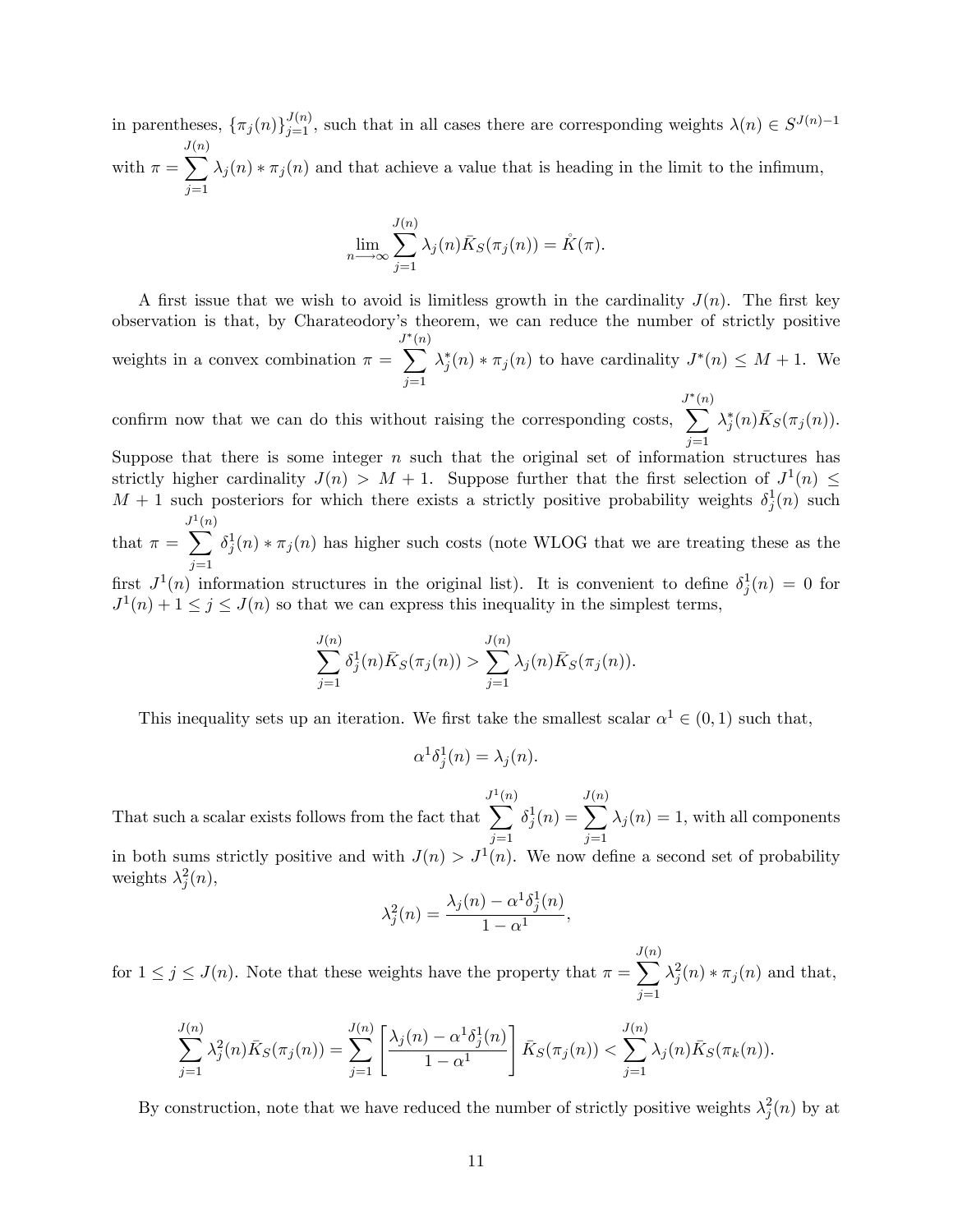least one to  $J(n) - 1$  or less. Iterating the process establishes that indeed there exists a set of no more than  $M + 1$  posteriors such that a mixture produces that first strategy  $\pi$  and in which this mixture has no higher weighted average costs than the original strategy. Given this, there is no loss of generality in assuming that  $J(n) \leq M + 1$  in our original sequence.

With this bound on cardinality, we know that we can find a subsequence of information structures  $\pi_j(n)$  which all have precisely the same cardinality  $J(n) = J \leq M + 1$  all n. Going further, we can impose properties on all of the J corresponding sequences  $\{\pi_j(n)\}_{n=1}^{\infty}$ . First, we can select subsequences in which the ranges of all corresponding information structures have the same cardinality independent of n,

$$
|\Gamma(\pi_j(n))|=K^j,
$$

for  $1 \leq j \leq J$ . Note we can do this because, for all j and n, the number of posteriors in the information structure  $\pi_j(n)$  is bounded above by the number of posteriors in the strategy  $\pi$ , which is finite.

With this, we can index the possible posteriors  $\gamma^{jk}(n) \in \Gamma(\pi_j(n))$  in order,  $1 \leq k \leq K^j$  and then select further subsequences in which these posteriors themselves converge to limit posteriors,

$$
\gamma^{jk}(L) = \lim_{n \to \infty} \gamma^{jk}(n) \in \Gamma.
$$

which is possible posteriors lie in a compact set, and so have a convergent subsequence.

We ensure also that both the associated state dependent probabilities themselves and the weights J (n)

 $\lambda_j(n)$  in the expression  $\pi =$  $\overline{\phantom{0}}$  $j=1$  $\lambda_j(n) * \pi_j(n)$  converge,

$$
\lim_{n \to \infty} \pi \left( \gamma^{jk}(n) | \omega \right) = \pi_{jk}(L|\omega);
$$
  

$$
\lim_{n \to \infty} \lambda_j(n) = \lambda_j(L).
$$

Again, this is possible because the state dependent probabilities and weights lie in compact sets.

The final selection of a subsequence ensures that, given  $1 \le j \le J$ , each  $\pi_j(n) \in \bar{\Pi}_S$  has its value defined by precisely the same revealed information structure  $\bar{\pi}_j \in \Pi$  as the least expensive among those that were sufficient for it and hence whose cost it was assigned in function  $\bar{K}_S$ . Technically, for each  $1 \leq j \leq J$ ,

$$
\bar{K}_S(\pi_j(n)) = \bar{K}(\bar{\pi}_j),
$$

for  $1 \le n \le \infty$ : this is possible because the data set and hence the number of revealed information structures is finite.

We first use these limit properties to construct a list of limit information structures  $\pi_j(L) \in \bar{\Pi}_S$ with  $\pi = \sum_{i=1}^{J}$  $j=1$  $\lambda_j \circ \pi_j$  for  $1 \leq j \leq J$ . Strategy  $\pi_j (L)$  has range,

$$
\Gamma(\pi_j(L))=\cup_{k=1}^{K^j}\gamma^{jk}(L),
$$

with state dependent probabilities,

$$
[\pi_j(L)]_{\omega}\left(\gamma^{jk}(L)\right) = \pi_{ik}(L|\omega).
$$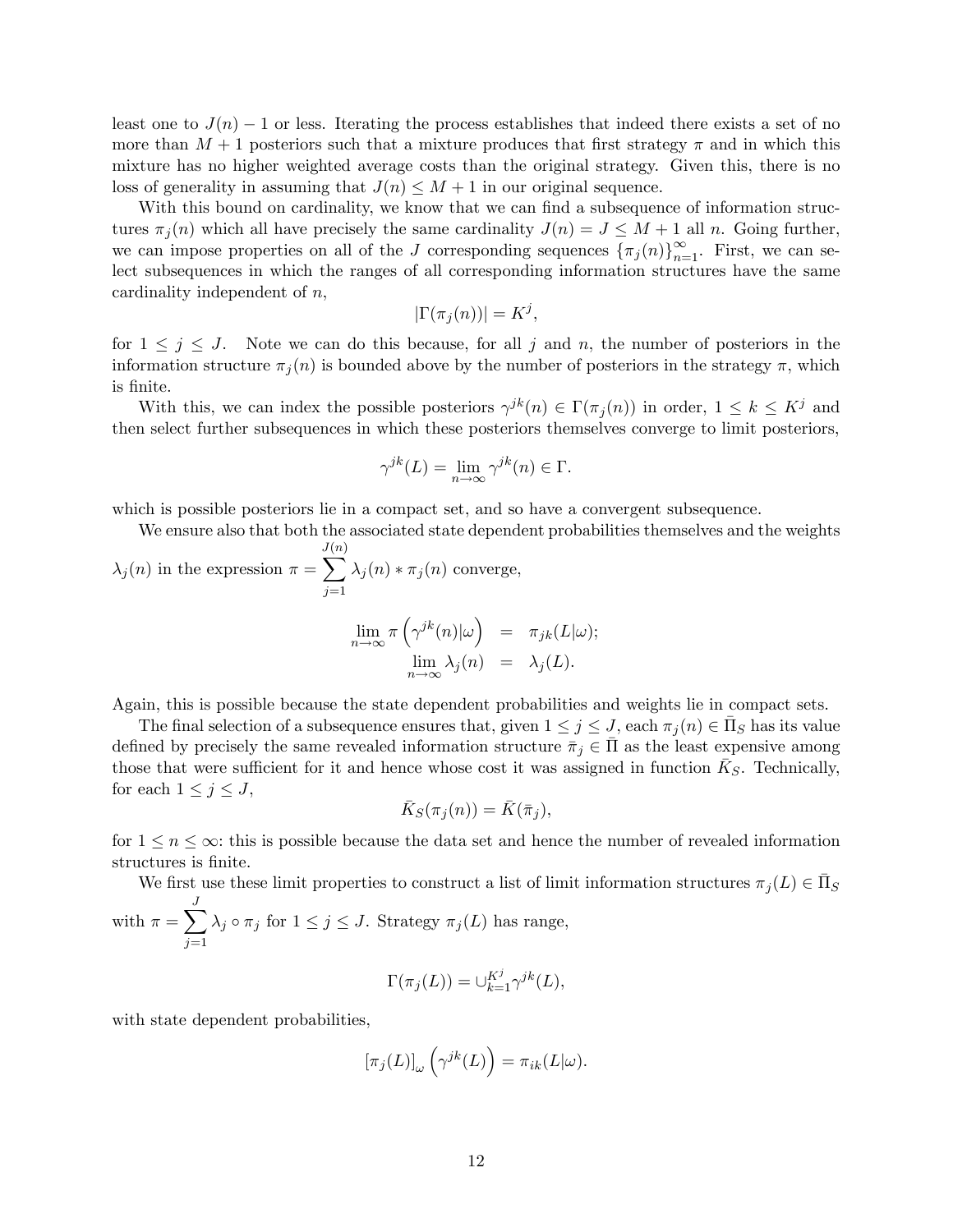Note that the construction ensures that  $\pi = \sum_{n=1}^{J}$  $j=1$  $\lambda_j(L) \circ \pi_j(L)$ . To complete the proof we must establish only that,

$$
\mathring{K}(\pi) = \sum_{j=1}^{J} \lambda_j(L) \bar{K}_S(\pi_j(L)).
$$

We know from the construction that, for each  $n$ ,

$$
\sum_{j=1}^{J} \lambda_j(n) \bar{K}_S(\pi_j(n)) = \sum_{j=1}^{J} \lambda_j(n) \bar{K}(\bar{\pi}_j).
$$

Hence the result is established provided only,

$$
\bar{K}_S(\pi_j(L)) \leq \bar{K}(\bar{\pi}_j),
$$

which is true provided  $\bar{\pi}_j$  being sufficient for all  $\pi_j(n)$  implies that  $\bar{\pi}_j$  is sufficient for the corresponding limit vector  $\pi^{j}(L)$ . That this is so follows by defining  $B^{j}(L) = [b^{ik}(L)]^{j}$  to be the limit of any subsequence of the  $|\Gamma(\bar{\pi}_j)| \times K^j$  stochastic matrices  $B^j(n) = [b^{ik}(n)]^j$  which have the defining property of sufficiency,

$$
[\pi_j(n)]_{\omega} (\gamma^{jk}(n)) = \sum_{\bar{\gamma}^i \in \Gamma(\bar{\pi}_j)} [b^{ik}(n)]^j \ast \bar{\pi}(\bar{\gamma}^i|\omega),
$$

for all  $\gamma^{jk}(n) \in \Gamma(\pi_j(n))$  and  $\omega \in \Omega$ . It is immediate that the equality holds up in the limit, establishing that indeed  $\bar{\pi}_j$  is sufficient for each corresponding limit vector  $\pi_j(L)$ , confirming finally that  $\bar{K}_S(\pi_j(L)) \leq \bar{K}(\bar{\pi}_j)$  and with it establishing the Lemma.

#### 2 Appendix 2: No Strong Blackwell

A simple example with data on one decision problem with two equally likely states illustrates that one cannot further strengthen the result in this dimension. Suppose that there are three available actions  $A = \{a, b, c\}$  with corresponding utilities,

$$
(u(a(\omega_1)), u(a(\omega_2))) = (10,0); (u(b(\omega_1)), u(b(\omega_2))) = (0,10); (u(c(\omega_1)), u(c(\omega_2))) = (7.5,7.5).
$$

Consider the following state dependent stochastic choice data in which the only two chosen actions are a and b,

$$
P(a|\omega_1) = P(b|\omega_2) = \frac{3}{4} = 1 - P(b|\omega_1) = 1 - P(a|\omega_1).
$$

Note that this data satisfies NIAS; given posterior beliefs when  $a$  is chosen,  $a$  is superior to  $b$ and indifferent to c, and when b is chosen it is superior to a and indifferent to c. It trivially satisfies NIAC since there is only one decision problem observed. We know from theorem 2 that is has a costly information representation with the cost of the revealed information structure  $K(\bar{\pi}) \geq 0$  and that of the inattentive strategy being zero,  $K(I) = 0$ . Note that  $\bar{\pi}$  is sufficient for I but not vice versa, hence any strictly monotone cost function would have to satisfy  $K(\bar{\pi}) > 0$ . In fact it is not possible to Önd a representation with this property. To see this, note that both structures have the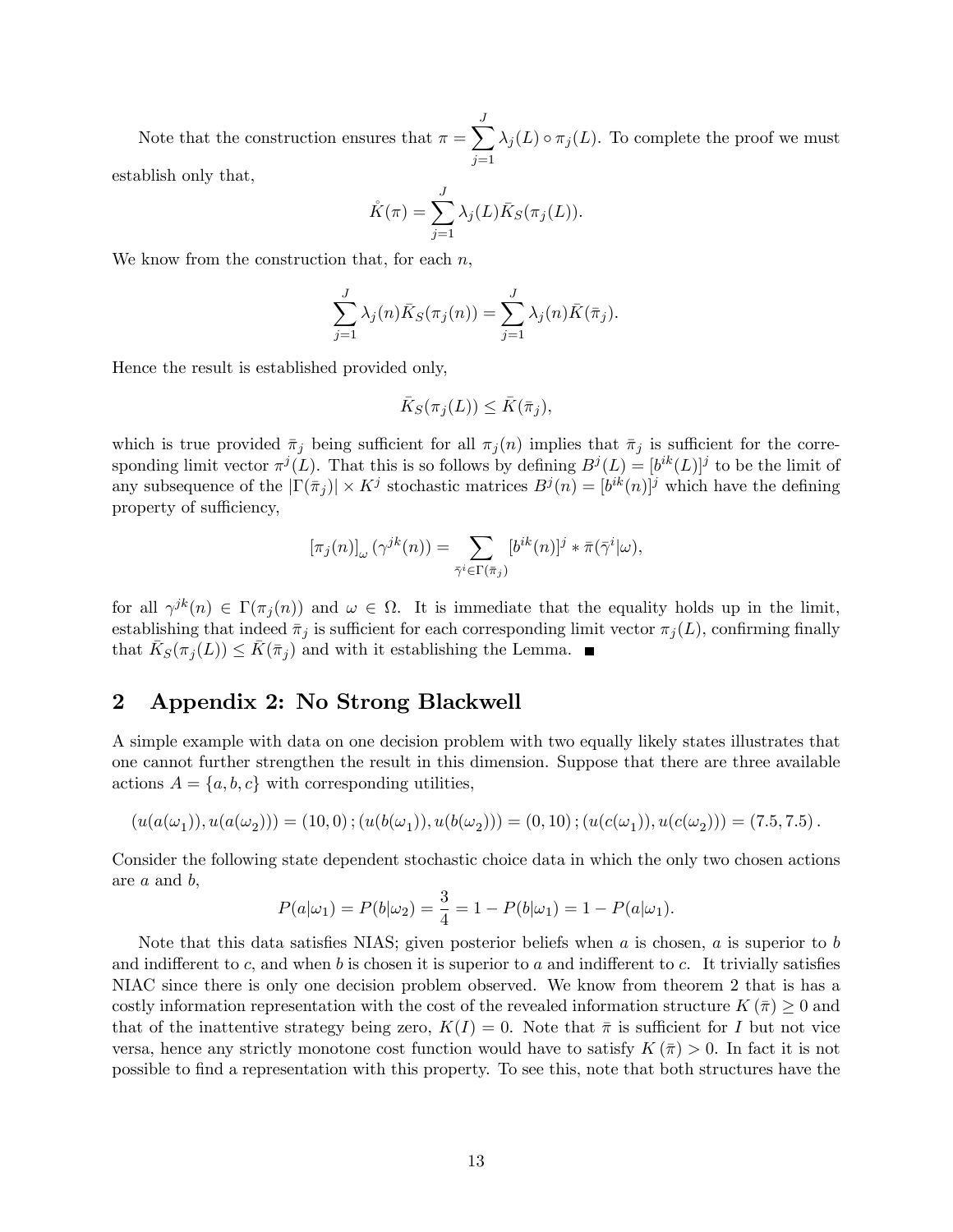same gross utility,

$$
G(A,\pi) = \frac{1}{2} * \frac{3}{4} * 10 + \frac{1}{2} * \frac{3}{4} * 10 = 1 * 7.5 = G(A,I),
$$

where we use the fact that the inattentive strategy involves picking action  $c$  for sure. In order to rationalize selection of the inattentive strategy, it must therefore be that  $\bar{\pi}$  is no more expensive than I, contradicting strict monotonicity.

#### 3 Appendix 3: Further Details of NIAS and NIAC Tests

Figures s1 and s2 show the subject level distribution of losses due to NIAC and NIAS violations in dollar terms, compared to a benchmark simulated distribution of random choice. Losses due to NIAC are calculated assuming that the point estimate of posterior beliefs upon the the choice of each act are the subjectís true posterior beliefs, and then comparing the expected value of the chosen act to that of the optimal act at each posterior. Losses below are summed across all chosen acts in all decision problems. NIAS losses are calculated by treating each subject's estimated choice probabilites in each decision problem as their true choice probabilities, and calculating the maximal surplus that could be obtained by correctly assigning information structures to decision problems. This is compared to the surplus obtained from the subject's actual assignment, assuming NIAS to be satisfied.

In both cases, the distributions of actual and simulated subjects are significantly different at the 0.001% level (Kolmogorov-Smirnov test).



Figure S1: NIAS Losses Figure S2: NIAC losses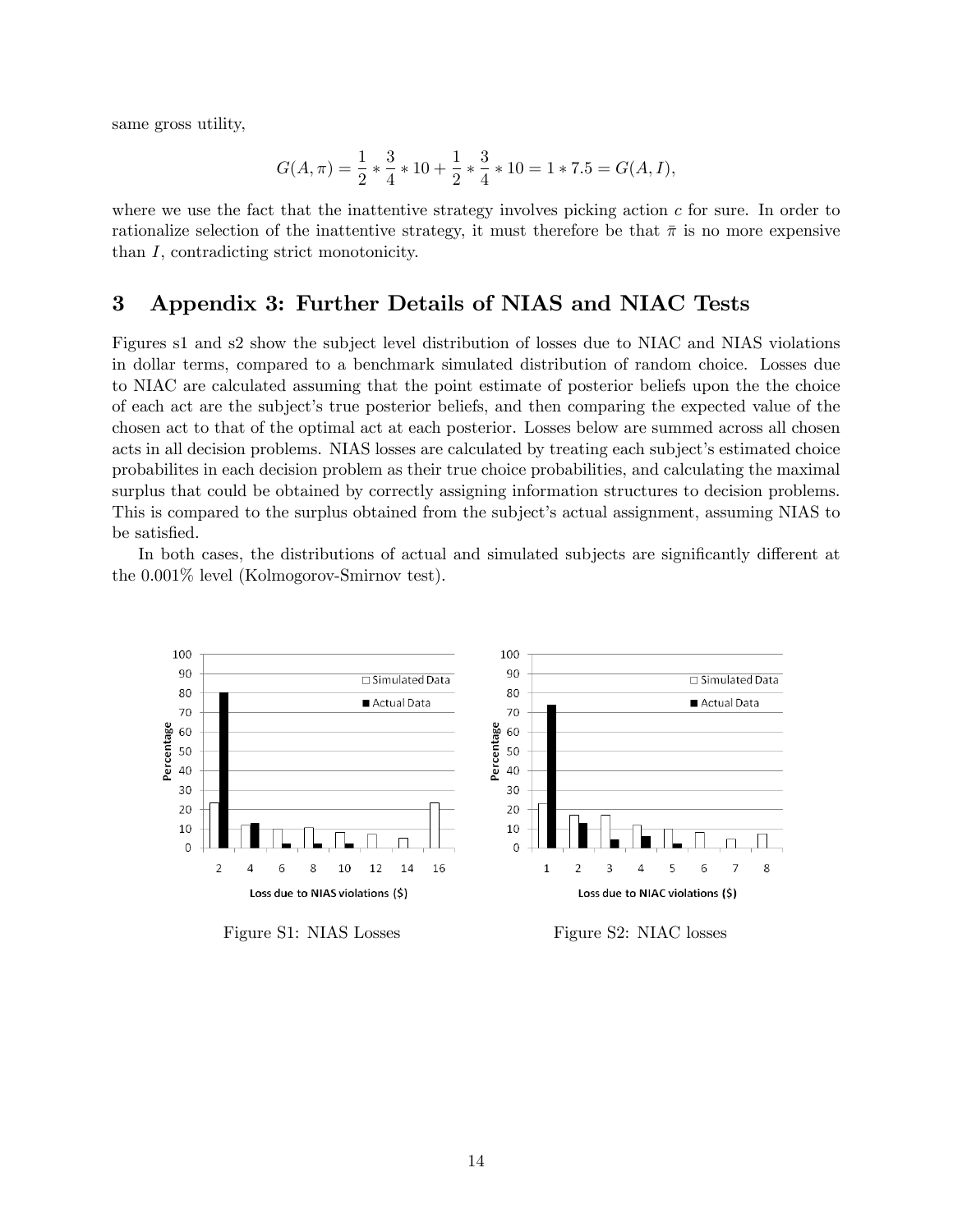## References

Tjalling C. Koopmans and Martin Beckmann. Assignment problems and the location of economic activities.  $Econometrica$ , 25(1):pp. 53-76, 1957.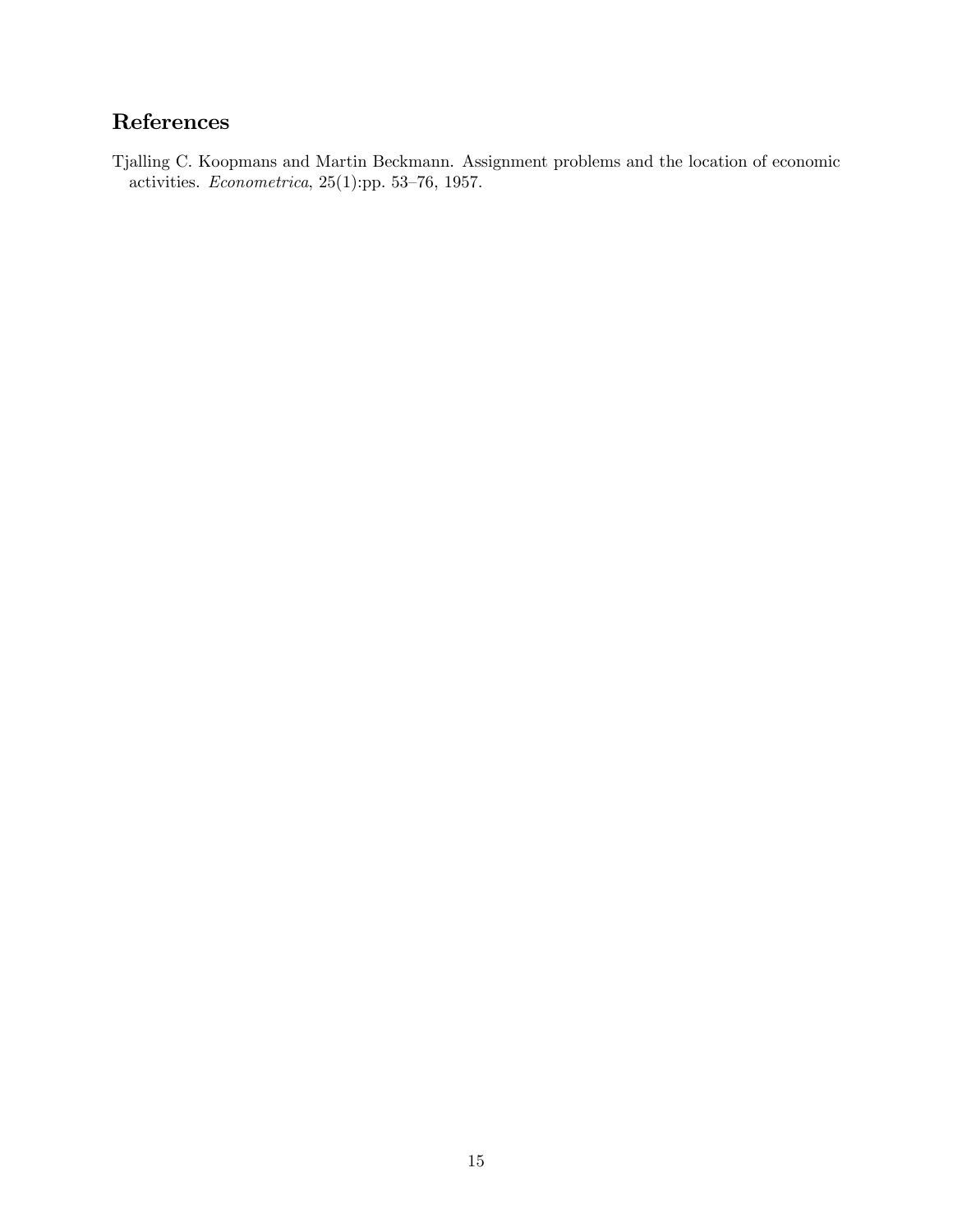**Appendix 4: Example Instructions**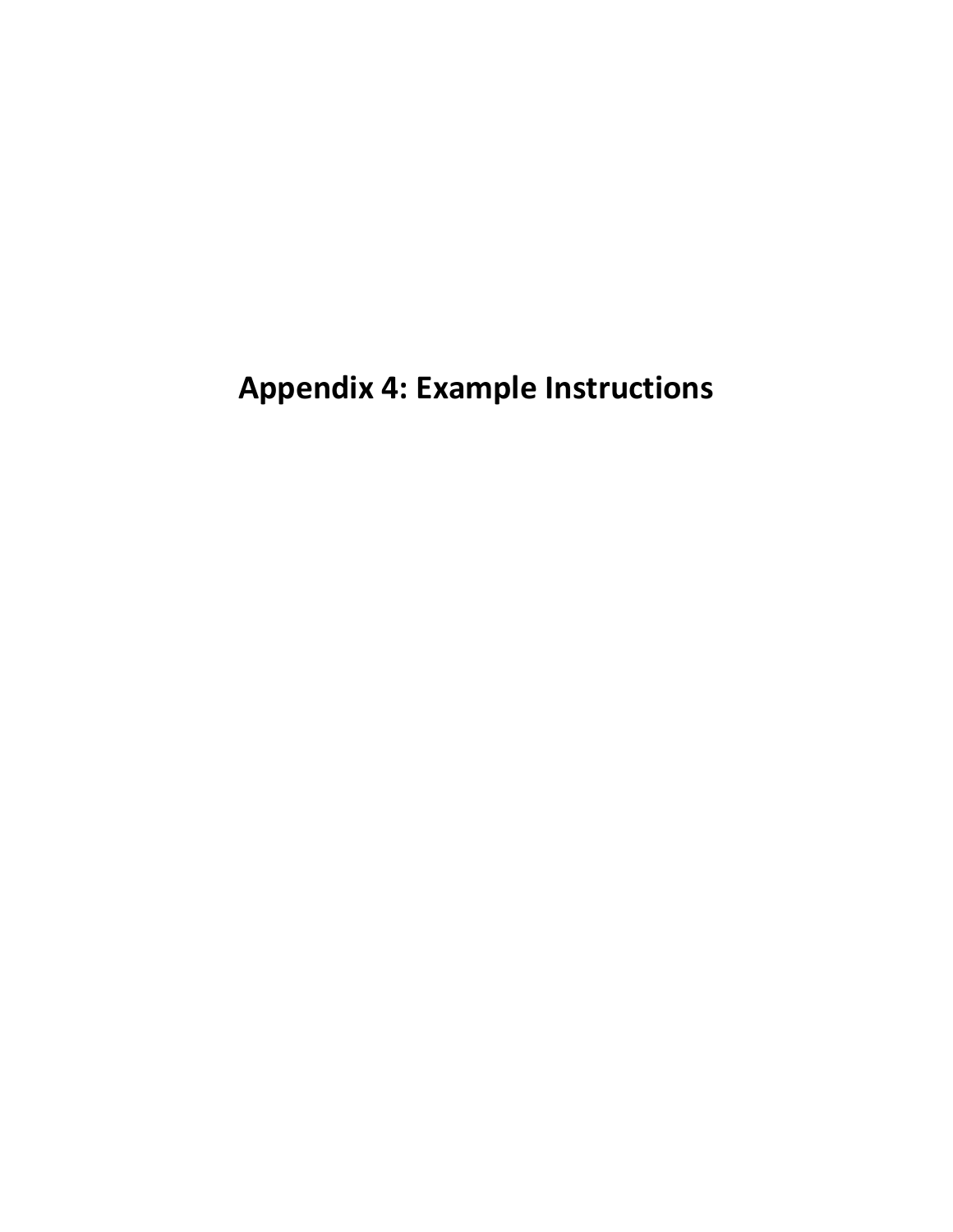# **Instructions**

This experiment is designed to study decision making, and consists of 4 sections. Each section will consist of 50 questions. At the end of the experiment, one question will be selected at random from those you answered. The amount of money that you get at the end of the experiment will depend on your answer to this question. Anything you earn from this part of this experiment will be added to your show-up fee of \$10.

Please turn off cellular phones now.

The entire session will take place through your computer terminal. Please do not talk or in any way communicate with other participants during the session.

Please do NOT use the forward and back buttons in your browser to navigate. Only use the links at the bottom of each page to move forward or back.

We will start with a brief instruction period. During this instruction period, you will be given a description of the main features of the session and will be shown how to use the program. If you have any questions during this period, please raise your hand.

After you have completed the experiment, please remain quietly seated until everyone has completed the experiment.

← [Home](http://samuel-brown.com/infoexp12/login-home.php)  $\leq$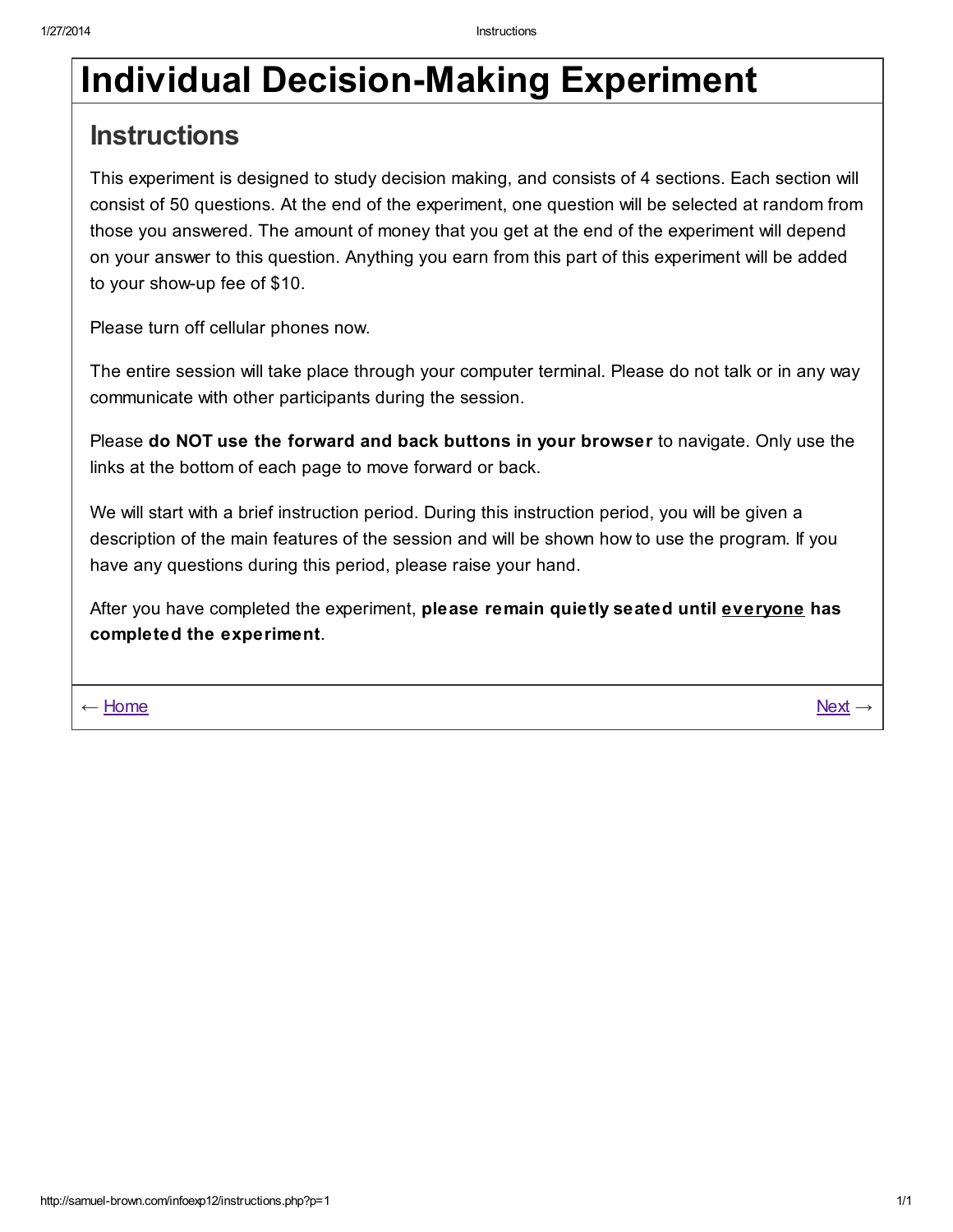# **Instructions**

For each question you will be shown 100 dots on a screen. Some of these dots will be red, while some will be blue. Here is an example of such a screen:



The number of red dots will be determined at random. You will be told how likely each number of red dots is. So, for example you might be told that there is a 75% chance of there being 49 red dots and a 25% chance of there being 51 red dots. In this case there is a 3/4 chance that there will be 49 red dots on the screen, and a 1/4 chance that there will be 51 red dots. There will never be any other number of red dots on the screen. The number of red dots in each question is determined independently of the number of red dots that have appeared in previous questions.

← [Previous](http://samuel-brown.com/infoexp12/instructions.php?p=1) [Next](http://samuel-brown.com/infoexp12/instructions.php?p=3) → Next → Next → Next → Next → Next → Next → Next → Next → Next → Next → Next → Next → Next → Next → Next → Next → Next → Next → Next → Next → Next → Next → Next → Next → Next → Next → Next → Next → Next →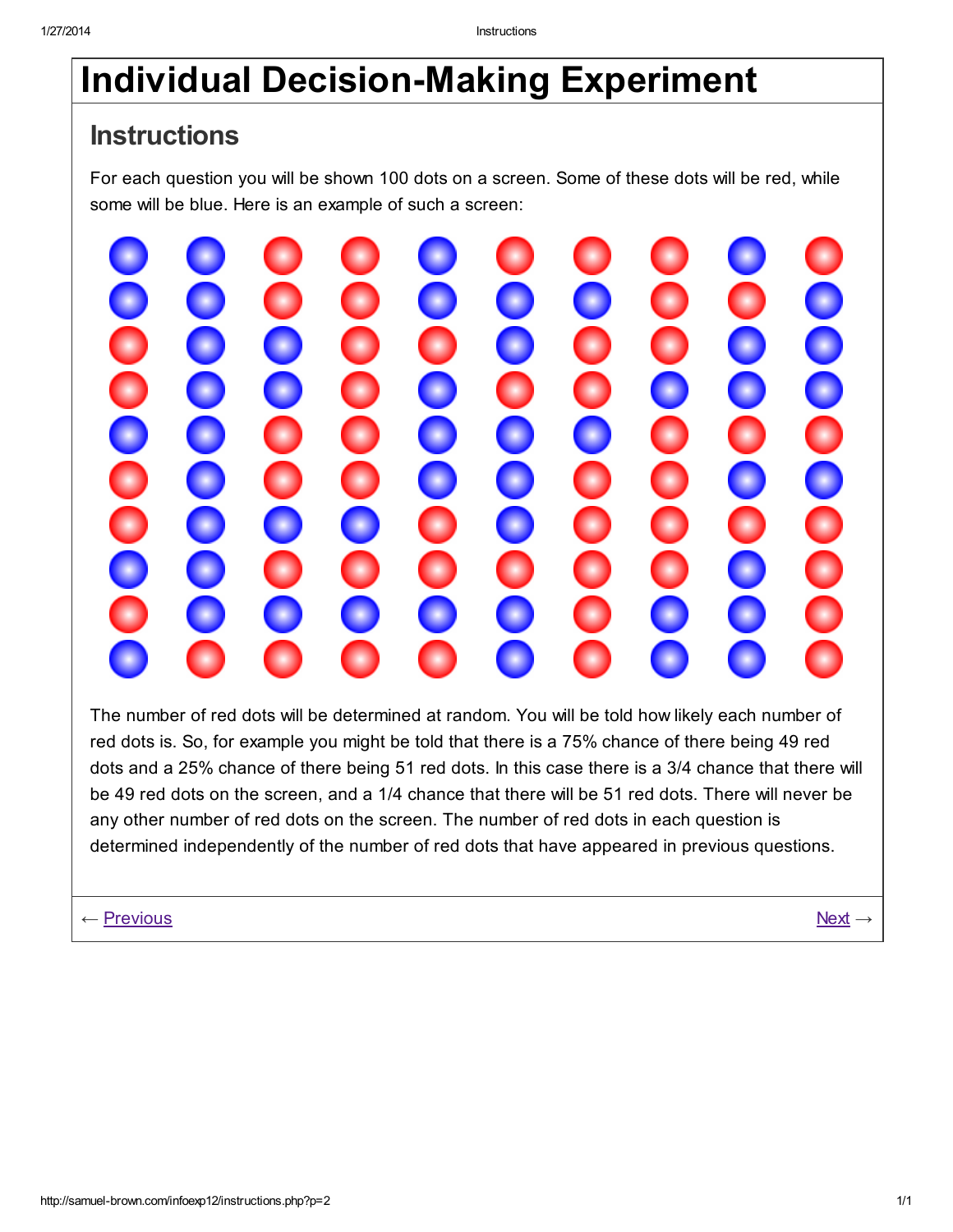# **Instructions**

You will be asked to make a choice between two or more options. Each of these options will pay out different amounts of money, depending on how many red dots are on the screen.

| <b>Option</b> | <b>Pay if there are 49 red dots</b> | Pay if there are 51 red dots |
|---------------|-------------------------------------|------------------------------|
|               | 10                                  |                              |
| B             |                                     | 10                           |
|               |                                     | .5                           |

In this case, if you chose option A (and this question was the one selected for payment) then you would get \$10 if there were 49 red dots on the screen and \$0 if there were 51 red dots. If you chose option B you would get \$10 if there were 51 red dots on the screen and \$0 if there were 49 red dots. If you chose option C you would receive \$5 regardless of the number of red dots on the screen.

You will now have the chance to try an example question. You will not be paid depending on your answer to this question - it is just for practice.

← <u>[Previous](http://samuel-brown.com/infoexp12/instructions.php?p=2)</u> [Next](http://samuel-brown.com/infoexp12/instructions.php?p=4) →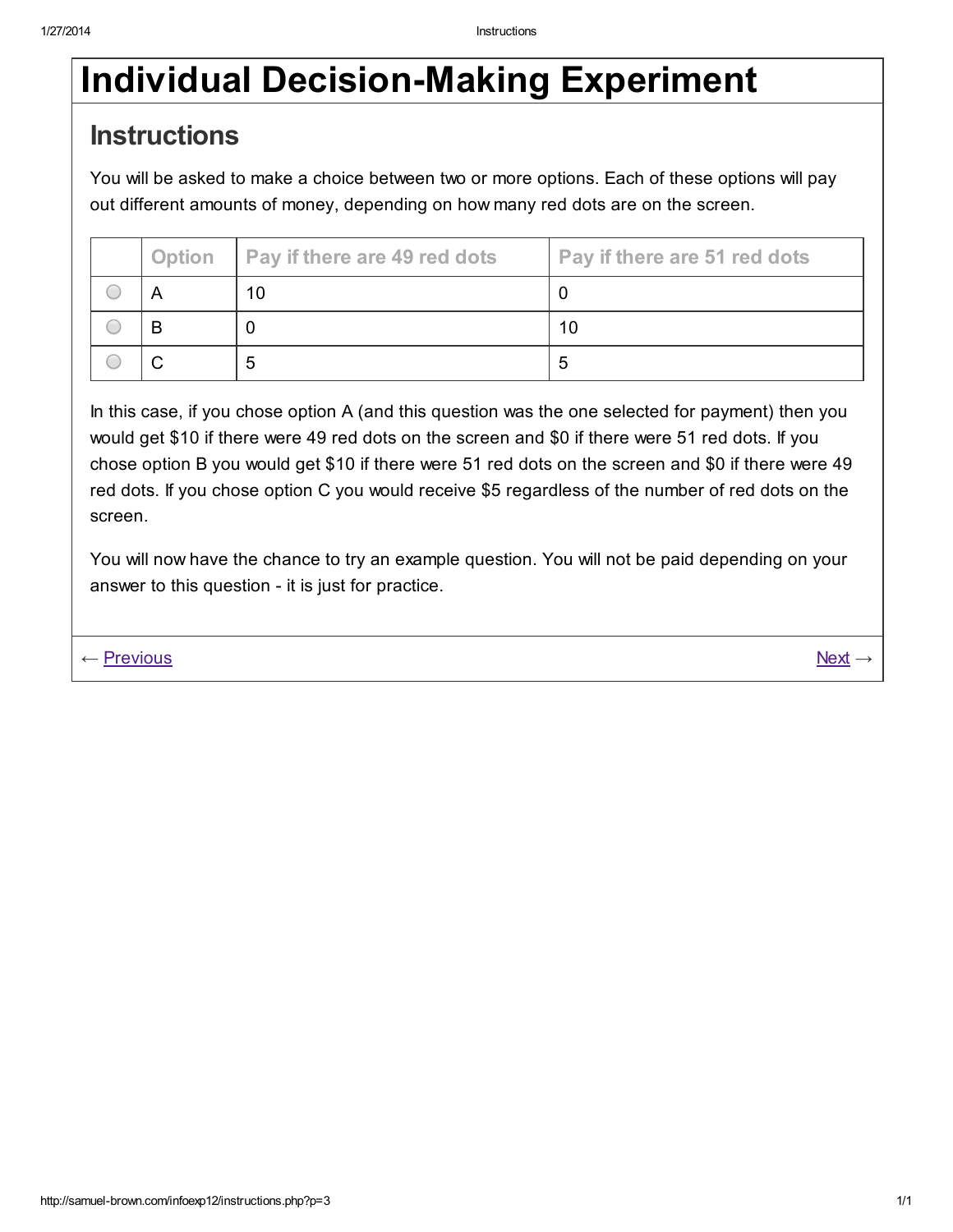# **Instructions**

### Example Question

You are about to see a screen with 100 dots on it. These dots will be either red or blue. The likelihood of the number of red dots is as follows:

- With 50% probability there will be 49 red dots
- With 50% probability there will be 51 red dots

You will then be asked to choose between a number of alternatives. These alternatives will pay money depending on the number of dots on the screen.

← <u>[Previous](http://samuel-brown.com/infoexp12/instructions.php?p=3)</u> [Next](http://samuel-brown.com/infoexp12/instructions.php?p=5) → Next → Next → Next → Next → Next → Next → Next → Next → Next → Next → Next → Next → Next → Next → Next → Next → Next → Next → Next → Next → Next → Next → Next → Next → Next → Next → Next → Next → Next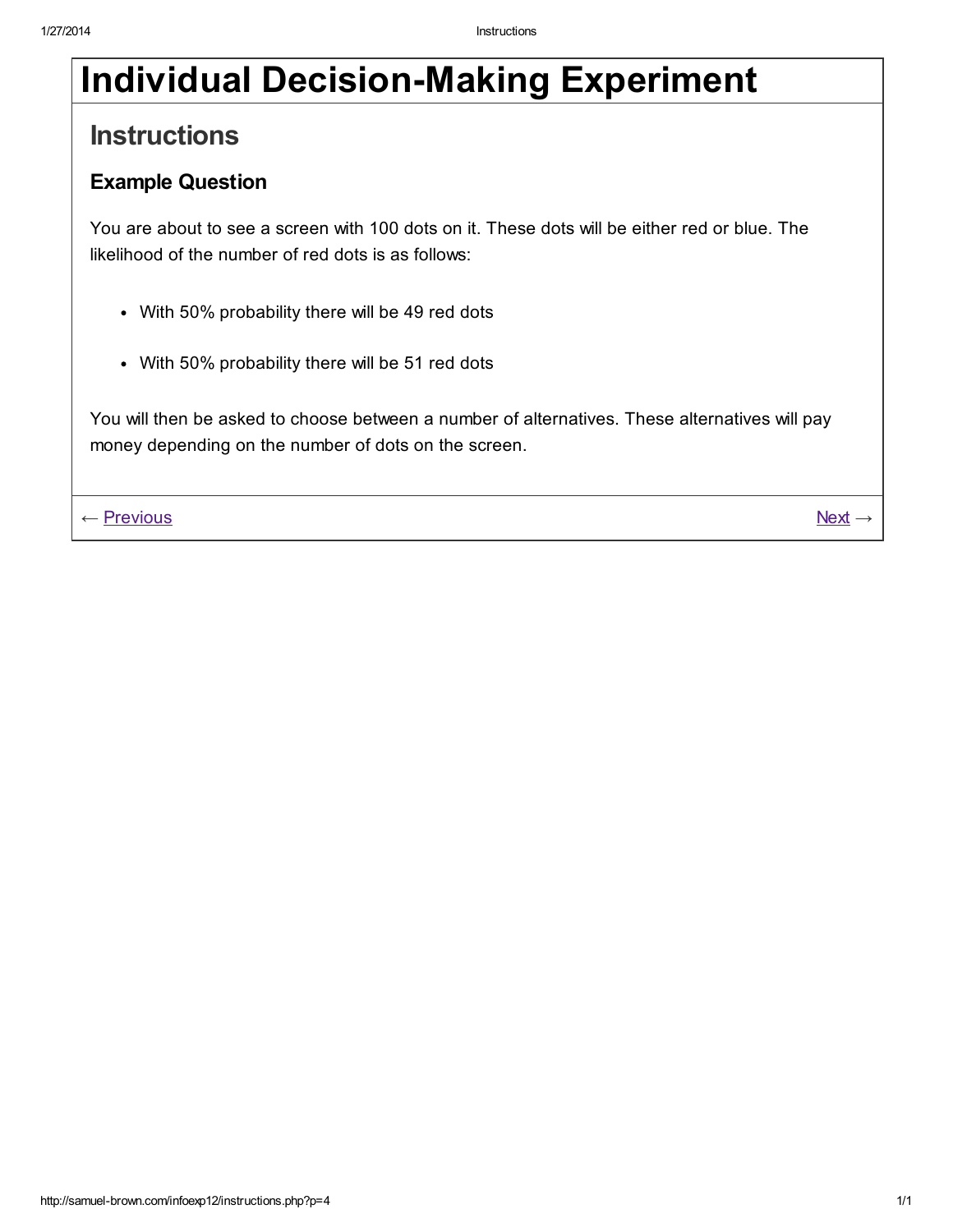# **Instructions**

## Example Question

Remember:

- With 50% probability there will be 49 red dots
- With 50% probability there will be 51 red dots



Please select from the following options:

|                       | <b>Option</b> | <b>Pay if there are 49 red dots</b> | Pay if there are 51 red dots |
|-----------------------|---------------|-------------------------------------|------------------------------|
|                       | A             | 10                                  |                              |
|                       | B             | 0                                   | 10                           |
|                       | C             | 5                                   | 5                            |
|                       |               |                                     |                              |
| $\leftarrow$ Previous |               |                                     | $Next \rightarrow$           |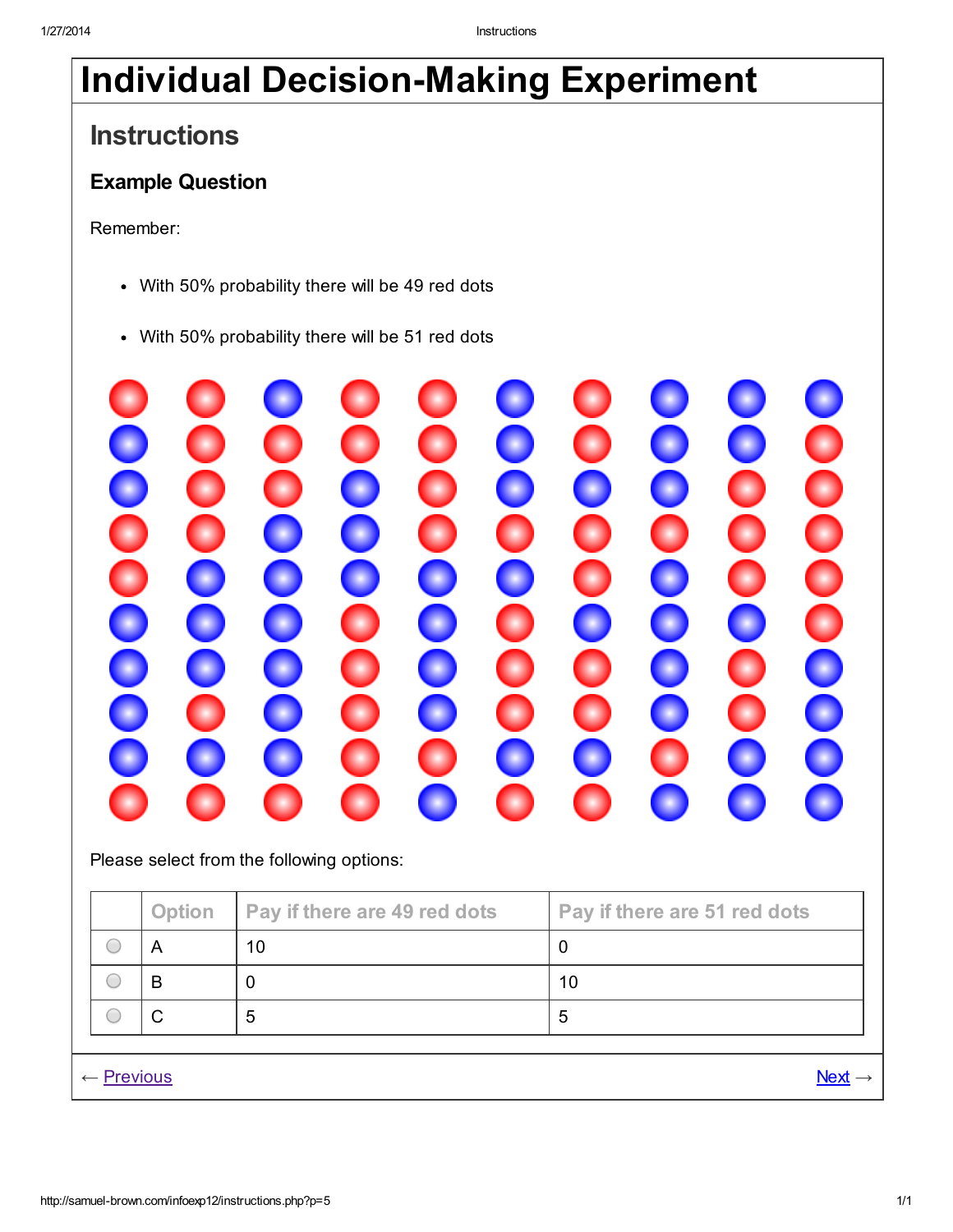# **Instructions**

## Payment

For this question, you chose the following option:

|                                                                                                                                                                         | <b>Option</b> | Pay if there are 49 red dots | Pay if there are 51 red dots |
|-------------------------------------------------------------------------------------------------------------------------------------------------------------------------|---------------|------------------------------|------------------------------|
| $\circ$                                                                                                                                                                 | A             | 10                           | 0                            |
| There were 49 red dots on the screen.<br>If this were the question that had been selected for payment, you would have received \$10 in<br>addition to your show up fee. |               |                              |                              |
| $\leftarrow$ Previous                                                                                                                                                   |               |                              | $Next \rightarrow$           |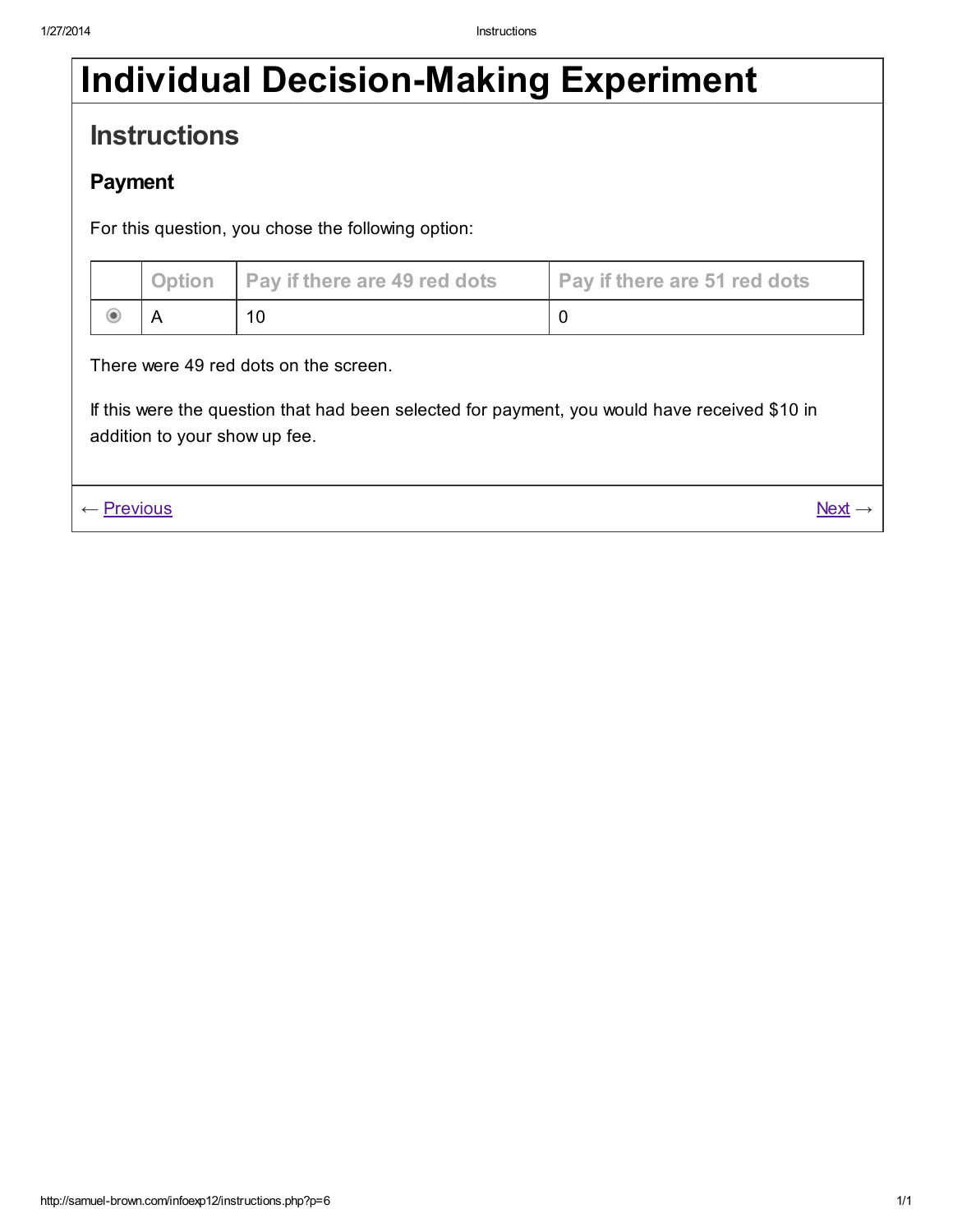# **Instructions**

Here is a description of the questions that you will face in each of the 4 sections of the experiment.

## Block 1

- With 50% probability there will be 49 red dots
- With 50% probability there will be 51 red dots

You will be asked to choose between the following options:

| <b>Option</b> | Pay if there are 49 red dots | <b>Pay if there are 51 red dots</b> |
|---------------|------------------------------|-------------------------------------|
|               | 23                           | 23                                  |
| В             | 21                           | 25                                  |
|               | 40                           | 0                                   |

### Block 2

- With 50% probability there will be 49 red dots
- With 50% probability there will be 51 red dots

You will be asked to choose between the following options:

| Option | <b>Pay if there are 49 red dots</b> | Pay if there are 51 red dots |
|--------|-------------------------------------|------------------------------|
|        | 23                                  | 23                           |
|        | 21                                  | 25                           |

### Block 3

- With 50% probability there will be 49 red dots
- With 50% probability there will be 51 red dots

You will be asked to choose between the following options: